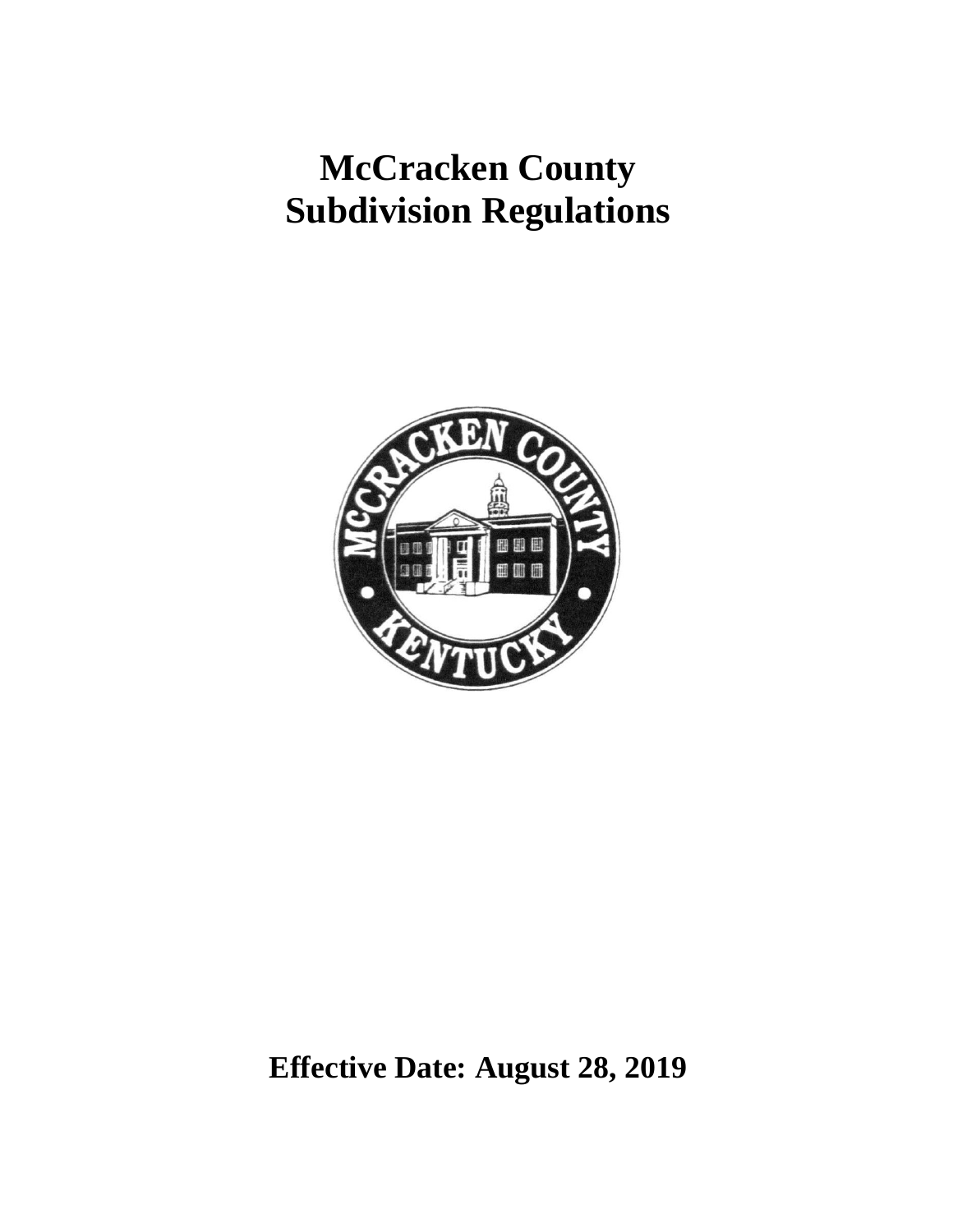# **McCracken County Subdivision Regulations<br>TABLE OF CONTENTS August 28, 2019**

| 33.11 - Group Housing, Planned Unit Developments, Office and Business Complex |  |
|-------------------------------------------------------------------------------|--|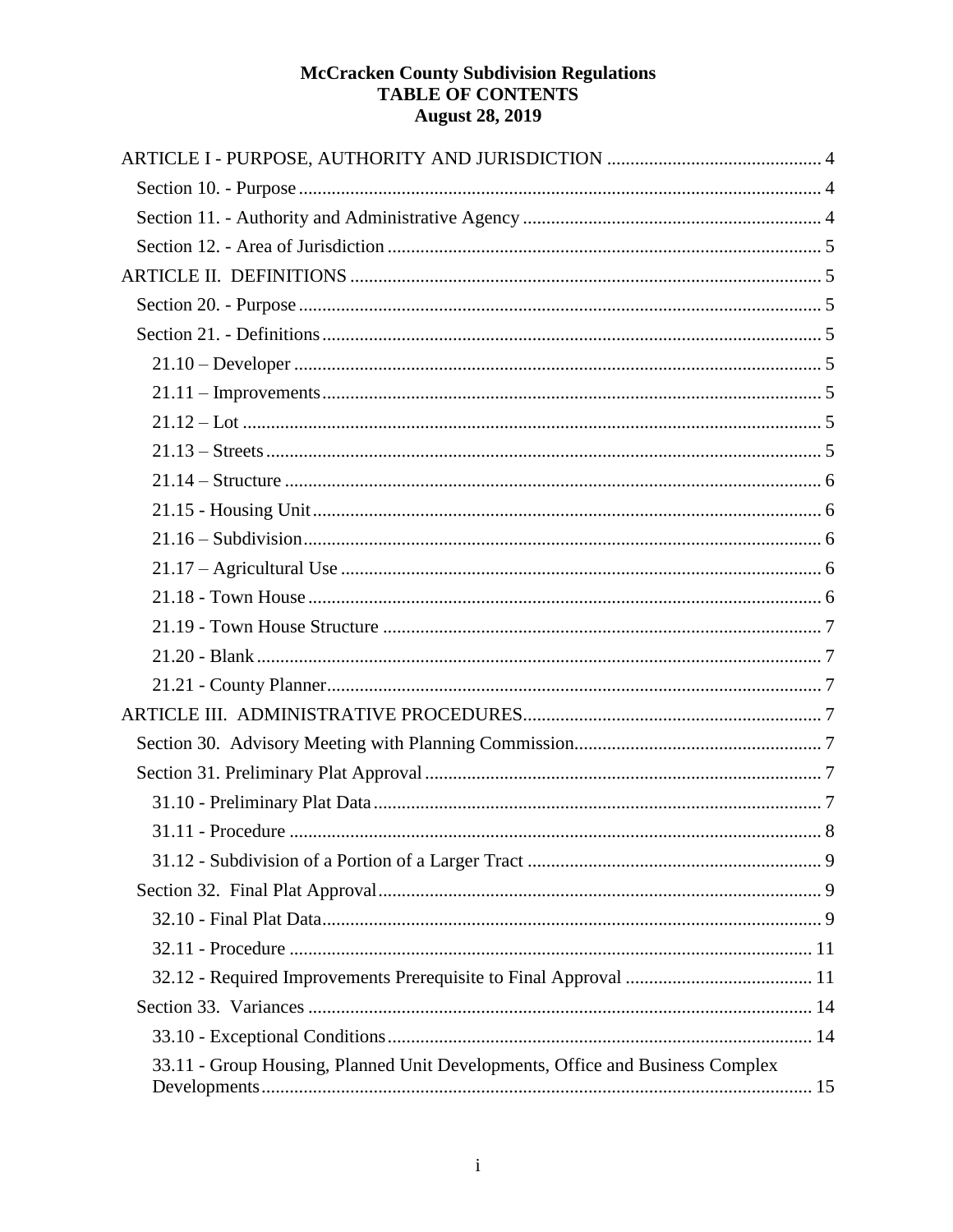| ARTICLE IV. GENERAL REQUIREMENTS AND MINIMUM STANDARDS OF DESIGN                    |  |
|-------------------------------------------------------------------------------------|--|
|                                                                                     |  |
| 40.10 - Land proposed to be subdivided is unsuitable for subdivision development 18 |  |
|                                                                                     |  |
|                                                                                     |  |
|                                                                                     |  |
|                                                                                     |  |
|                                                                                     |  |
|                                                                                     |  |
|                                                                                     |  |
|                                                                                     |  |
|                                                                                     |  |
|                                                                                     |  |
|                                                                                     |  |
|                                                                                     |  |
|                                                                                     |  |
|                                                                                     |  |
|                                                                                     |  |
|                                                                                     |  |
|                                                                                     |  |
|                                                                                     |  |
|                                                                                     |  |
|                                                                                     |  |
|                                                                                     |  |
|                                                                                     |  |
|                                                                                     |  |
|                                                                                     |  |
|                                                                                     |  |
|                                                                                     |  |
|                                                                                     |  |
|                                                                                     |  |
|                                                                                     |  |
|                                                                                     |  |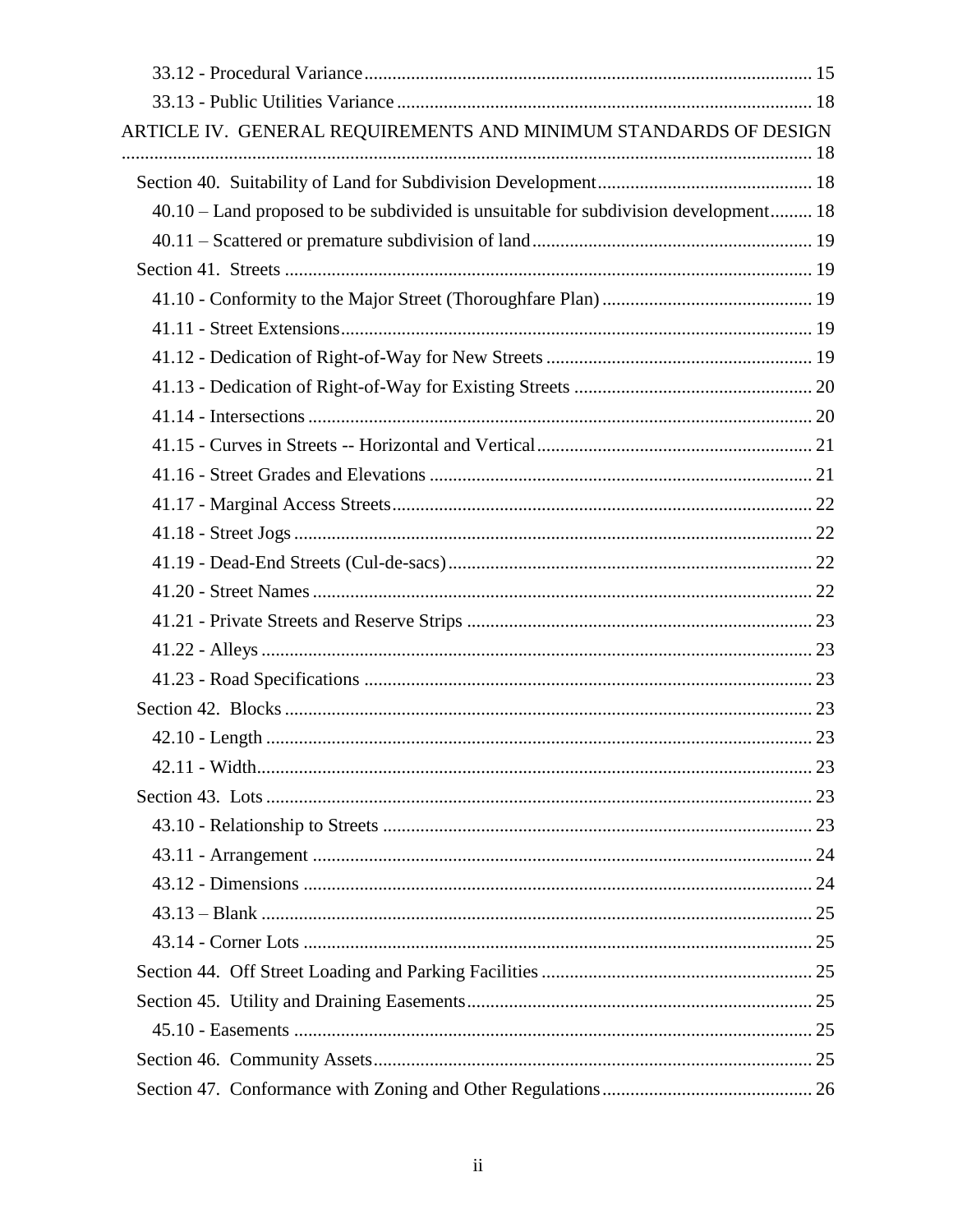| Section 50. Statement of Policy Concerning Curbside Mailbox Requirements 26           |  |
|---------------------------------------------------------------------------------------|--|
| Section 51 – Statement of Policy Concerning Culvert Installation and Replacement.  26 |  |
| ARTICLE VI. ENFORCEMENT AND PENALTIES FOR VIOLATIONS  26                              |  |
|                                                                                       |  |
|                                                                                       |  |
|                                                                                       |  |
|                                                                                       |  |
|                                                                                       |  |
|                                                                                       |  |
|                                                                                       |  |
|                                                                                       |  |
|                                                                                       |  |
|                                                                                       |  |
|                                                                                       |  |
|                                                                                       |  |
|                                                                                       |  |
|                                                                                       |  |
|                                                                                       |  |
|                                                                                       |  |
|                                                                                       |  |
|                                                                                       |  |
| Section 1:                                                                            |  |
|                                                                                       |  |
|                                                                                       |  |
|                                                                                       |  |
|                                                                                       |  |
|                                                                                       |  |
|                                                                                       |  |
|                                                                                       |  |
|                                                                                       |  |
|                                                                                       |  |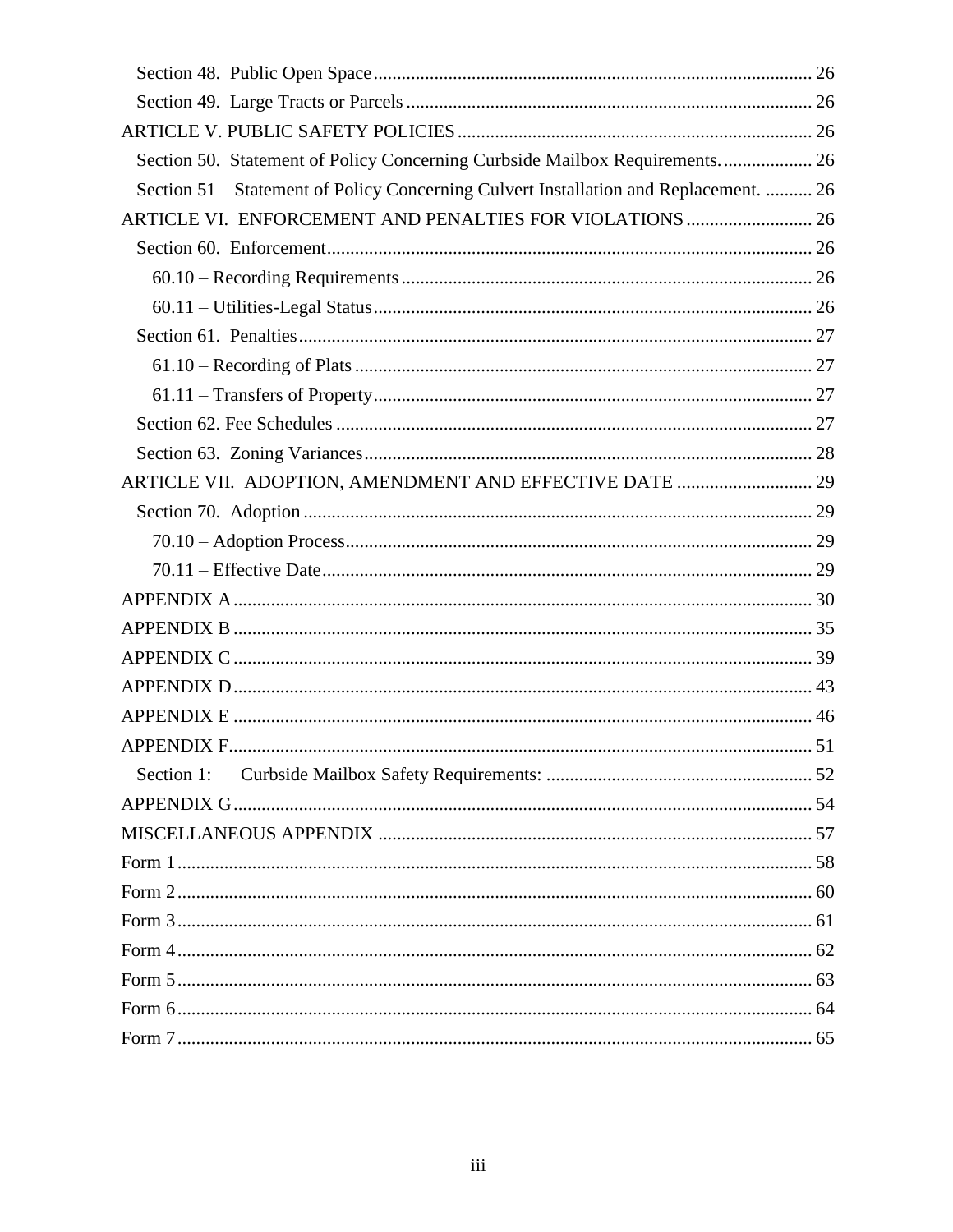# **AUGUST 2019 SUBDIVISION REGULATIONS MCCRACKEN COUNTY, KENTUCKY**

# <span id="page-4-0"></span>**ARTICLE I - PURPOSE, AUTHORITY AND JURISDICTION**

# <span id="page-4-1"></span>**Section 10. - Purpose**

Land Subdivision is the first step in the process of community development. Once land has been divided into streets, blocks, lots, and open spaces, a pattern has been established which usually determines how well the county needs for residence, business, and industry will be met. It also determines to a great extent how well it will be able to meet the demand for home sites and how efficiently and economically it will be able to provide the many services demanded of it.

After land has been subdivided and publicly recorded, it is costly and difficult to correct defects and deficiencies in the subdivision layout and in the facilities provided. In addition, a subdivided area sooner or later becomes a public responsibility in that roads and streets must be maintained and various public services customary to urban areas must be provided. The welfare of the entire county is thereby affected in many important respects. The guidance of land development in harmony with county objectives is, therefore, a matter of serious public concern and it is in the interest of the public, the developer, and the future owners that subdivisions be conceived, designed, and developed in accordance with sound rules and proper standards.

These Subdivision Regulations, certified copies of which are filed in the office of the County Clerk of McCracken County, Kentucky, are designed to provide for the harmonious development of the subdivided areas; for a coordinated layout; for the proper arrangement of streets; for adequate and convenient open spaces for traffic, utilities, recreation, light, air, and access of firefighting equipment; for avoidance of population congestion through requirements for minimum lot widths and lot areas; for adequate provision of water, drainage, sewer, and other sanitary facilities; and for reducing flood damage potentials to the greatest extent possible.

# <span id="page-4-2"></span>**Section 11. - Authority and Administrative Agency**

These Subdivision Regulations were prepared and adopted by the McCracken County Planning Commission pursuant to the authority of Chapter 100, of the Kentucky Revised Statutes. They shall be administered by the McCracken County Planning Commission. The McCracken County Planning Commission, established in accordance with Kentucky Revised Statutes, Chapter 100, has fulfilled the requirements set forth in the applicable sections of the KRS as pre-requisite for the adoption of such regulations. The Planning Commission shall assume all powers and duties of a Board of Adjustment. (KRS 100.202)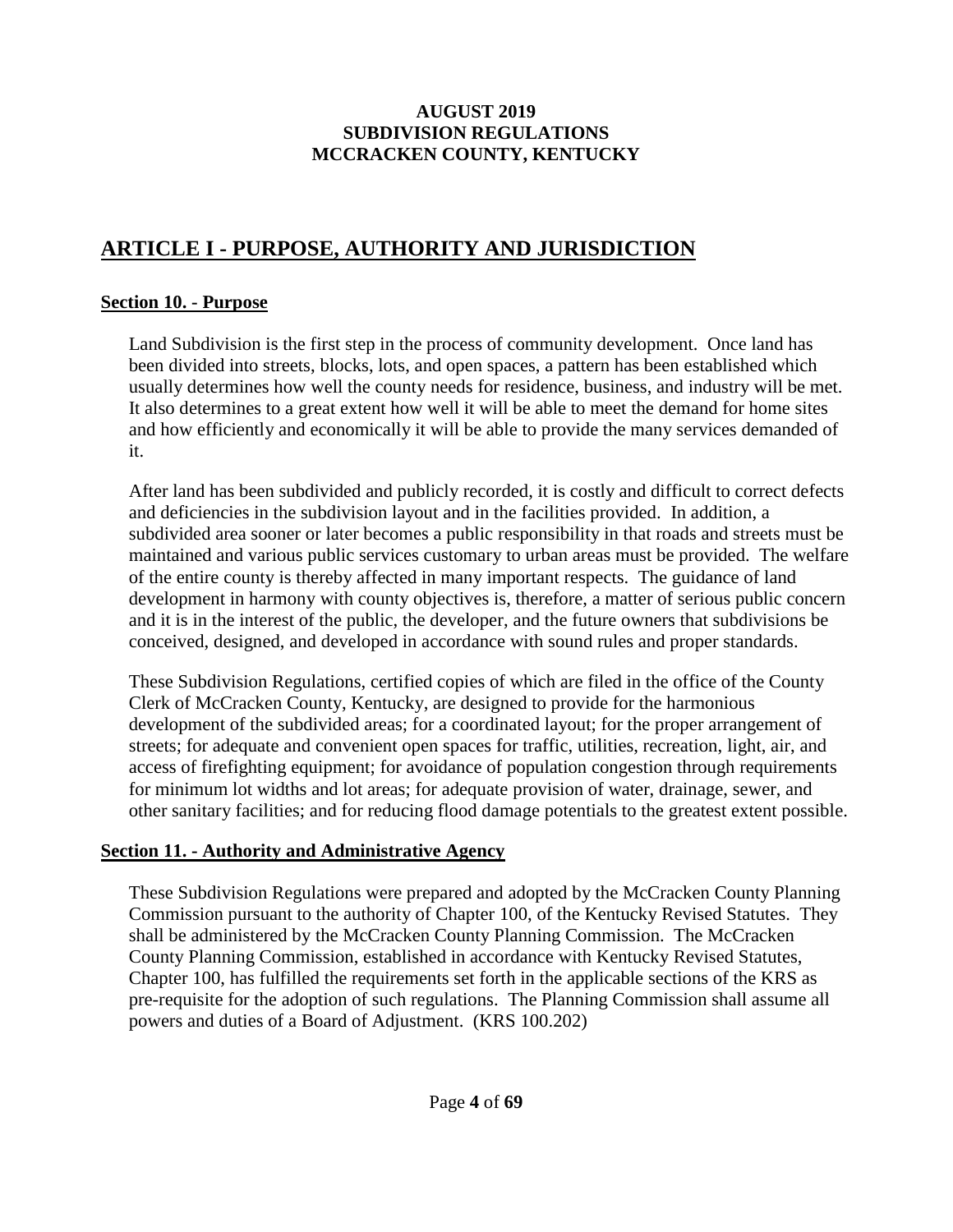#### <span id="page-5-0"></span>**Section 12. - Area of Jurisdiction**

The McCracken County Planning Commission, through these Subdivision Regulations shall have jurisdiction and control over the subdivision of all land within the unincorporated area of McCracken County.

# <span id="page-5-1"></span>**ARTICLE II. DEFINITIONS**

#### <span id="page-5-2"></span>**Section 20. - Purpose**

The purpose of this Article is to define certain words and phrases commonly used in subdivision development. The words and terms expressed in the present tense include the future tense. Singular words and phrases include the plural. The word "may" is permissive, while "shall" and "will" are mandatory.

#### <span id="page-5-3"></span>**Section 21. - Definitions**

The following words and/or phrases as used herein shall be defined and interpreted as follows:

<span id="page-5-4"></span>21.10 – Developer - A developer is an individual, partnership, corporation, or other legal entity or agent thereof, which undertakes the activities covered by these regulations. The term "developer" includes sub-divider, owner or builder.

<span id="page-5-5"></span>21.11 – Improvements - Improvements are physical changes made to land, including structures placed on or under the land surface, in order to make the land more usable for man's activities. Typical improvements in these regulations include grading, street paving, curbs, gutters, drainage ditches, storm and sanitary sewers, utility lines of all types, street name signs and property number signs.

<span id="page-5-6"></span>21.12 – Lot - A lot is a portion of a subdivision plan or the basic unit thereof, intended for transfer of ownership or for building development.

<span id="page-5-7"></span>21.13 – Streets - Streets shall mean a way set aside for vehicular traffic, regardless of size or designation, but excluding private driveways serving only one parcel of land.

- A. Arterial Streets and highways are those designed or utilized primarily for high vehicular speeds or for heavy volumes of traffic.
- B. Collector Streets are those, which carry or will carry intermediate volumes of traffic from minor streets to arterial streets.
- C. Minor Streets are those, which are used or will be used primarily for access to abutting properties and which carry or will carry limited volumes of traffic.
	- Page **5** of **69** 1. Marginal Access Streets are minor streets which are parallel and adjacent to arterial streets and highways, and which serve to reduce the number of access points to the arterial streets and thereby increase traffic safety.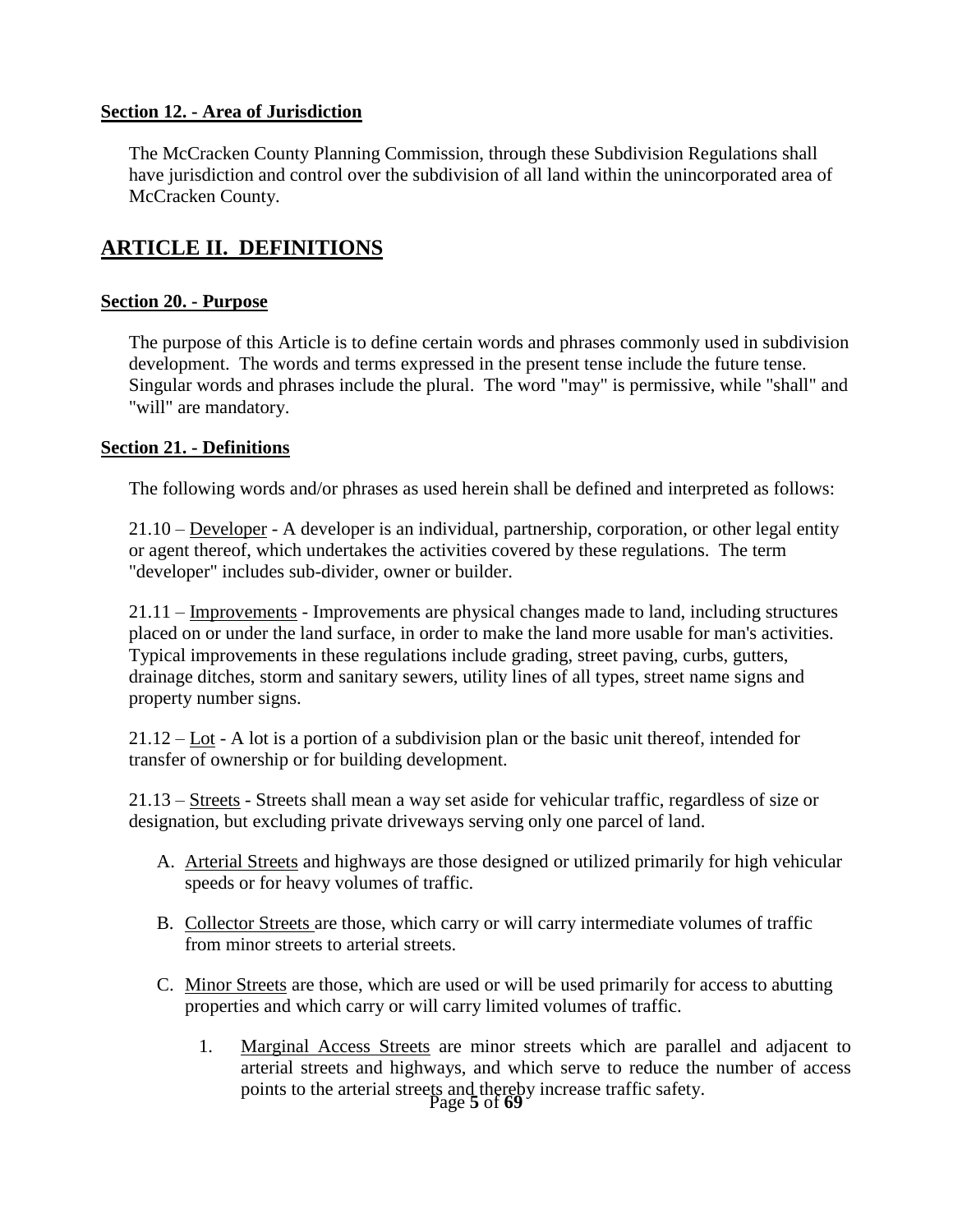2. Alleys are minor ways which are used primarily for vehicular service access to the backs or to the sides of properties which otherwise abut on streets.

<span id="page-6-0"></span>21.14 – Structure means anything constructed or made, the use of which requires permanent location in or on the ground or attachment to something having a permanent location in or on the ground, including buildings and signs.

<span id="page-6-1"></span>21.15 - Housing Unit -A housing unit is a house, an apartment, a group of rooms, or a single room occupied as separate living quarters. Separate living quarters are those -

- (1) in which the occupants live and eat separately from other persons in the building,
- (2) which have direct access from outside of the building or through a common hall.
	- A. Single-Family houses, Detached includes all detached single-family houses.
	- B. Single-Family houses, Attached includes all attached single-family houses where:
		- a. each unit is separated from adjoining units by a wall that extends from ground to roof,
		- b. no unit is above or below another unit,
		- c. each unit has separate heating systems, and
		- d. each unit has separate utility meters.

<span id="page-6-2"></span>21.16 – Subdivision means the division of land into two (2) or more lots or parcels for the purpose, whether immediate or future sale, lease of building, development, or if a new street is involved, any division of a parcel of land, providing that a division of land for agricultural use and not involving a new street shall not be deemed to be a subdivision. The term "subdivision" includes re-subdivision and when appropriate to the context, shall relate to the process of subdivision or to the land subdivided; any division or re-division of land into parcels less than one (1) acre occurring within twelve (12) months following a division of the same land shall be deemed a subdivision.

<span id="page-6-3"></span>21.17 – Agricultural Use means the use of a tract of at least five (5) contiguous acres for the production of agricultural or horticultural crops, including but not limited to livestock, livestock products, poultry, poultry products, grain, hay pastures, soybeans, tobacco, timber, orchard fruits, vegetables, flowers or ornamental plants, including provision for dwellings for persons and their families who are engaged in the above agricultural use on the tract, but not including residential building development for sale or lease to the public. (KRS 100.111-2)

<span id="page-6-4"></span>existing lot line shall not be deemed to aBregate othe? line. 21.18 - Town House - A single family dwelling constructed as part of a series of dwellings, all of which are ether attached to the adjacent building and/or buildings by party walls or are located immediately adjacent thereto with no visible separation between walls or roof; all of which dwellings may be located on individual and separate lots if individually owned, or upon a single lot if under common ownership. The construction of a town house structure across an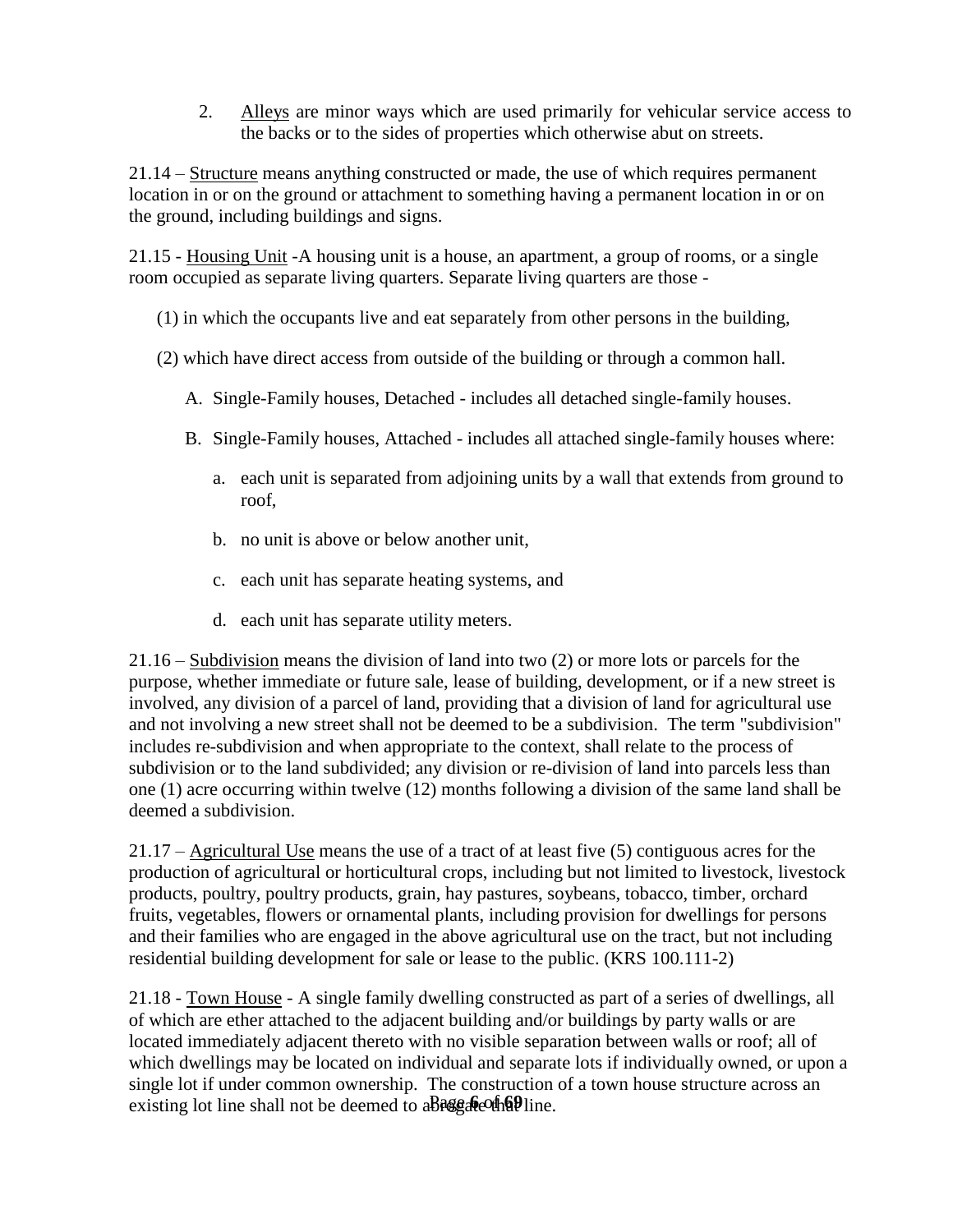<span id="page-7-0"></span>21.19 - Town House Structure - A building consisting of two (2) or more non-communicating attached one-family units placed side by side, having a common wall between each adjacent dwelling unit.

<span id="page-7-1"></span>21.20 - Blank

<span id="page-7-2"></span>21.21 - County Planner – The Judge Executive shall appoint administrative personnel to administer the provisions of this ordinance.

# <span id="page-7-3"></span>**ARTICLE III. ADMINISTRATIVE PROCEDURES**

# <span id="page-7-4"></span>**Section 30. Advisory Meeting with Planning Commission**

Before preparing a Preliminary Plat and submitting it to the Planning Commission for approval, the sub-divider should meet and consult informally with the Planning Commission or the County Planner for the purpose of ascertaining the locations of proposed major streets, parks, playgrounds, school sites and other planned projects which may affect the property being considered for subdivision.

At this meeting, the sub-divider should review with the Planning Commission or County Planner, the minimum standard of subdivision design set forth in Article IV. This informal review should prevent unnecessary and costly revisions in the layout and development of the subdivision.

Formal application or filing of a plat with the Planning Commission or the County Planner is not required for this informal advisory meeting.

# <span id="page-7-5"></span>**Section 31. Preliminary Plat Approval**

After meeting informally with the Planning Commission or the County Planner, the sub-divider shall prepare a Preliminary Plat prior to the making of any street improvements or the installation of any utilities.

<span id="page-7-6"></span>31.10 - Preliminary Plat Data

The Preliminary Plat shall meet the standard of design as set forth in Article IV and shall show the following information:

- a. Scale of one hundred (100) feet to one (1) inch or larger.
- b. Name of subdivision, names and addresses of the owners, the land surveyor, source of title and the owners of adjacent property.
- c. Date, approximate north point, and graphic scale.
- d. Total acreage of land to be subdivided.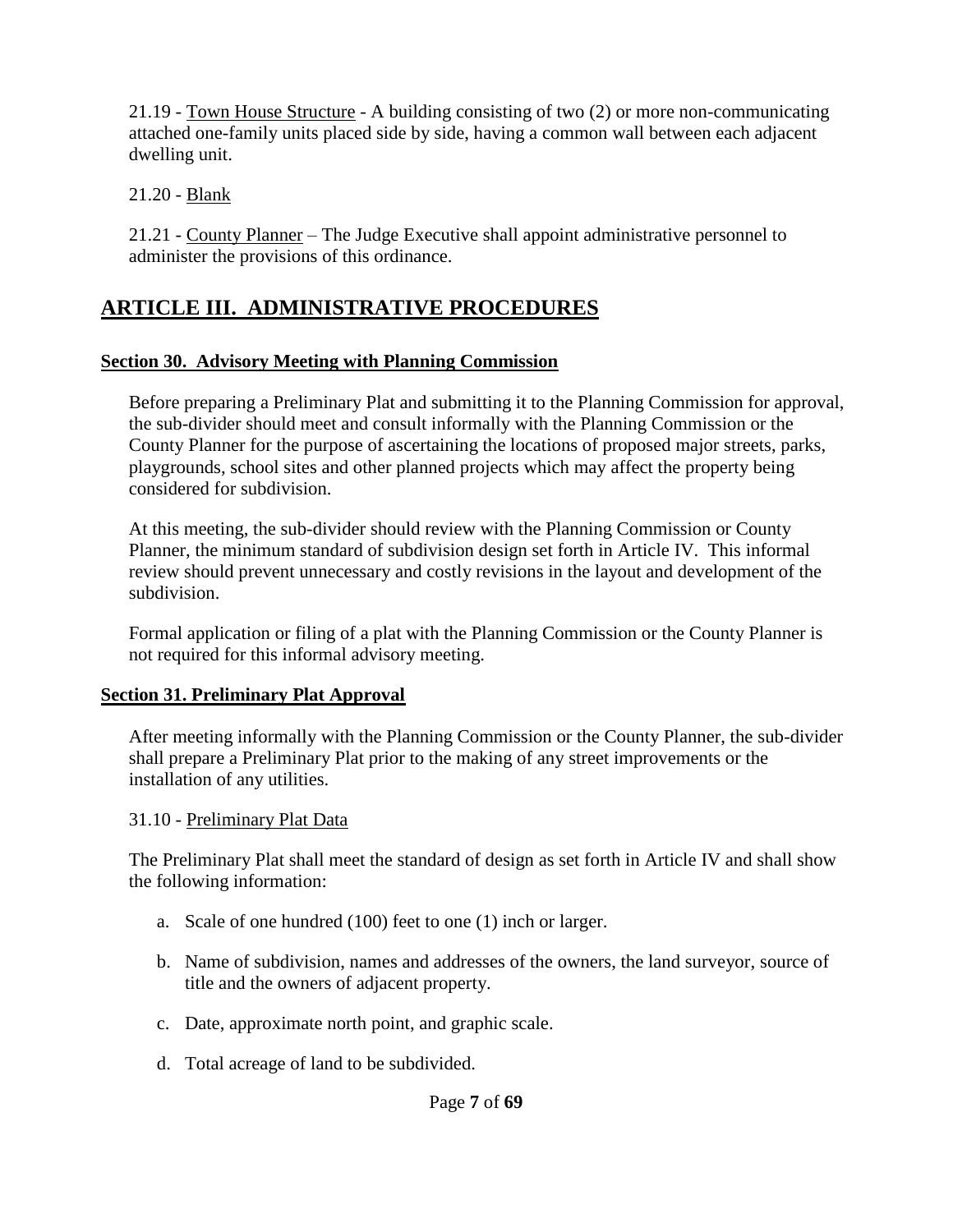- e. Boundary lines of area to be subdivided and their bearings and distances and locations to nearest existing intersecting street.
- f. Existing and proposed easements and their locations, widths and distances.
- g. Streets on and adjacent to the tracts and their names, widths, and other dimensions may be required.
- h. Utilities on and adjacent to the tract showing proposed connections to existing utility systems. Rear easements for utility poles and wires shall be required wherever possible.
- i. A vicinity or key map, scale not smaller than  $1" = 2000'$  showing physical development, corporate lines and any other adjacent public or private uses such as buildings or structures with distances to perimeter of lot line of plat.
- j. Purpose and intent of the subdivision such as for residential, commercial, industrial purposes.
- k. Contours at an interval of not greater than five (5) feet. USGS Quadrangles may be used as a base.
- l. Flood Areas as determined by Federal Emergency Management Act (FEMA) and classification, as per FEMA codes.
- m. Location, size, direction of flow of storm and sanitary drainage structures and systems.
- n. Location and size of water lines.
- o. Lot lines and lot numbers.
- p. Sites and their acreages, if any, to be reserved or dedicated for parks, playgrounds, schools, or other public uses. Sites, if any, for semi-public, commercial or multi-family uses.
- q. Minimum building setback lines.
- r. Copies of proposed deed restrictions, if any, shall be attached to the Preliminary Plat.
- s. Profiles of proposed grade lines of all streets and improvements, if required by the Commission.
- t. Plats shall be submitted no larger than twenty-four (24) by thirty-six (36) inches in size.

#### <span id="page-8-0"></span>31.11 - Procedure

submittal after this time will require a late fee to be included on the agenda. Plats will be a. Two (2) copies of the Preliminary Plat and supplementary materials specified shall be submitted with an application for preparatory review by the County Planner by 3 PM Wednesday 2 weeks prior to the scheduled Planning Commission Meeting. Any available by noon the following Friday. Any submittal that requires a public hearing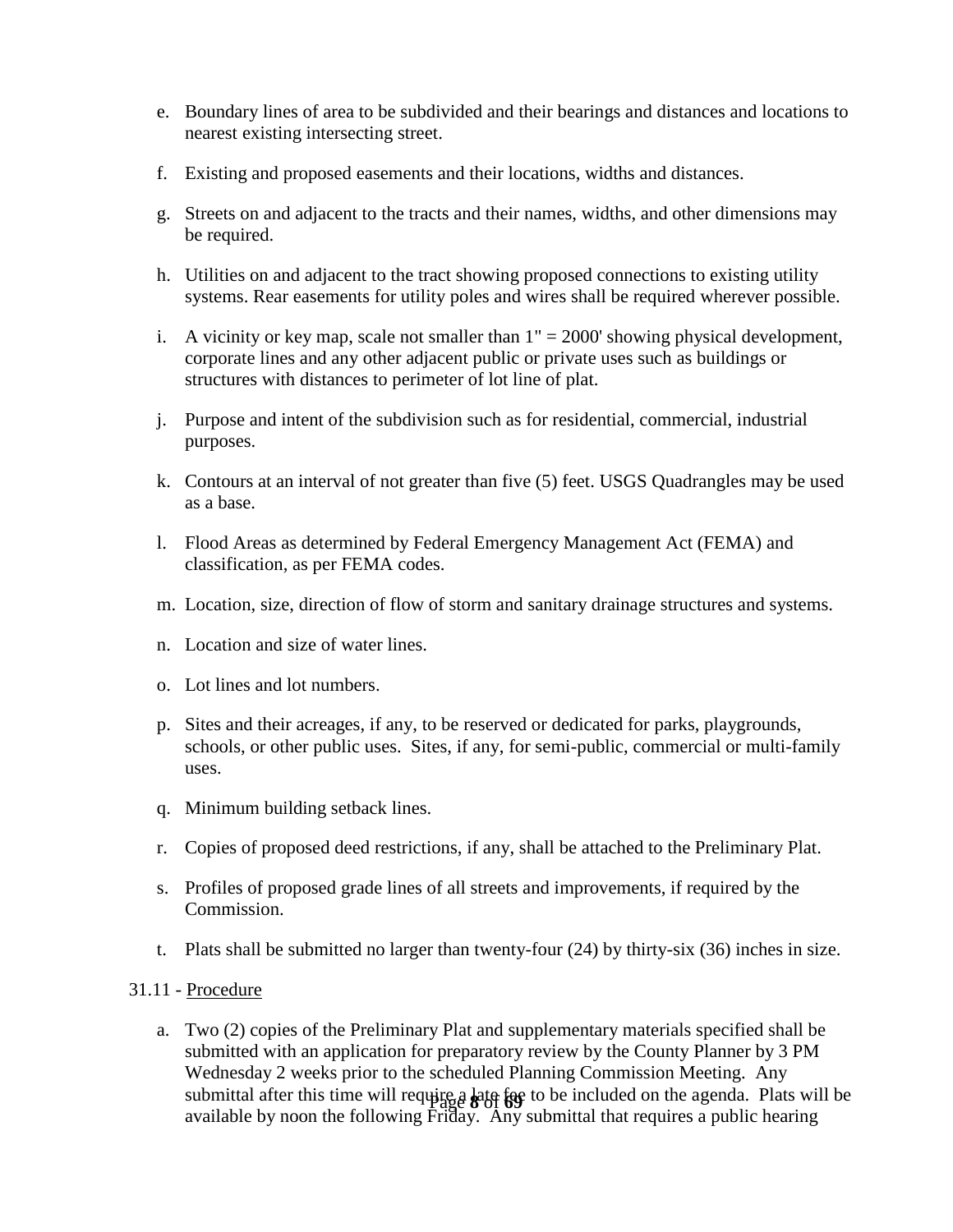must be turned in three (3) weeks prior to the scheduled meeting. Preliminary plats may be submitted electronically for an additional \$10 charge.

- b. Ten (10) copies of the corrected Preliminary Plan and supplementary materials specified shall be submitted for conditional approval to the county Planner by 3 PM Wednesday 1 week prior to the scheduled Planning Commission Meeting. Any submittal after this time will require a late fee to be included on the agenda.
- c. The County Planner shall notify the sub-divider of the time and place of the Planning Commission meeting not less than seven (7) days before the date fixed for the meeting. Similar notice shall be given to the owner of the land immediately adjoining the area proposed to be platted as shown on the proposed subdivision.
- d. The Planning Commission shall approve, disapprove or approve subject to modification. If a plat is disapproved, reasons for such disapproval will be stated in writing. If approved subject to modifications, the nature of the required modifications shall be indicated in writing. The action of the Planning Commission shall be noted on two (2) copies of the Preliminary Plat with any notations made at the time of approval or disapproval of the specific changes required. One returned to the sub-divider and the other retained by the Planning Commission.

Approval of the Preliminary Plat shall not constitute acceptance of the Final Plat. The approval of the Preliminary Plat shall lapse unless a Final Plat based thereon is submitted within one (1) year from the date of such approval. An extension of time may be applied for by the sub-divider and granted by the Planning Commission.

# <span id="page-9-0"></span>31.12 - Subdivision of a Portion of a Larger Tract

Whenever a part of a tract is proposed to be subdivided and it is intended that additional parts of the tract be subdivided in the future, a sketch plan for the entire tract shall be submitted to the Planning Commission at the same time the Preliminary Plat for the first part of the tract to be platted is submitted.

# <span id="page-9-1"></span>**Section 32. Final Plat Approval**

The Final Plat shall conform substantially to the Preliminary Plat as approved, and it may constitute only a portion of the Preliminary Plat which the sub-divider proposes to record and develop.

# <span id="page-9-2"></span>32.10 - Final Plat Data

The Final Plat shall give the following information:

- a. The plat shall be at a scale of one hundred (100) feet to one (1) inch or larger.
- b. Date, title, name and location of subdivision, graphic scale, and true north line.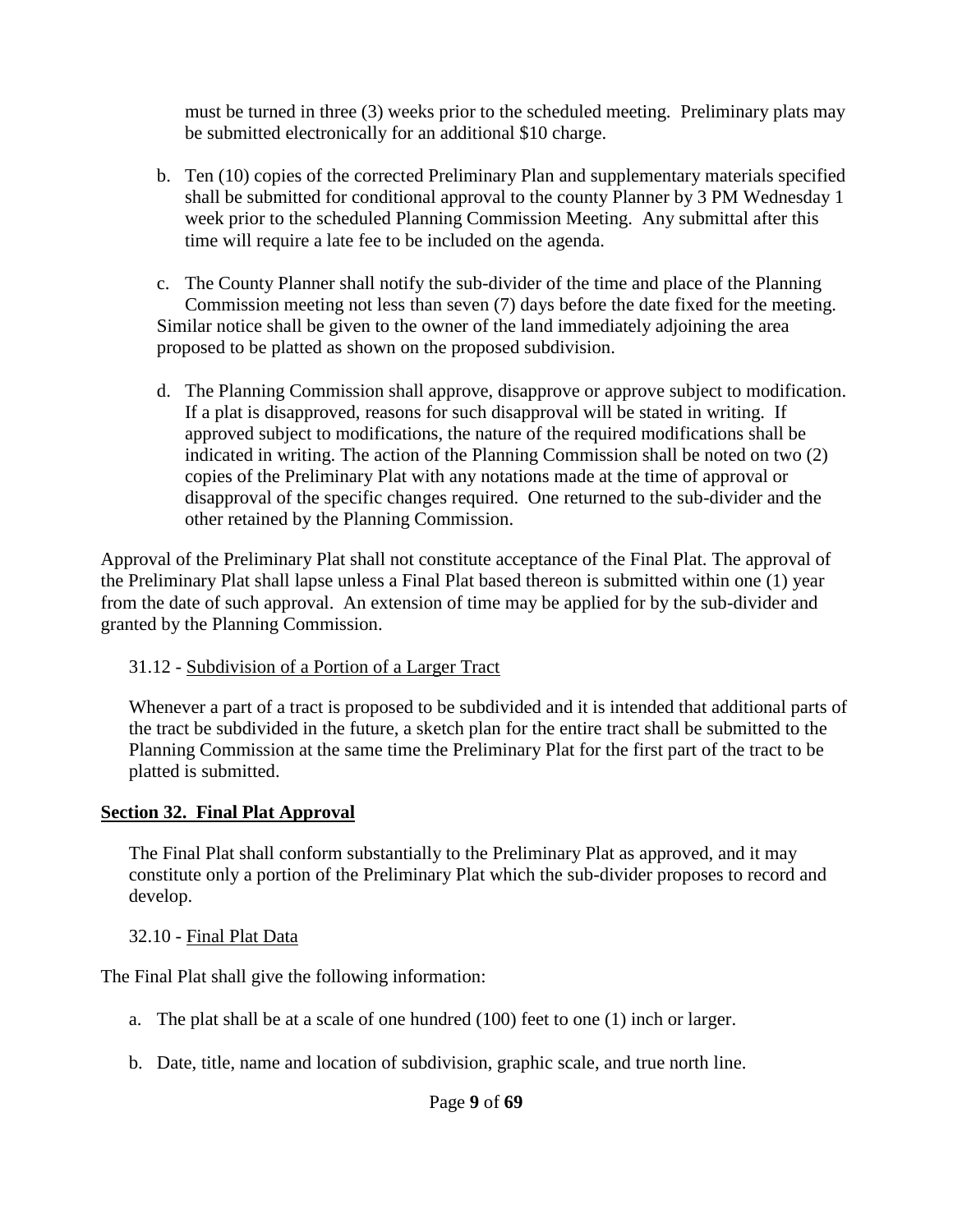- c. All dimensions, angles, bearings, and similar data on the plat shall be tied to primary control points. Locations and descriptions of said control points shall be given.
- d. Tract boundary lines, right-of-way lines of streets, easements and other rights-of-way, and property lines of residential lots and other sides with accurate dimensions to the nearest one hundredth of a foot; bearings or deflection angles, radii, arcs and central angles of all curves with dimensions to the nearest minute. The subdivision shall be tied to the center line of the nearest street intersection, monument or permanent physical boundary.
- e. Name and right-of-way width of each street, easement or other right-of-way.
- f. Lot numbers, lot lines and lot areas.
- g. Purpose for which sites, other than residential lots, are dedicated or reserved.
- h. Minimum structure set back lines.
- i. Location and description of existing and set monuments.
- j. Names and locations of adjoining subdivisions and streets, the location of adjoining unplatted properties, and the names and addresses of the owners of adjoining unplatted properties.
- k. Notarized on plat of title showing that the applicant(s) are all the property owner(s) and a statement by such owner(s) dedicating streets, easements, rights-of-way and any other sites for public use.( Form 1)
- l. Certification on plat by land surveyor as to the accuracy of survey and plat (Appendix 2 Form 2).
- m. Certification by the Planning Commission when individual sewage disposal or water systems are to be installed (Form 1).
- n. Certification that the developer has complied with one of the following requirements:

## **ORDINANCE NO. 2015-6**

- (1) Developers funded by financial institutions shall be required to execute the following documents in the precise form authorized by the McCracken County Planning Commission and the McCracken County Fiscal Court:
	- i. The McCracken County Subdivision public Improvements Completion Agreement. See Appendix "A"
	- ii. The McCracken County Subdivision Letter of Credit Agreement. See Appendix "B"

#### Page **10** of **69**

iii. The McCracken County Irrevocable Stand-by Letter of Credit.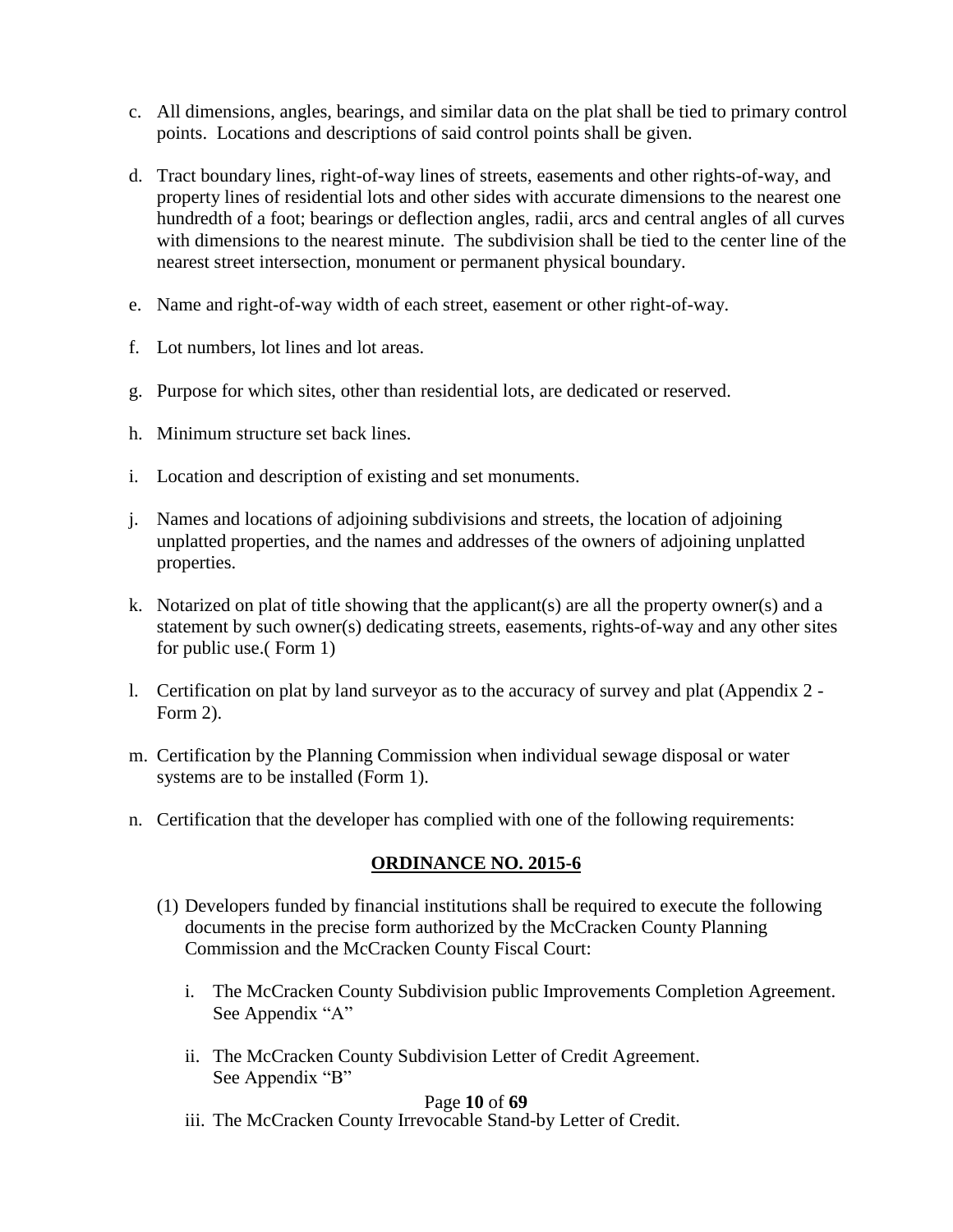See Appendix "C".

- (2) Developers that elect to use their own self-provided funding and not relying on funding of a financial institution shall be required to execute the following documents in the precise form authorized by the McCracken County Planning and the McCracken County Fiscal Court:
	- i. The McCracken County Subdivision Public Improvements Completion Agreement. See Appendix "A"
	- ii. The McCracken County Application for Self-funded Bond Guarantee. See Appendix "D"
	- iii. The McCracken County Self-funded Bond Guarantee. See Appendix "E".

# <span id="page-11-0"></span>32.11 - Procedure

Submission of a Final Plat shall follow the same procedure as for a Preliminary Plat:

- a. Two (2) copies for preparatory review by the County Planner submitted with an application for preparatory review by the County Planner by 3 PM Wednesday 2 weeks prior to the scheduled Planning Commission Meeting. Any submittal after this time will require a late fee to be included on the agenda. Plats will be available by noon the following Friday.
- b. Ten (10) copies of corrected plat and supplementary materials specified shall be submitted for conditional approval to the county Planner by 3 PM Wednesday 1 week prior to the scheduled Planning Commission meeting. Any submittal after this time will require a late fee to be included on the agenda.
- c. Approval by the Planning Commission shall not constitute acceptance by the public of the dedication of any street, public way or ground.

When the Final Plat has been approved by the McCracken County Fiscal Court and certified thereon, one (1) copy shall be returned to the sub-divider for filing with the County Clerk as an official plat of record.

## <span id="page-11-1"></span>32.12 - Required Improvements Prerequisite to Final Approval

A perfectly prepared and recorded subdivision or plat means little to a prospective lot purchaser until he can see actual physical transformation of raw acreage into lots suitable for building purposes and human habitation. Improvements by the sub-divider spare the community a potential tax liability. The following tangible improvements are required to be installed by the developer before Final Plat approval in order to assure the physical reality of a subdivision which approval and recording will establish legally.

Page **11** of **69** A. Monuments - Type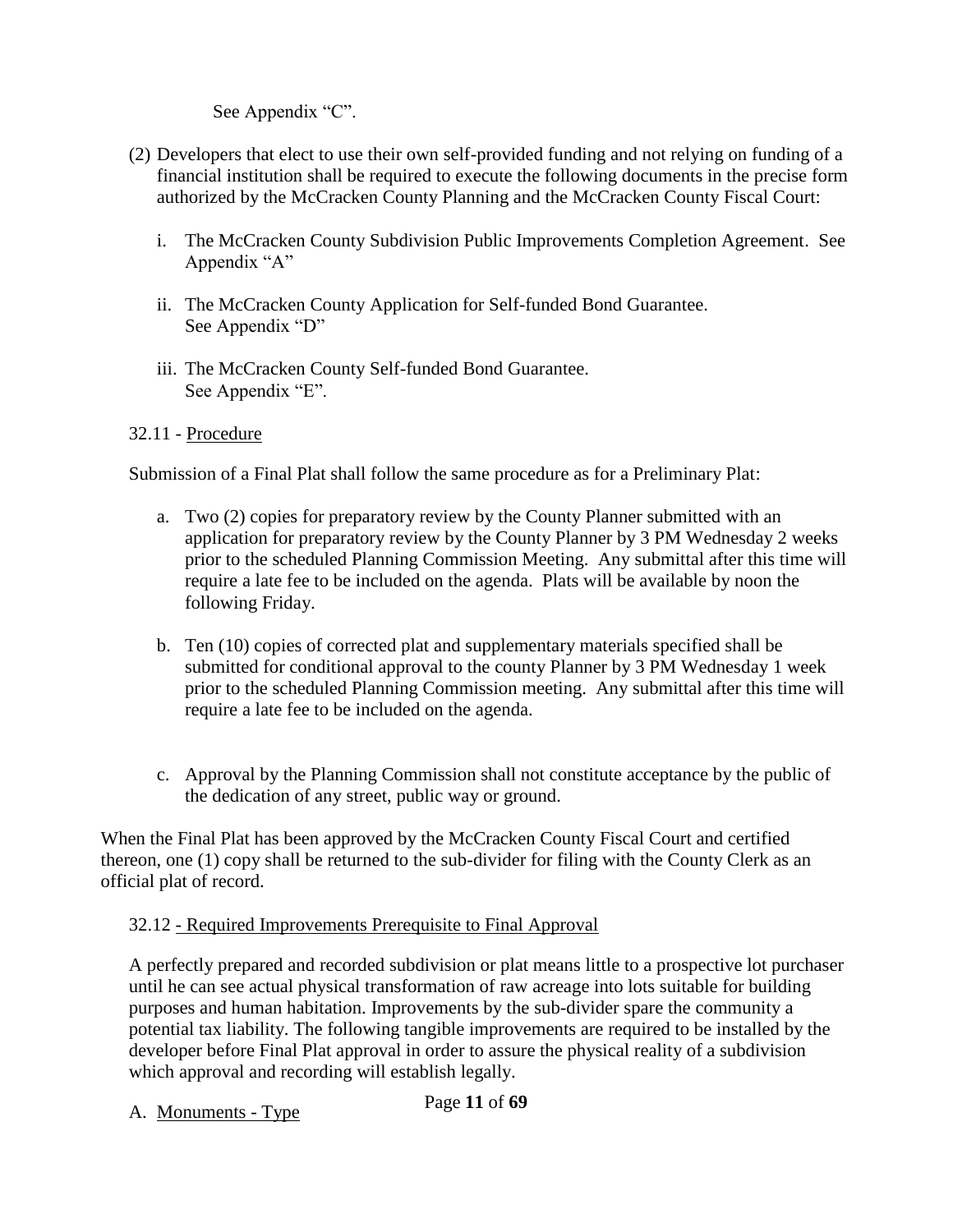- 1. Concrete monuments at least thirty-six (36) inches in length and (4) inches in diameter or four (4) inches square with a copper dowel or center marked shall be set at all corners on the plat.
- 2. Iron Pin or wrought or galvanized iron pipe monuments not less than three-fourths (3/4) inch in diameter and not less than twenty-four (24) inches in length shall be set at all lot corners not marked by concrete monuments.

#### B. Concrete Monuments - Location

- 1. Monuments shall be placed so that the scored or marked point shall coincide exactly with the intersection of the lot or property line at that point and shall be set so that the top of the monument is level with the surface of the surrounding ground.
- 2. At the intersection of all angles in the boundary line of the survey.
- 3. At the intersection of street property lines.
- 4. At the beginning and ending of all curves where streets and alleys are so surveyed.
- 5. At all angles in property lines of street and alleys.

#### C. Streets

1. Grading Specifications:

All Streets, roads, and alleys shall be graded and prepared according to applicable County and State regulations to their full widths by the sub-divider so that pavements and sidewalks can be constructed on the same level plane. Deviation from this standard due to special topographical conditions will be allowed only with the special approval of the Planning Commission. Center line grades shall be established and staked by the sub-divider.

2. Minimum Pavement Widths:

Pavement widths shall be measured between curbs, and minimum pavement widths to be provided are:

| Collector                         | 22 feet |
|-----------------------------------|---------|
| <b>Minor Streets</b>              | 20 feet |
| <b>Marginal Access Streets</b>    | 20 feet |
| Alleys, industrial and commercial | 18 feet |

3. Construction of Streets:

The sub-divider shall provide streets which shall be designed to carry the expected traffic loads and which shall conform with the standards established by the McCracken County Fiscal Court as set up by the Planning Commission.

4. Curbs and Gutters:

The sub-divider shall provide curbs **and equal temps of** Curbs shall not be less than six (6) inches in height and shall be constructed of Portland cement concrete or bituminous concrete.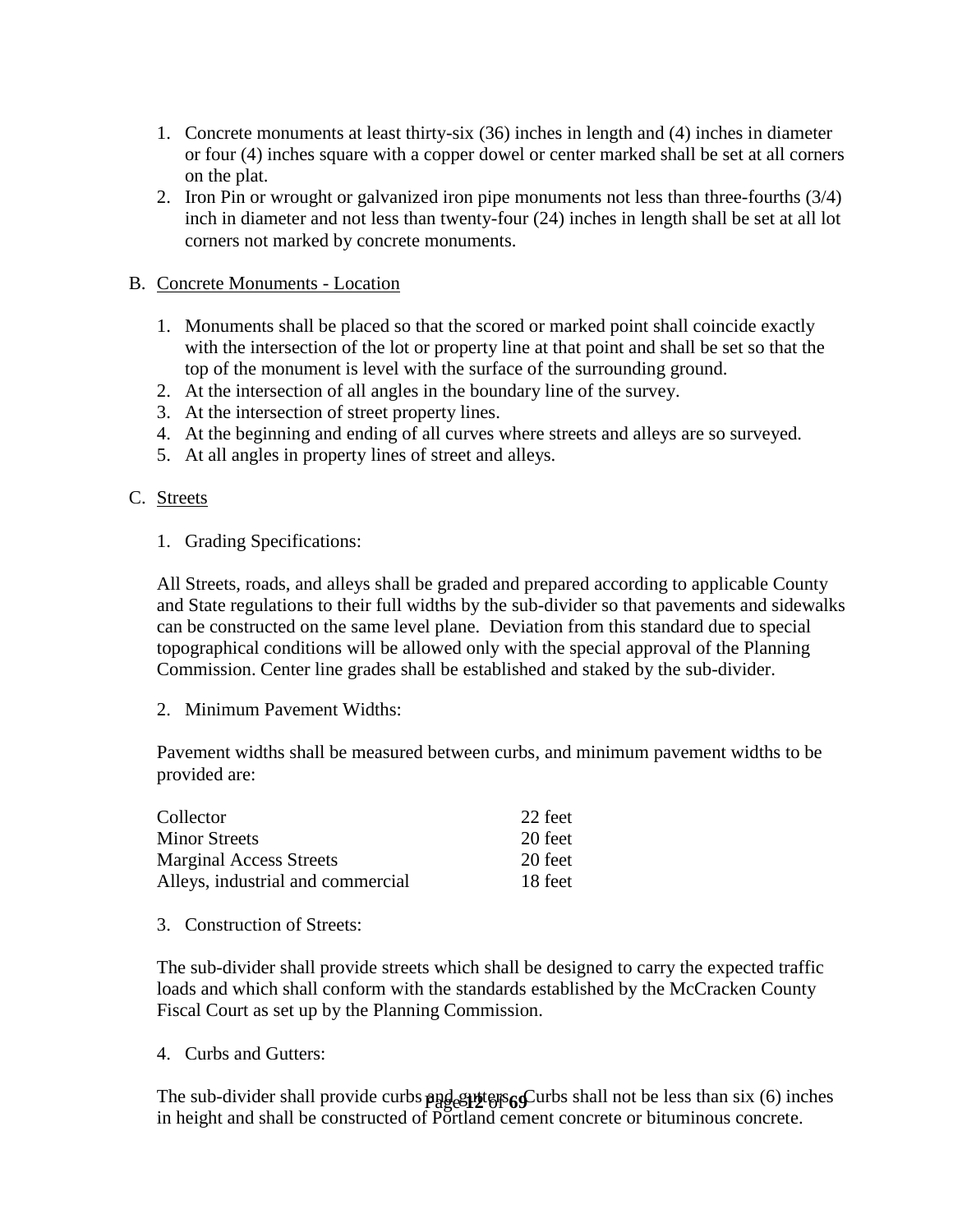Back-fill shall be higher than the curb and shall slope toward the curb in order to insure that surface water drains into the storm system.

The Planning Commission may waive the requirements for curbs and gutters if they are not deemed necessary for the proper drainage of storm water or in cases where all lots have a width of one hundred (100) feet or more.

5. Sidewalks:

For the safety of pedestrians in residential and commercial subdivisions, the sub-divider shall build Portland cement concrete sidewalks on both sides of the street to meet the following specifications:

- (a) Single-Family or Duplex Housing Development: Four (4) feet wide and four (4) inches thick.
- (b) Multi-Family or Group Housing Development: Five (5) feet wide and four (4) inches thick.
- (c) Commercial Development: Twelve (12) feet wide and four (4) inches thick.

The Commission may waive construction of sidewalks.

## D. Utilities and Drainage Facilities

1. General Requirements for Installation of Utilities:

Utilities shall be provided in rear lot easements wherever possible. When it is necessary to install utilities in street rights-of-way, the following requirements shall apply:

After grading is completed and approved and before any pavement base is applied, all of the instreet underground work -- water mains, gas mains, etc., and all service connections -- shall be completely installed and approved throughout the length of the street and across the flat section. Where the utility mains are outside the pavement area, the sub-divider may be allowed to omit the installation of service connections provided that at such time as these connections are needed, they may be jacked across the street without breaking or weakening the existing pavement. Where the rock is known to exist beneath the pavement area and at such depth as to interfere with the jacking of service connections, the Planning Commission shall require the complete installation of service connections before any base is applied. In cases where underground utilities must be provided within the right-of-way of streets, they shall not be installed under the paved portions of such streets.

2. Water Supply System:

Where, in the opinion of the Planning Compution of the public water supply is reasonably accessible or available to the proposed subdivision, the sub-divider shall construct a complete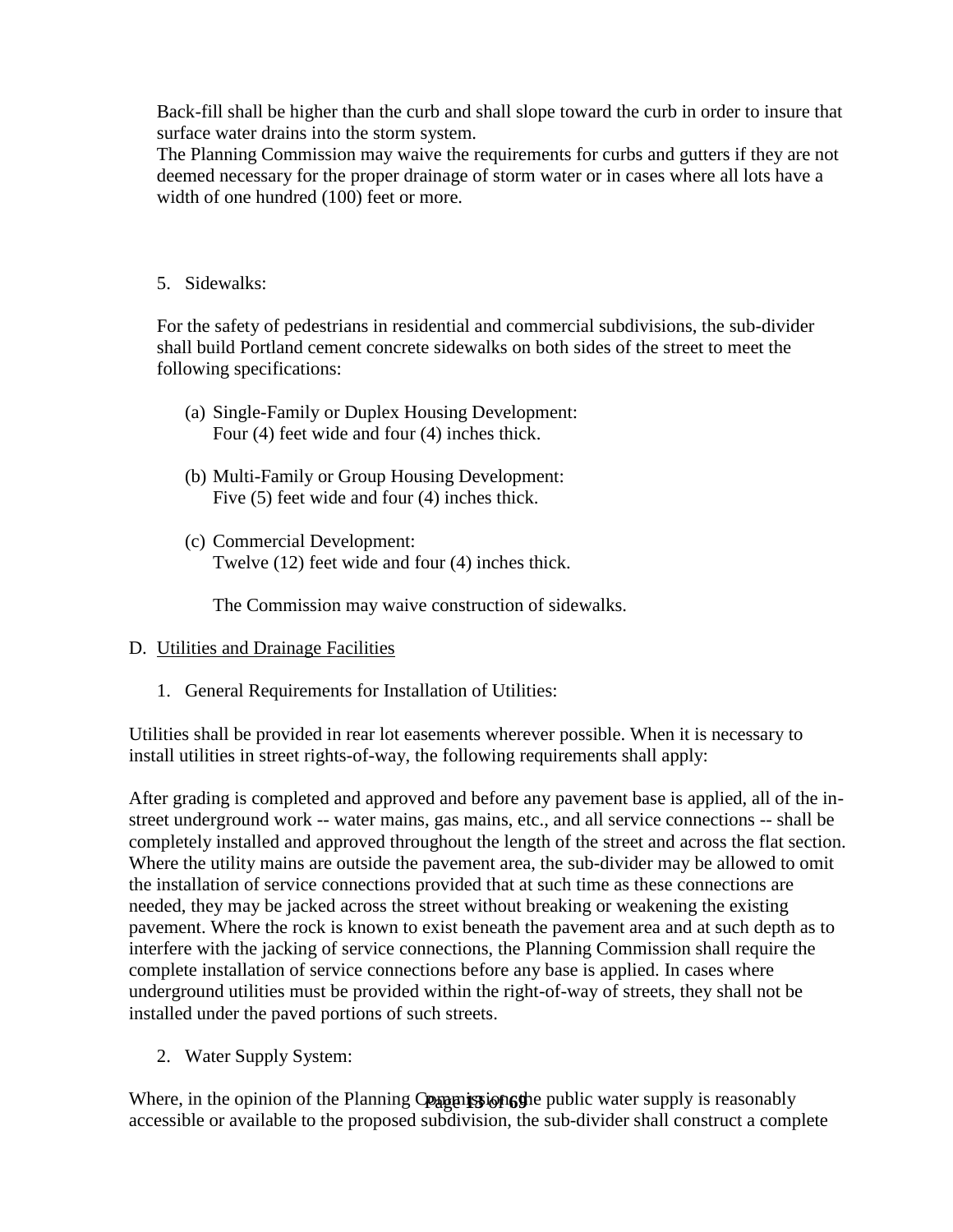water distribution system which shall adequately serve all lots and which shall include appropriately spaced fire hydrants, and this system shall be properly connected with the public water supply. Where a public water supply is not within a reasonable distance or otherwise available, the sub-divider shall normally be required to construct a similar water distribution system and connect it with an alternate supply approved by the Planning Commission.

3. Sanitary Sewers:

Where, in the opinion on the Planning Commission, the public sanitary sewer system is reasonably accessible or available to the proposed subdivision, the sub-divider shall construct a subdivision sewer system to adequately serve all lots and connect the subdivision system to the public system after the County or other appropriate sewer agency official has approved the size of the lines. Where lots cannot be served by the extension of an existing public sanitary sewer, the sub-divider shall obtain approval of lot sizes for individual septic tanks and disposal fields from the Planning Commission.

# E. Street Name Signs

The Planning Commission shall require the installation of durable street name signs at all intersections. Streets signs shall meet all MUTCD manual requirements.

- 1. Lettering shall be at least four (4) inches high
- 2. Sign shall be reflectorize or illuminated
- 3. Letters shall be white with a green background
- 4. In Residential areas at least two (2) street name sign posts with double mount shall be mounted at each intersection. All street signage must be approved by the County Road Supervisor.

# F. Completion of Improvements Prior to Approval of the Final Plat

No final subdivision plat shall be approved by the Planning Commission or accepted for record by the County Clerk until the required improvements listed above are constructed in a satisfactory manner and approved by the appropriate official. In lieu of such prior construction, the Fiscal Court may accept a security bond, or certified check, or irrevocable letter of credit to the County in an amount equal to the estimated cost of installation of the required improvements whereby the improvements may be made and utilities installed without cost to the County in the event of default on the part of the sub-divider. The bond or check shall be subject to the conditions that the improvements will be completed within two (2) years after approval of the Final Subdivision Plat.

# <span id="page-14-0"></span>**Section 33. Variances**

<span id="page-14-1"></span>33.10 - Exceptional Conditions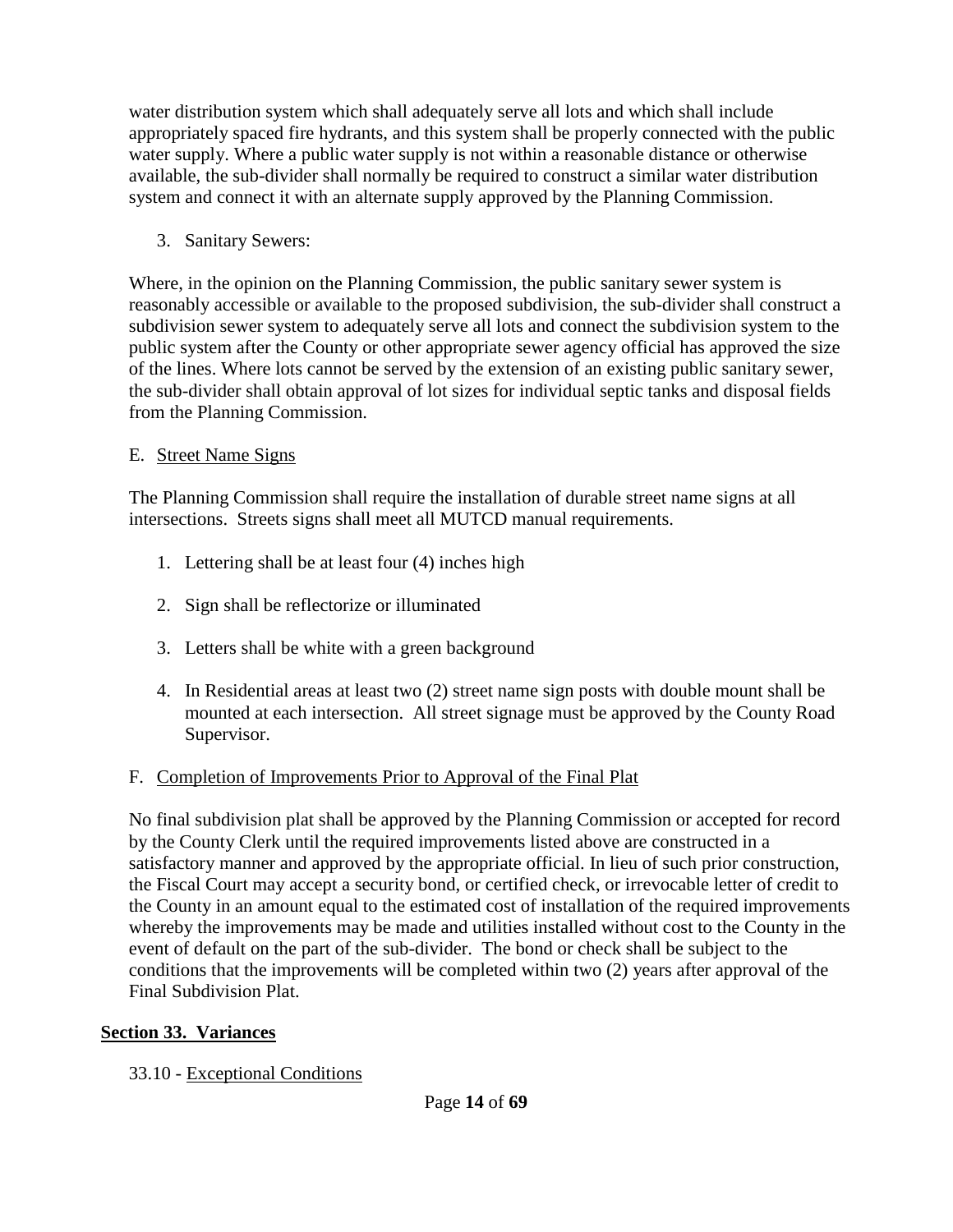The Planning Commission may grant a variance to these regulations where by reason of the unusual shape of a specific piece of property, or where by reason of exceptional topographical conditions, the strict application of these regulations would result in extreme practical difficulties and undue hardship upon the owner of such property; provided, however, that such relief may be granted without detriment to the public good and without substantially impairing the modifications, the Planning Commission may require such conditions as will substantially secure the objectives of the standards or requirements so varied or modified. Financial disadvantage to the property owner is not proof of hardship within the purpose of these regulations.

## <span id="page-15-0"></span>33.11 - Group Housing, Planned Unit Developments, Office and Business Complex Developments

Comprehensive group housing, office and business developments, together with necessary drives and ways of access, including drives and ways of access privately maintained but dedicated for public use may be approved by the Planning Commission although the design of the project does not include standard street, lot, and subdivision arrangements, provided that departure from the standards of these regulations can be made without destroying their intent. If the drives and ways of access are to be privately maintained, the plat of the subdivision shall specifically indicate that said drives and ways are dedicated for public use and that they will be developed and maintained at the expense of the owners; and that any owner of a lot in the subdivision shall have the right to enforce the development or maintenance of said drives and ways by proceeding in law or in equity against all other owners of lots in the subdivision.

## <span id="page-15-1"></span>33.12 - Procedural Variance

Where a proposed subdivision would contain no new streets and no more than five (5) lots, the procedure of preparing a preliminary plat may be waived by the Planning Commission.

## **Waiver of Subdivision Plats and Surveys Qualifying for a Procedural Variance**

- A. Plats of property containing 100 acres or less shall be drawn to a scale of no less than one (1) inch per one hundred (100) feet. Over 100 acres plats may be drawn to a scale of more than one (1) inch per one hundred (100) feet to keep the drawing on the maximum sheet size of twenty-four (24) inches by thirty-six (36) inches provided clarity is not sacrificed. Multiple sheets may be used if deemed necessary to portray vital and accurate information clearly. Smaller parcels should be drawn to a maximum scale to accommodate the sheet size being used and half sized sheets of eighteen (18) inches by twenty-four (24) inches may be used in these instances. Minimum size of script used on these plats shall be one-tenth (1/10) of an inch in height for both upper and lower case letters and numerals.
- B. Name and street addresses of the owners / applicants, as available from the McCracken County Property Valuation Office, of the property to be subdivided, and legal source of title to the subject property shall be shown on the plat. Owners of record of all property abutting the subject sites and the legal source of title to those properties will be indicated on the plat. Name, address, and phone number of the Professional Land Surveyor responsible for the field survey and plat preparation shall be indicated on the plat.

Page **15** of **69**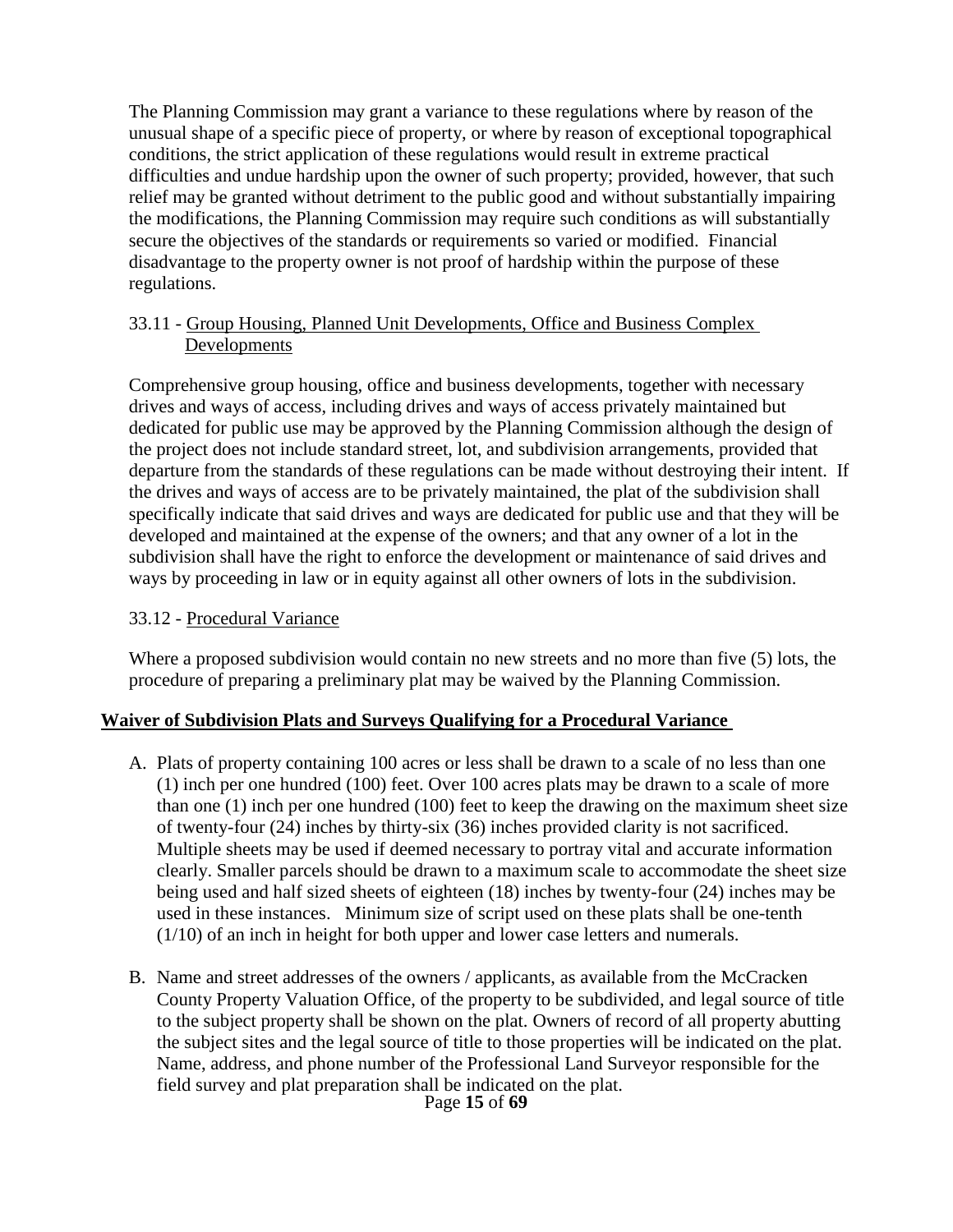- C. Date field survey made, date plat prepared, north arrow and basis of same and any bearings shown by the plat will be indicated on the face of the plat. Provide a brief statement on the face of the plat as to the Intent of the Drawing to identify the specific lines being created and/or abolished by the plat along with easements and other dedications that are being granted by the drawing.
- D. Area of each lot or parcel of land indicated by the plat shall be shown in square feet and the acreage equivalent, accurate to two (2) decimal places, shall also be indicated.
- E. Boundary lines, lot parcel numbers or designations of the various properties shown on the plat, bearings and/or angular relationships, line lengths and curve data, if appropriate, shall be shown along with the distance from the subject property to the nearest existing intersecting street or roadway. Also, the distance and bearing or angle from one new division line and/or corner created by the plat to a boundary line corner of the parent property from which the tracts or lots are subdivided shall be indicated or shown.
- F. All existing or proposed easements crossing the subject property or properties shall be shown along with their locations, widths and distances, etc., along with a notation for each easement indicating if the easement is being dedicated by the plat or is existing by prior dedication. If easements presently exist, note their source of dedication such as a prior plat or recorded legal document. If record source of easement or easements are not known or unobtainable, add a note to indicate such.
- G. Show all streets or roadways on or adjacent to subject tracts or lots along with their names, widths and any other pertinent information, dimensions, etc.
- H. Vicinity or key map at a scale not smaller than one inch (1) per two thousand feet (2,000) with the scale of the map indicated with a north arrow and any major adjacent physical development and corporate boundary lines.
- I. All existing primary buildings, accessory buildings or structures and major improvements on the subdivided tracts or lots, including those that may be on the parent property if the buildings or improvements are in close proximity to the newly established boundary lines, shall be shown on the plat. Also, indicate the distance from these buildings, structures, or improvements to the nearest relevant boundary lines.
- J. Present zoning designation of the subdivided property, the parent tract, in the case of residual acreage, and all adjacent property shall be indicated on the plat. The minimum building set-back line or minimum yard line dimensions for the subject property and its parent tract for the various uses indicated by the most current regulations of the McCracken County Zoning Ordinance shall also be shown and/or noted on the plat.
- K. Flood areas as indicated by Flood Boundary Maps published by the Federal Emergency Management Agency (FEMA) with the flood classifications shown by those maps shall be shown on the plat.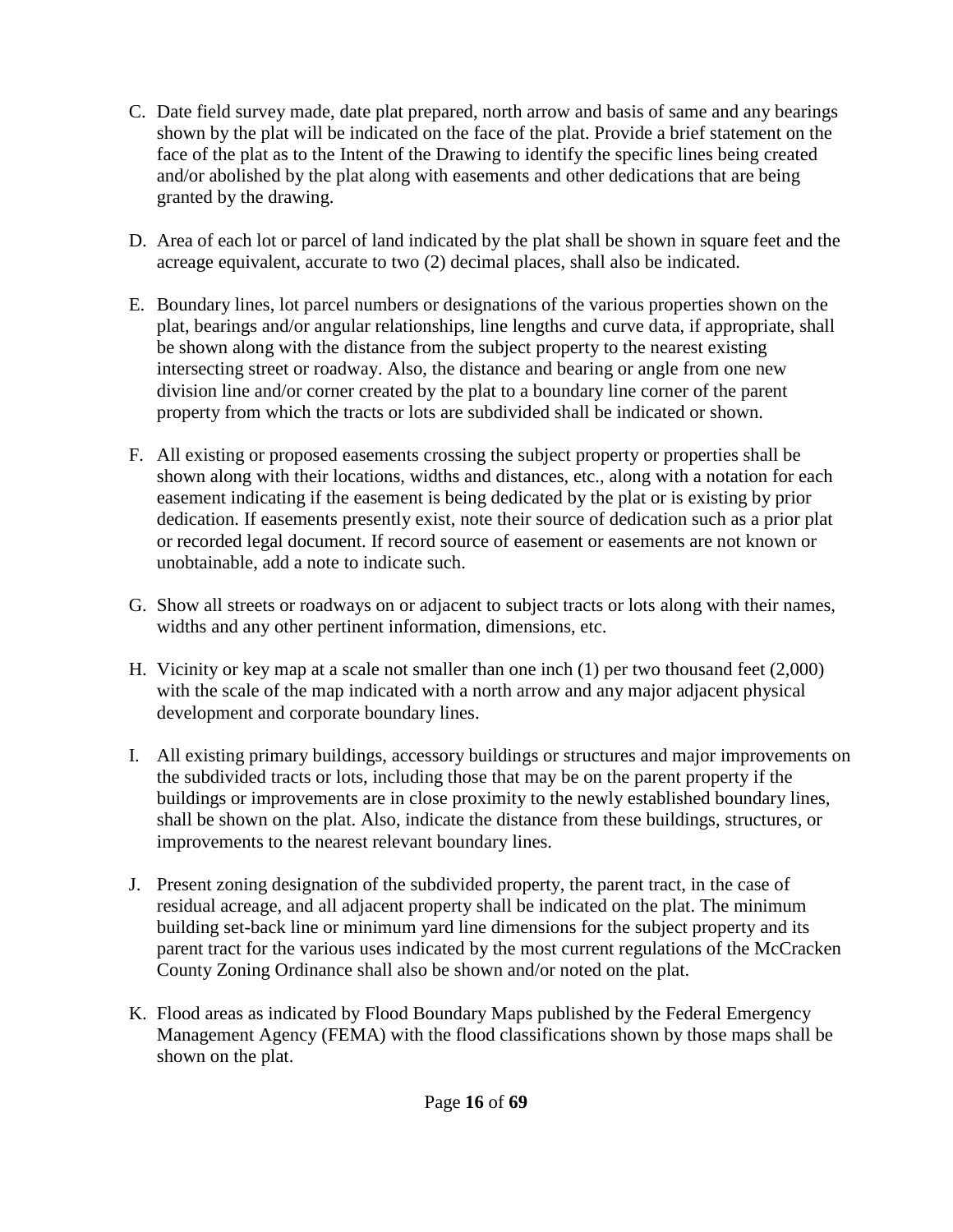- L. Notation that the subject properties are served by a public water supply system and/or a public sanitary sewer system if said properties are so served. If the properties are not served by such systems, notation relative to this fact shall be shown on the plat.
- M. Sites and their acreages, if any, to be reserved or dedicated for parks, playgrounds, schools, or other public uses shall be shown and noted on the plat. Sites, if any, reserved for semipublic, commercial, or multifamily uses should also be shown and noted on the plat.
- N. In the event it becomes necessary to close and vacate any public utility easement and/or private roadway easement, Professional Land Surveyor shall obtain the approval of all utility agencies and/or grantees of said easements, as the case may be, as will be indicated by an executed certificate on the plat signed by the utility company representatives and/or grantees of said easements.
- O. Proposed or existing property restrictions or covenants shall be shown on the plat or in a form suitable for recording in the McCracken County Clerk's Office. If restrictions or covenants other than those contained in the McCracken County Zoning Ordinance exist, the place of recording of those restrictions and covenants should be shown by the plat.
- P. Plats shall be submitted on sheet sizes no larger than twenty-four inches (24) by thirty-six inches (36) in size.
- Q. In the case of any residual acreage of any parent tract of land after the proposed lots or tracts of land are deducted there from, Professional Land Surveyor shall show or indicate on the plat that the residual property will still be in compliance with the McCracken County Zoning Ordinance with respect to the remaining area and any other pertinent dimensions required as stated by said ordinance for the particular zoning category of the property. When the property to be subdivided contains three acres (3) or less, the entire boundary line of the tract of land shall be surveyed, monumented, and shown on the plat even though all of the tract of land may not be the subject of the lot or lots and parcels being subdivided by the plat. In the event there are several separate tracts or parcels of land described within the deed or legal document to the property being subdivided, the Professional Land Surveyor shall indicate which of the tract or tracts the subject property is being subdivided and that the residual acreage, if any, from said tract or tracts will still be in compliance with the aforesaid Zoning Ordinance with respect to area and any other pertinent dimensions stated by said Ordinance. Additionally, it is suggested that the Professional Land Surveyor consult with his client's legal representative or other entity to determine if the entire tract or parcel of land from which the subject property is being subdivided should be surveyed and plated in order to avoid a conflict with Chapter 100 of the Kentucky Revised Statutes.
- R. All plats shall meet or exceed the "Minimum Standards of Practice for Land Surveys in Kentucky" (latest revision) as indicated by 201 KAR 18:150 as mandated by the Board of Licensure for Professional Engineers and Land Surveyors. In the case of a conflict between these regulations for Waiver of Subdivision Plats and any other ordinance, regulation or standard of practice, the most stringent provision relative to the particular conflict will control and prevail.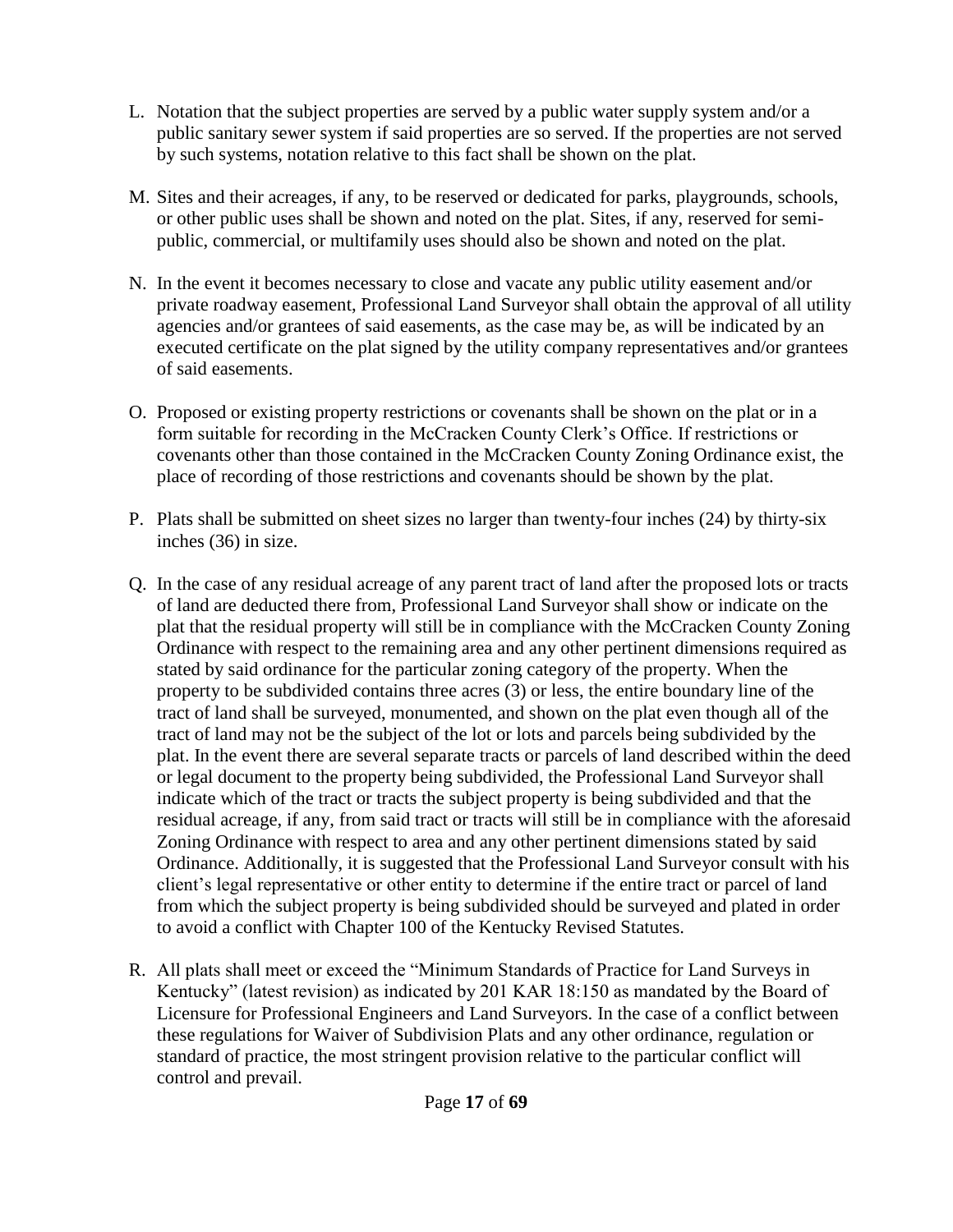- S. All plats shall contain the necessary and pertinent certifications and certificates as outlined by the latest revision of the McCracken County Subdivision Regulations and the aforesaid "Minimum Standards of Practice for Land Surveys in Kentucky".
- T. Show the location of buried septic facilities, if known and if not known as to location, place a note on plats that buried facilities do exist locations are unknown. If the buried facilities are known as to location and if it is appropriate, an easement for the facility should be shown and described on plats if the facilities are to be left in place and the facilities would affect title to newly subdivided lots.
- U. Two (2) plat copies required for record in the County Court Clerk's Office shall be signed by the property owner and/ or applicant prior to approval signatures by the Planning and Zoning Commission Chair and County Judge Executive's execution. Exceptions to this requirement may be made on a case-by-case basis depending upon circumstances that have caused the property owner and/ or applicant's failure to sign the plat or plats. Copies of the plat submitted for consideration and approval may be filed without the property owner and / or applicant's signature.

## V. Statement to be added on the face of the plat: **"NO REVISIONS OR MODIFICATIONS ARE TO BE MADE TO PLATS SIGNED BY CHAIRMAN OR JUDGE EXECUTIVE WITHOUT APPROVAL FROM CHAIRMAN OR JUDGE EXECUTIVE"**

W. Sections 20.00, all of section 21.00, sections 31.12, 32.12 (a), (b), 33.10, 33.11, 33.13, 40.10, 40.11, 41.13(a), 43.10, 43.11, 43.12, 43.14, 44.00, 45.10, 47.00, 48.00, 49.00, 60.10, 61.00, 62.00, and 63.00 of the McCracken County Subdivision Regulations shall also be applicable to the Waiver of Subdivision Plats and Surveys.

The plat shall meet all other regulations if and when adopted. After the Planning Commission's approval, the County Judge Executive or Designee shall approve the plat for recording in the office of the County Court Clerk.

## <span id="page-18-0"></span>33.13 - Public Utilities Variance

Variances in lot size and access easements for service roads may be granted when the subdivision or property is for the purpose of creating a lot or parcel of land to be owned or leased and maintained by a public utility to provide electric, water, sanitation, gas, telephone, cable television service, or telecommunications service to the general public, provided however, that no private sanitary disposal system (septic tank  $\&$  field) shall be installed on any substandard lot (less than one (1) acre in area). The Planning Commission may waive lot size when alternate methods of sanitary sewage are proposed.

# <span id="page-18-1"></span>**ARTICLE IV. GENERAL REQUIREMENTS AND MINIMUM STANDARDS OF DESIGN**

# <span id="page-18-2"></span>**Section 40. Suitability of Land for Subdivision Development**

<span id="page-18-3"></span>Page **18** of **69** 40.10 – Land proposed to be subdivided is unsuitable for subdivision development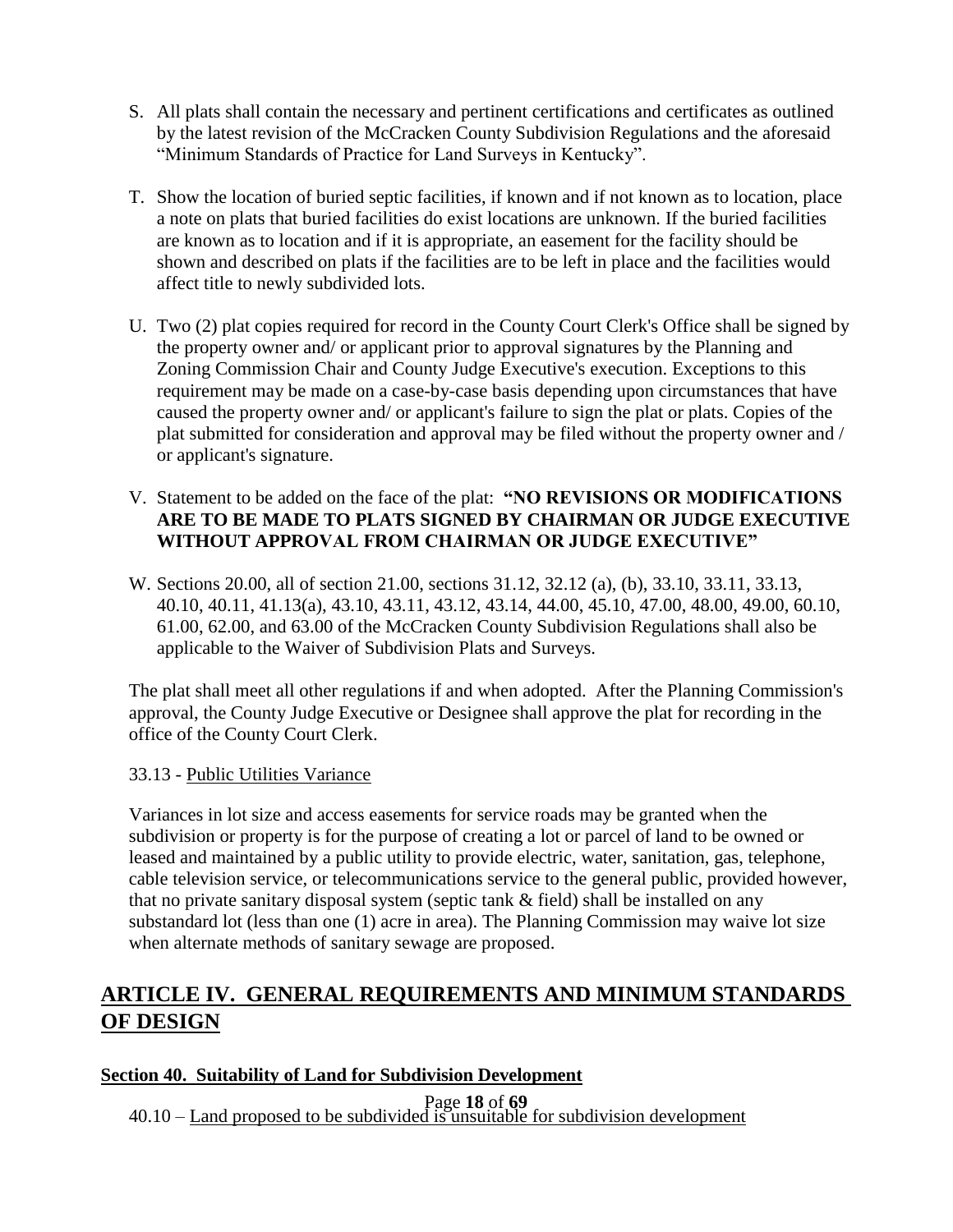If the Planning Commission finds that land proposed to be subdivided is unsuitable for subdivision development due to flooding, bad drainage, steep slopes, rock formation, and other such conditions as may increase the danger of health, life or property or aggravate erosion or flood hazards; and if from adequate investigations, conducted by all the public agencies concerned, it has been determined that in the best interest of the public, the land should not be platted and developed for the purpose proposed, the Planning Commission shall not approve the land for subdivision unless adequate methods are formulated by the sub-divider for meeting the problems that will be created by the development of the land.

#### <span id="page-19-0"></span>40.11 – Scattered or premature subdivision of land

The Planning Commission may refuse to approve what it considers to be scattered or premature subdivision of land which would involve danger or injury to the public health, safety, welfare, or prosperity by reason of lack of adequate water supply, schools, proper drainage, good roads and transportation facilities or other public services; or which would necessitate an excessive expenditure of public funds for the supply of such services.

#### <span id="page-19-1"></span>**Section 41. Streets**

#### <span id="page-19-2"></span>41.10 - Conformity to the Major Street (Thoroughfare Plan)

The widths and locations of all streets in a proposed subdivision will conform to the McCracken County Major Street Plan.

#### <span id="page-19-3"></span>41.11 - Street Extensions

- a. The street layout of the proposed subdivision shall provide for the continuation or projection of streets already existing in areas adjacent to the area being subdivided unless the Planning Commission deems such continuation or extension undesirable for specific reasons of topography or design.
- b. Where, in the opinion of the Planning Commission, it is desirable to provide street access to adjoining properties, proposed streets shall be extended by dedication to the boundaries of such properties. Where the Planning Commission deems it necessary, such dead-end streets shall be provided with a temporary turn-around having a radius of at least fifty (50) feet.
- c. The street system for the proposed subdivision shall provide for extending existing streets at the same or greater width, but in no case shall a street extension be of less width than the minimum width required in these regulations for a street in its category.

#### <span id="page-19-4"></span>41.12 - Dedication of Right-of-Way for New Streets

a. The dedication of right-of-way for new streets measured from lot line to lot line shall be as shown on the McCracken County Major Street Plan, or of not shown thereon, shall meet the following standards:

#### **Street Type Pagent Properties**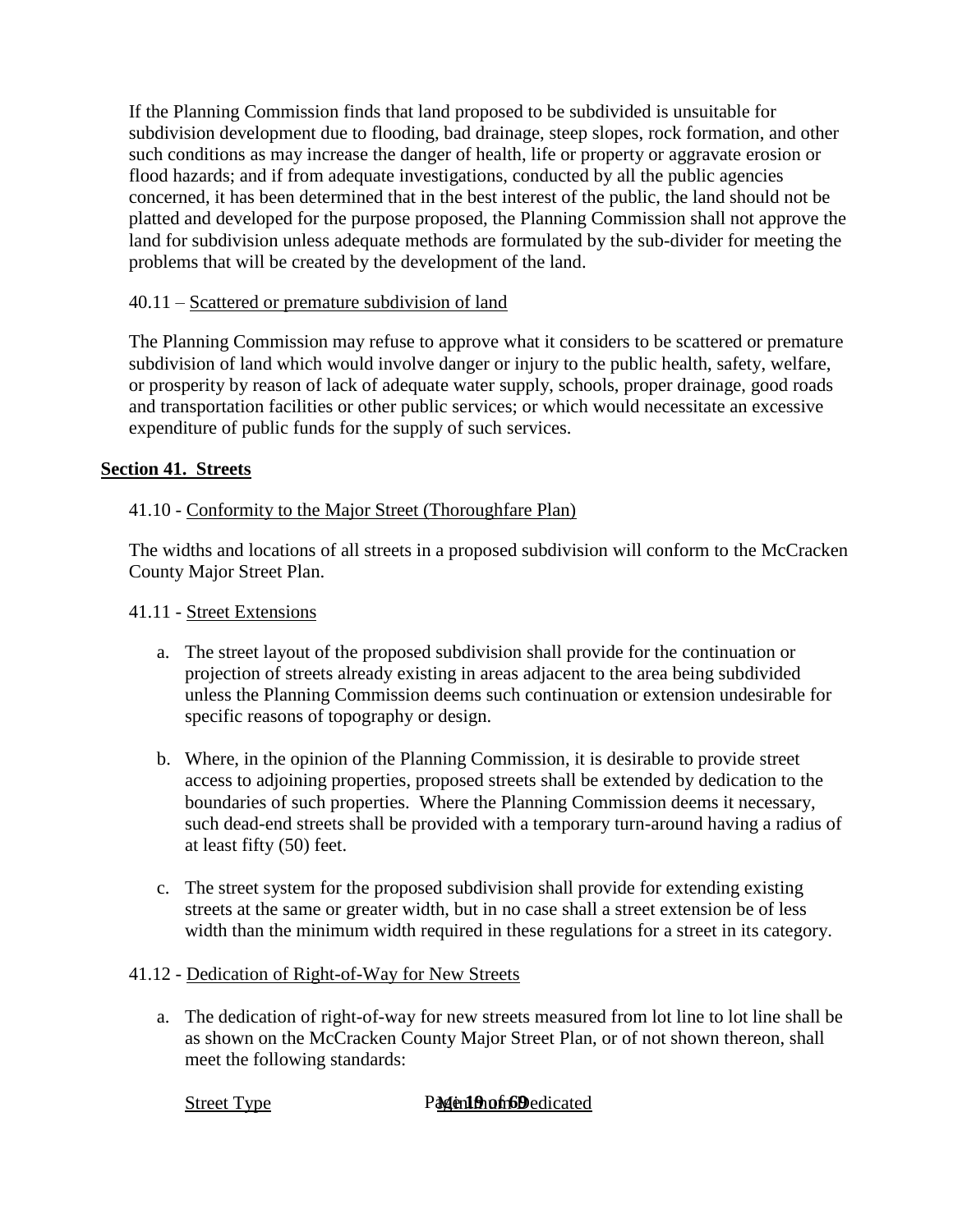|                                | Right-of-Way Width |
|--------------------------------|--------------------|
| <b>Arterial Streets</b>        | $60$ feet*         |
| <b>Collector Streets</b>       | 60 feet            |
| <b>Minor Streets</b>           | 50 feet            |
| <b>Marginal Access Streets</b> | 30 feet            |
| Alleys                         | 30 feet            |

- b. All points of access shall be as approved by the Planning Commission. Marginal access streets may be required by the Planning Commission for subdivisions fronting on arterial streets.
- c. The Planning Commission may waive rights-of-way requirements for cul-de-sacs or other non-thru roadways.

\*The McCracken County Major Street Plan may indicate greater right-of-way widths for certain arterial streets, but in no case shall the sub-divider be required to dedicate a rightof-way width of more than sixty (60) feet for any one street.

- d. Through proposed business areas, street widths shall be increased ten (10) feet on each side if needed to provide parking without interfering with normal traffic movement.
- e. In cases where topography or other physical conditions make a street of the required minimum width impractical the Planning Commission may modify these requirements.
- <span id="page-20-0"></span>41.13 - Dedication of Right-of-Way for Existing Streets

Subdivisions platted along existing streets shall dedicate additional right-of-way if necessary to meet the minimum street width requirements set forth in Section 41.12 of the Article.

- a. The entire minimum right-of-way width shall be dedicated where the subdivision is on both sides of an existing street. When the subdivision is located on only one side of an existing street, one-half (1/2) of the right-of-way width, measured from the center line of the existing roadway, shall be dedicated.
- b. Dedication of one-half (1/2) of the right-of-way for proposed streets along the boundaries of land proposed for subdivisions shall be prohibited.

## <span id="page-20-1"></span>41.14 - Intersections

- a. Streets shall intersect as nearly as possible at right angles.
- b. Street curb intersections shall be rounded by radii of at least twenty (20) feet. When the smallest angle of street intersection is less than sixty (60) degrees, the Planning Commission shall require curb radii of greater length.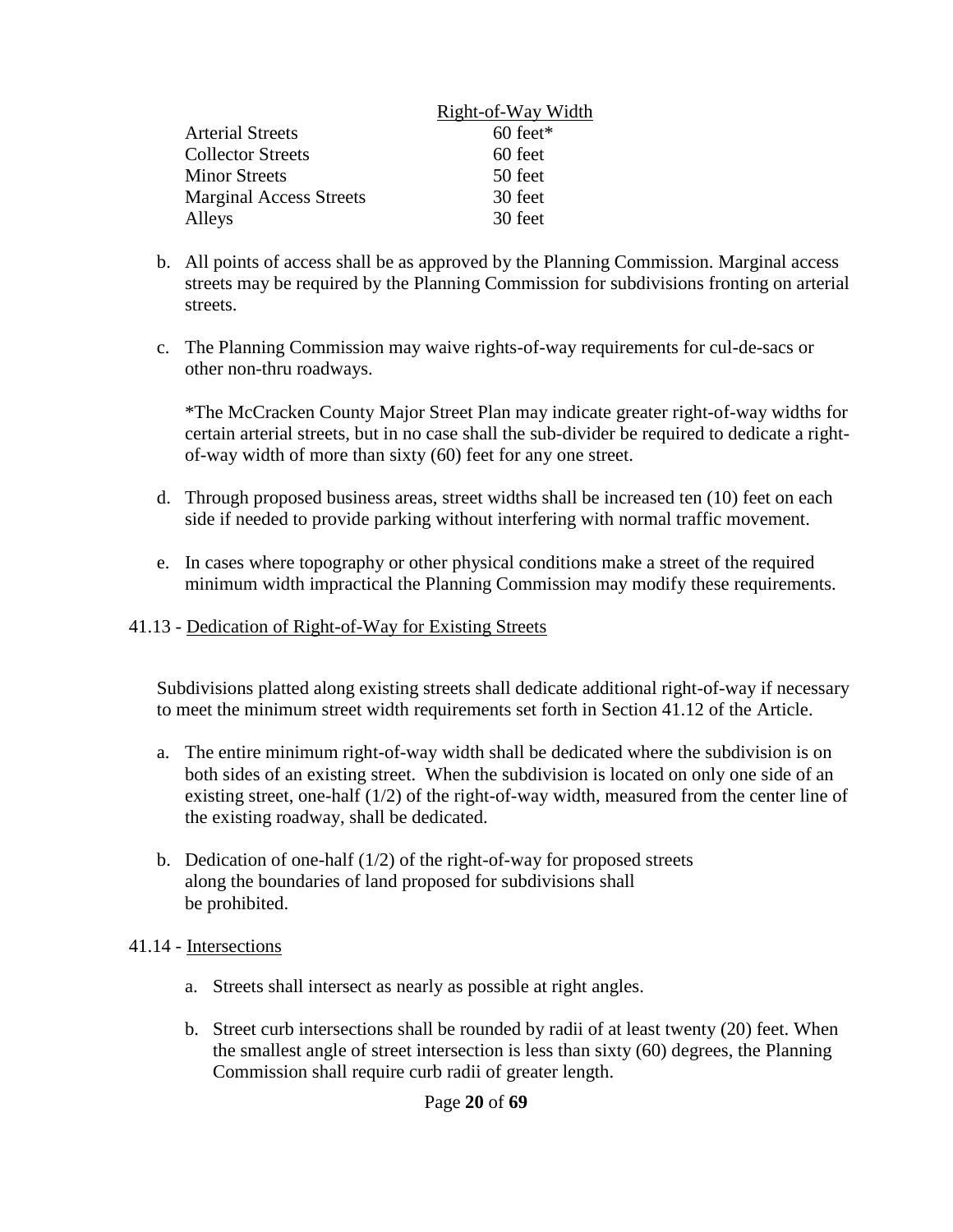c. No lot or other parcel of land which abuts on and has access to either a collector or minor street shall have a service drive, curb cut, or other means of access to an arterial street within seventy-five (75) feet of the right-of-way of any street which intersects such arterial street on the side on which such lot or parcel is located. These seventy-five (75) feet requirements can be reduced to fifty (50) feet on collector streets and twenty-five (25) feet on minor streets.

#### <span id="page-21-0"></span>41.15 - Curves in Streets -- Horizontal and Vertical

- a. A tangent at least one hundred (100) feet long shall be introduced between reverse curves on arterial and collector streets.
- b. Where there is a deflection angle of more than ten (10) degrees in the alignment of a street, a curve with a radius adequate to insure safe sight distance shall be made. The minimum radii shall be:

| <b>Street Type</b> | Minimum Curve Radius |
|--------------------|----------------------|
| Arterial           | 300 feet             |
| Collector          | 300 feet             |
| Minor              | 100 feet             |

c. All changes in grade for streets shall be connected by a vertical curve of a minimum length necessary to provide adequate sight distance and other safety factors.

To calculated the minimum length for the curve connecting changes in grade:

- a. Calculated the algebraic difference in grades.
- b. Multiply by the appropriate value.

| Values for crest curve | <b>Collector Streets</b><br><b>Minor Streets</b> | 50<br>28 |
|------------------------|--------------------------------------------------|----------|
| Values for sag curve   | <b>Collector Streets</b><br><b>Minor Streets</b> | 50<br>35 |

#### <span id="page-21-1"></span>41.16 - Street Grades and Elevations

a. Street grades shall conform to the following:

|                    |               | Percent Grade |  |
|--------------------|---------------|---------------|--|
|                    | Allowable     | Desirable     |  |
| <b>Street Type</b> | Maximum       | Maximum       |  |
| Arterial           |               |               |  |
| Collector          | Page 21 of 69 | 5             |  |
| Minor              |               |               |  |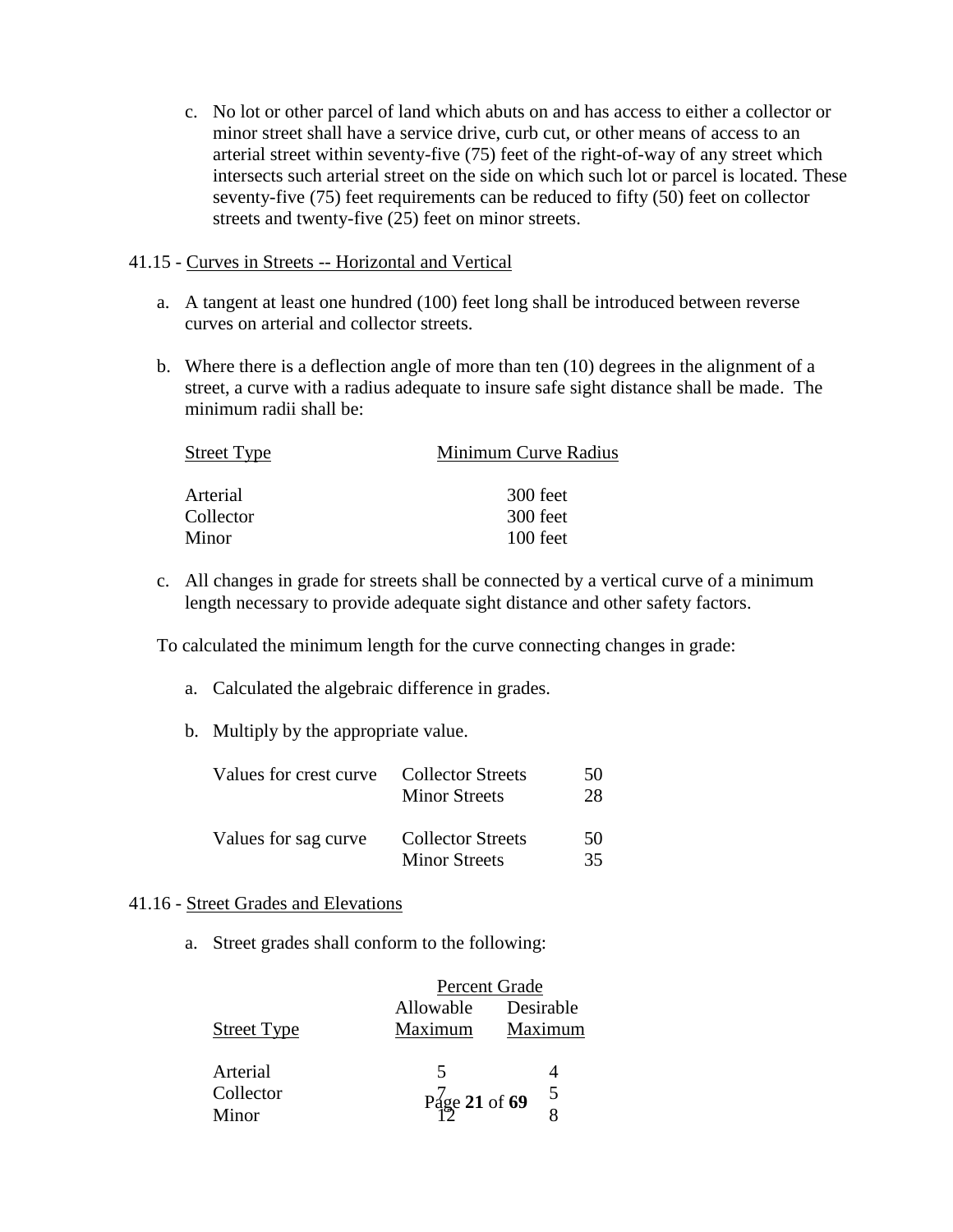- b. All Streets shall be designed so as to provide for the discharge of surface water from the pavement and from the right-of-way by grading and drainage. For adequate drainage, the minimum street grade shall not be less than one-half  $(1/2)$  of one  $(1)$ percent. Minimal grade of ditches shall be one-half (1/2) of one (1) percent and minimum grade of curbs and gutters shall be one-third  $(1/3)$  of one  $(1)$  percent.
- c. The Planning Commission shall not approve streets which will be subject to inundation or flooding. All streets must be located at elevations which will make them flood-free in order that portions of the subdivision will not be isolated by floods. Where flood conditions exist, the Planning Commission shall require profiles and elevations of streets in order to determine the advisability of permitting the proposed subdivision activity.
- d. Fill may be used in area subject to flooding in order to provide flood-free streets if such fill does not unduly increase flood heights. Drainage openings shall be designed so as not to restrict the flow of water and thereby unduly increase flood heights.

## <span id="page-22-0"></span>41.17 - Marginal Access Streets

Where the proposed subdivision abuts upon or contains an existing or proposed arterial street or highway on which traffic volumes and vehicular speeds warrant special safety considerations, the Planning Commission may require that marginal access streets be provided in order that no lots will front on such existing or proposed arterial street or highway.

#### <span id="page-22-1"></span>41.18 - Street Jogs

Street jogs with center line offsets of less than one hundred and twenty five (125) feet shall not be made.

#### <span id="page-22-2"></span>41.19 - Dead-End Streets (Cul-de-sacs)

Minor terminal or dead-end streets or courts which are designed so as to have one end permanently closed shall not be longer than five hundred (500) feet and shall be provided at the closed end with a turn-around having a radius at the outside of the right-of-way of a least fifty (50) feet. The paved area of the cul-de-sac shall have a minimum radius of no less than thirtyfive (35) feet.

#### <span id="page-22-3"></span>41.20 - Street Names

- a. Proposed streets which are obviously in alignment with other already existing and named streets shall bear the names of such existing streets.
- highway, parkway or similar suf**fagor2@rofit@** b. The name of a proposed street, which is not in alignment with an existing street shall not duplicate the name of any existing street within McCracken County, regardless of the use of the suffix or prefix street, avenue, boulevard, drive, place, court, lane, road, pike,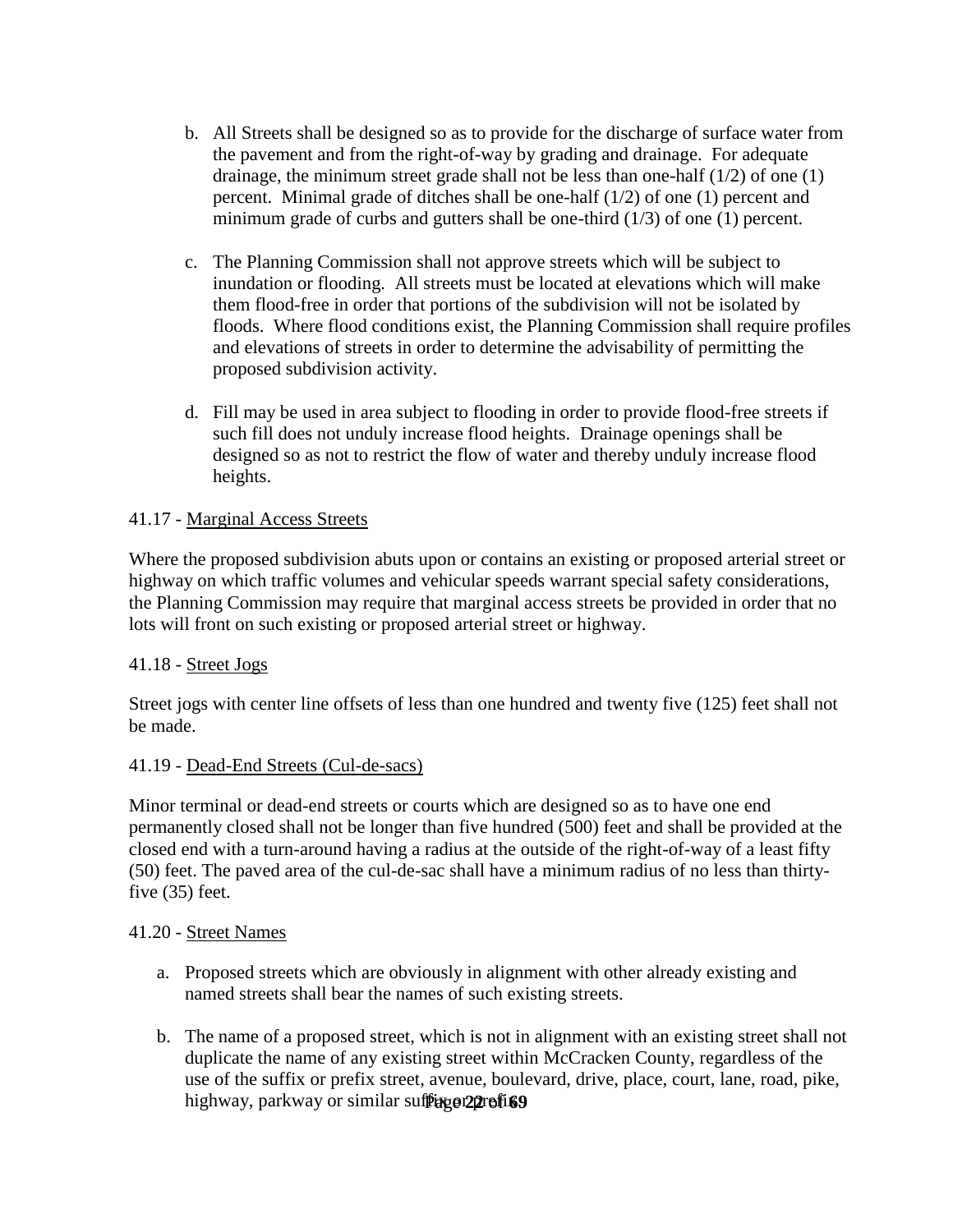c. Before final plat approval, the names of streets shall be approved by the McCracken County Planning Commission.

#### <span id="page-23-0"></span>41.21 - Private Streets and Reserve Strips

- a. There shall be no private streets platted within a subdivision, except as stated in Section 33.11.
- b. There shall be no reserve strips in a subdivision except where their control is vested in the County, maintained by the developer or a neighborhood corporation and under conditions approved by the Planning Commission and as authorized in these regulations.

#### <span id="page-23-1"></span>41.22 - Alleys

Alleys shall be provided to give access to the rear of all lots used for business and industrial purposes. Alleys shall not be provided in residential blocks except in cases where the subdivider produces evidence of the need for alleys which is satisfactory to the Planning Commission.

#### <span id="page-23-2"></span>41.23 - Road Specifications

<span id="page-23-3"></span>McCracken County Road Specifications approved by the Fiscal Court are available from the County Road Engineer's office.

## **Section 42. Blocks**

## <span id="page-23-4"></span>42.10 - Length

Block lengths shall not exceed twelve hundred (1200) feet or be less than four hundred (400) feet, except as the Planning Commission considers, necessary to secure efficient use of land or desired features of street layout.

#### <span id="page-23-5"></span>42.11 - Width

Blocks shall be wide enough to allow two (2) tiers of lots of minimum depth. However, where this would require lots to front on an arterial street or highway or where topographical conditions or the size of the property prevent two (2) tiers of lots, the Planning Commission may approve a single tier of lots of minimum depth.

#### <span id="page-23-6"></span>**Section 43. Lots**

#### <span id="page-23-7"></span>43.10 - Relationship to Streets

being used exclusively for access and meets the width requirements in section 43.10. (4).<br>Page 23 of 69 All lots shall front on a public street or road for a minimum distance of seventy-five (75) feet, except those lots which front on the turn-around of permanent dead-end streets shall front on such turn-arounds for a minimum distance of forth (40) feet; or when the portion of a lot is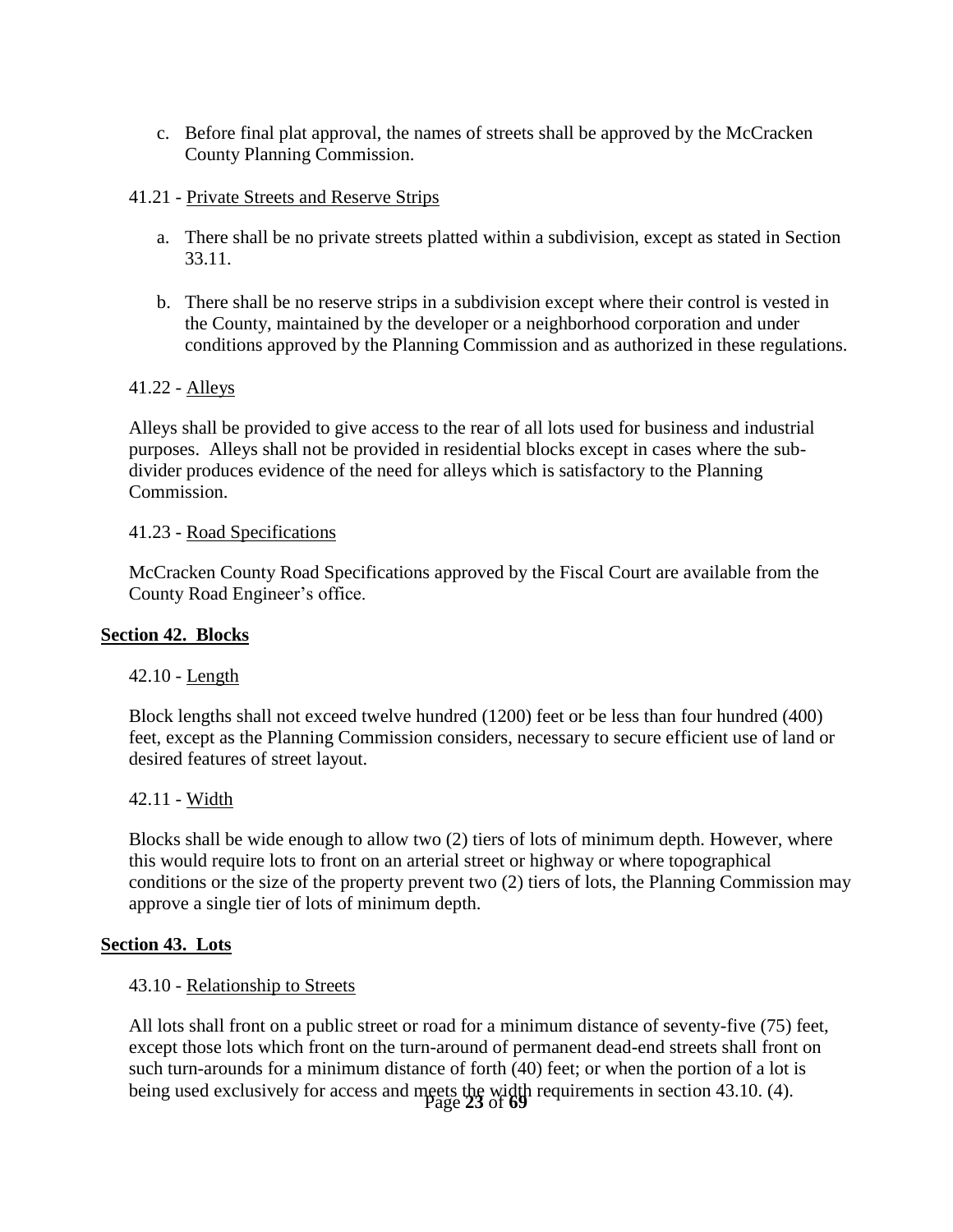However, the Planning Commission may grant a variance to the requirements of this section when all of the following circumstances and conditions exist:

- 1. When only one (1) lot (or parcel of ground) is involved.
- 2. When the lot does not front on a public street or road.
- 3. When, because of the location of the lot, extreme practical and financial difficulties would place an undue hardship on the owner of the lot.
- 4. When ingress and egress to the proposed lot can be adequately and perpetually provided by a private access easement from a public highway or road; provided however, such a private access easement shall be a minimum width as listed below:

20' Wide – less than two (2) acres 30' Wide – less than three (3) acres 40' Wide – less than four (4) acres 50' Wide – 4 acres or larger

The private access easement shall extend from the front of the proposed lot to a public highway or road and said private access easement shall be maintained by the lot owner it is serving without any obligation on the County to maintain same.

#### <span id="page-24-0"></span>43.11 - Arrangement

Each lot in a subdivision shall contain a building site free from the danger of flooding. Except where unfeasible, side lot lines shall be at right angles to straight street lines and radial to curved street lines.

#### <span id="page-24-1"></span>43.12 - Dimensions

- a. Lot dimensions shall conform to the requirements of the McCracken County Subdivision and/or Planning Commission Regulations where applicable except that residential lots served by septic tanks and field lines shall be at least seventy-five (75) feet wide at the building set-back line and one (1) acre in area or the minimum lot width and area determined by the County Health Officer, whichever width and area is larger. Lots conveyed by deeds, executed prior to October 6, 1978, which are less than one (1) acre in area and which were in compliance with the minimum requirements of the Department of Health at the time of conveyance, may be granted a variance and approved by the Planning Commission provided that said lots comply with all other regulations.
- b. Lot dimensions and minimum size shall follow the requirement of the McCracken County Zoning Ordinance. Minimum lot width shall be measured at the building setback line.
- Page **24** of **69** c. Ratio of lot frontage to depth shall not exceed one to eight (1-8) without variance from the Planning Commission.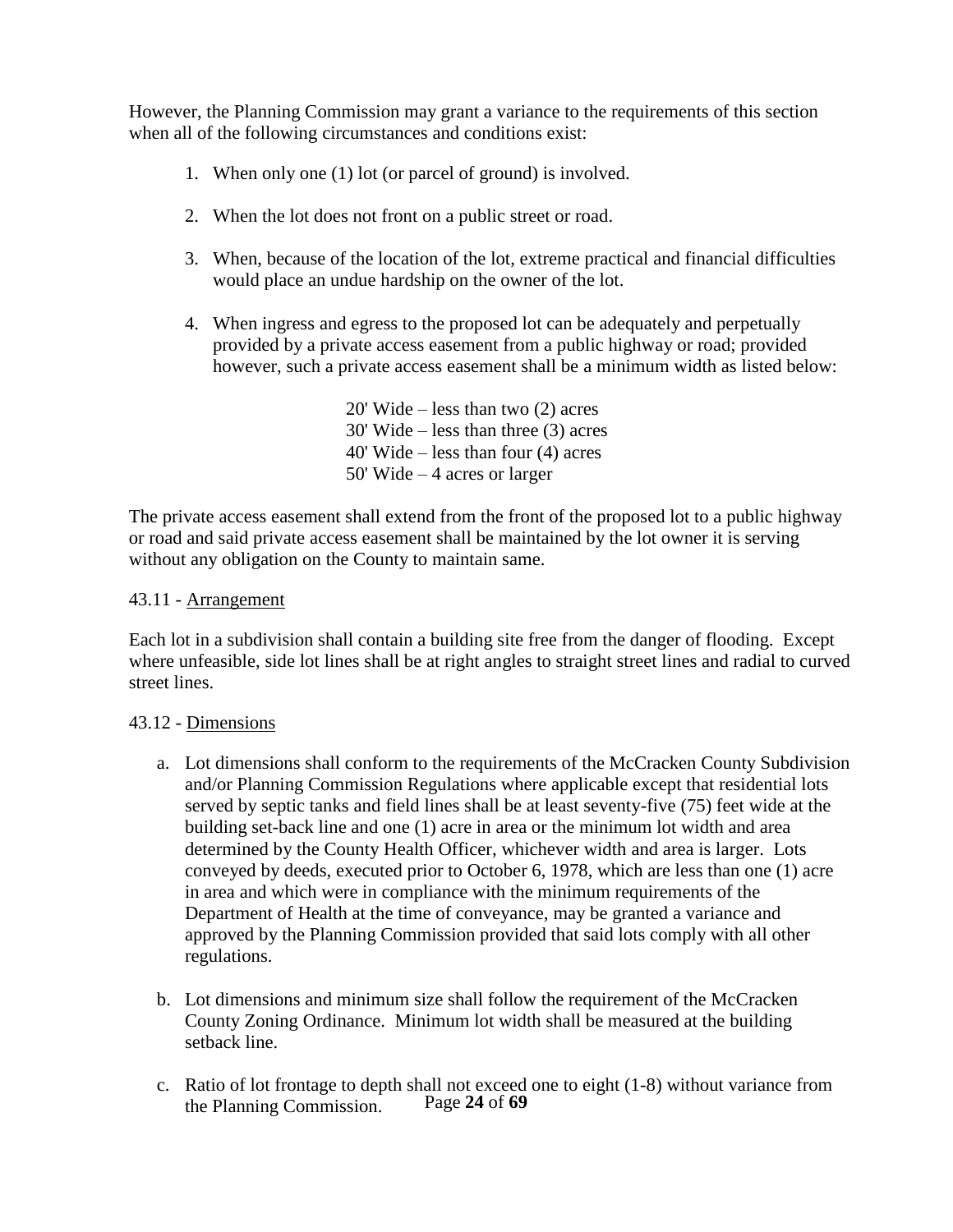# <span id="page-25-0"></span>43.13 – Blank

# <span id="page-25-1"></span>43.14 - Corner Lots

Corner lots (lots which abut on two intersecting streets) shall comply with the front yard setback provisions along the street upon which the building on the corner lot fronts. A ten (10) foot reduction in the front yard provision is allowed on the side facing the secondary street, provided such reduction does not result in a side yard of less than twenty (20) feet.

# <span id="page-25-2"></span>**Section 44. Off Street Loading and Parking Facilities**

In commercial and industrial subdivisions and in the portions of residential subdivisions reserved for commercial or industrial uses, the lots or parcels platted for commercial or industrial sites shall be large enough to provide for off-street loading and unloading facilities and off-street parking facilities.

# <span id="page-25-3"></span>**Section 45. Utility and Draining Easements**

# <span id="page-25-4"></span>45.10 - Easements

Except where alleys are permitted for the purpose, the Planning Commission shall require easements at least twelve (12) feet in width centered along all rear lot lines for poles, wires, conduits, storm sewers, sanitary sewers, gas mains, water mains and other utility facilities. Where necessary or advisable in the opinion of the Planning Commission, similar easements shall be provided alongside lot lines or across lots.

If the Planning Commission deems it necessary for proper drainage within or through a subdivision, it shall require that a storm water easement or drainage right-of-way be provided and maintained by the developer or abutting property owners.

The Planning Commission shall require easements at least fifteen (15) feet in width parallel and adjacent to all road right of way for poles, wire conduits, storm sewers, gas mains, sanitary sewers, water mains, and other utility facilities.

Where necessary or advisable in the opinion of the planning commission, a similar easement shall be provided along parent tracts along with any necessary right-of-way dedications.

# <span id="page-25-5"></span>**Section 46. Community Assets**

In all subdivisions, due regard shall be shown for natural features such as large trees, unusual rock formations, and water courses; for sites which have historical significance; and for similar assets which, if preserved, will add attractiveness and value to the subdivision and to the County. The Planning Commission may prepare a list of all such features within its area of subdivision jurisdiction which it deems worthy or preservation.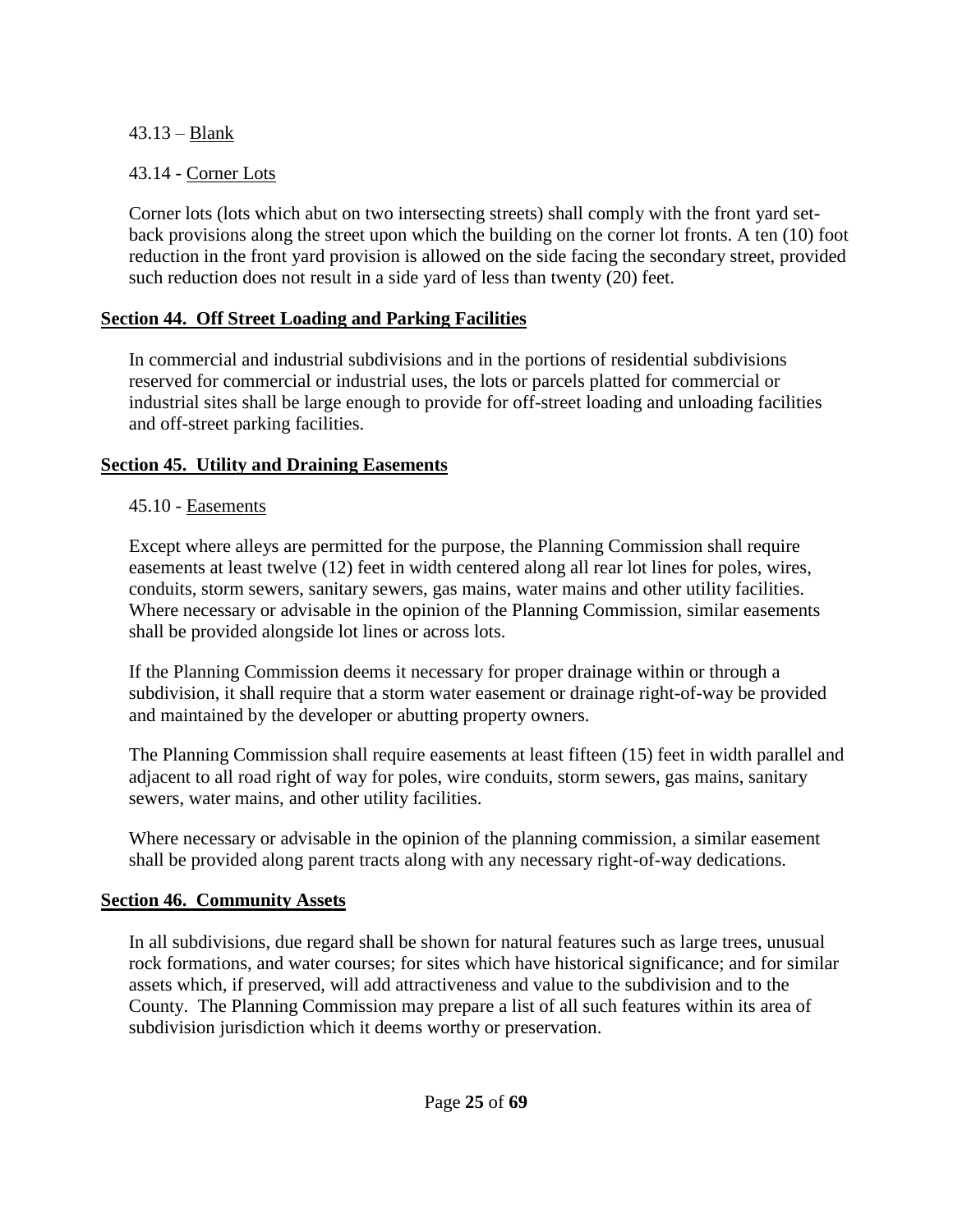## <span id="page-26-0"></span>**Section 47. Conformance with Zoning and Other Regulations**

No final plat of land within the area of force and effect of an existing zoning ordinance will be approved unless it conforms with such ordinance. Whenever there is a discrepancy between the minimum standards set forth in this regulation and those contained in the zoning ordinance or other official regulations, the highest standard shall apply.

#### <span id="page-26-1"></span>**Section 48. Public Open Space**

Where a school, neighborhood park, recreation area, or public access to water frontage which is shown on an official map or in a plan for future land use, made and adopted by the Planning Commission, is located in whole or in part in the applicant's proposed subdivision, the Planning Commission may require the dedication or reservation of such open space within the proposed subdivision for school, park, recreation, or other public purposes.

#### <span id="page-26-2"></span>**Section 49. Large Tracts or Parcels**

When land is divided into larger parcels than ordinary building lots, such parcels shall be arranged so as to allow for the opening of future streets and logical re-subdivision.

# <span id="page-26-3"></span>**ARTICLE V. PUBLIC SAFETY POLICIES**

<span id="page-26-4"></span>**Section 50. Statement of Policy Concerning Curbside Mailbox Requirements.** Ordinance 2015-7. See Appendix F.

## <span id="page-26-5"></span>**Section 51 – Statement of Policy Concerning Culvert Installation and Replacement.** Ordinance 2015-8. See Appendix G.

# <span id="page-26-6"></span>**ARTICLE VI. ENFORCEMENT AND PENALTIES FOR VIOLATIONS**

#### <span id="page-26-7"></span>**Section 60. Enforcement**

<span id="page-26-8"></span>60.10 – Recording Requirements

No plat or plan of a subdivision of land located within the jurisdiction of the Planning Commission shall be admitted to the records of McCracken County or received or recorded by the County Court Clerk until said plat has received final approval in writing by the Planning Commission as provided in the KRS, Chapter 100. Admission to the records shall not be construed as approval.

<span id="page-26-9"></span>60.11 – Utilities-Legal Status

plat which has been approved by the Planning Commission as provided in KRS, Chapter 100. No board, public officer or authority shall accept, layout, improve, or authorize utilities to be laid in any street within the territory for which the Planning Commission has adopted a Major Thoroughfare Plan unless the street has received the legal status of a public street prior to the adoption of the Major Street Plan, or unless the street is shown on a subdivision plat or a street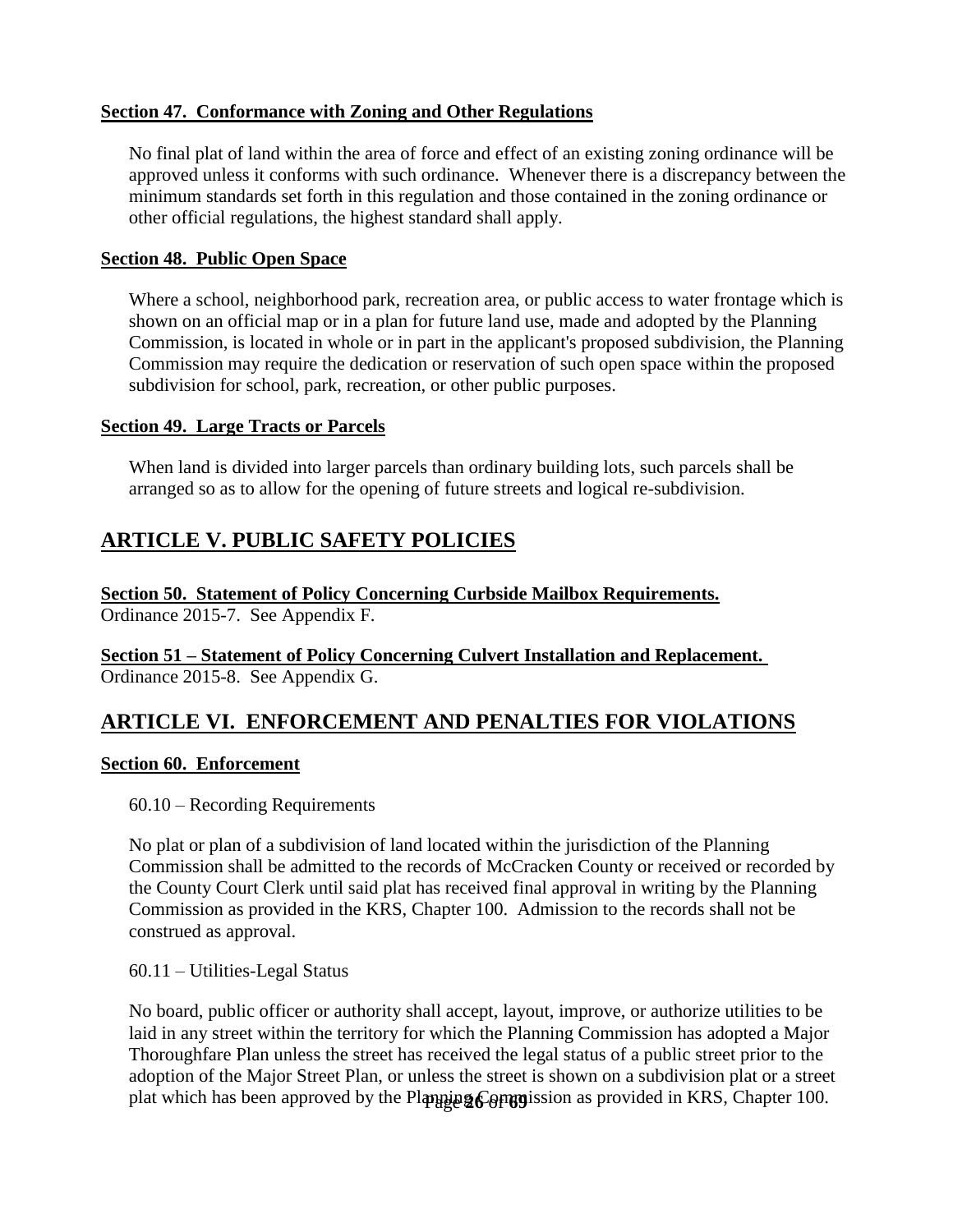#### <span id="page-27-0"></span>**Section 61. Penalties**

#### <span id="page-27-1"></span>61.10 – Recording of Plats

Any County Clerk, who receives, files, or records a plat in violation of the provisions of these regulations, shall be fined no less than one hundred dollars (\$100) nor more than five hundred dollars (\$500) as provided in the KRS, Chapter 100.

<span id="page-27-2"></span>61.11 – Transfers of Property

Any person who transfers or negotiates to transfer any lot in a subdivision before the final plat of said subdivision has been approved by the Planning Commission and recorded in the County Clerk's office, or attempts the description of lands by metes and bounds in violation of these regulations, shall pay to the County of McCracken, a penalty of one hundred dollars (\$100) for each parcel of land so transferred as provided in KRS, Chapter 100.

The County may, by action in the Circuit Court, enjoin the transfers or agreement to transfer land as provided in KRS, Chapter 100.

#### <span id="page-27-3"></span>**Section 62. Fee Schedules**

| <b>APPLICATION</b>                                                                                                                                                                                              | <b>FEE</b>                | <b>NO. OF PLAT COPIES</b><br><b>TO SUBMIT</b> |
|-----------------------------------------------------------------------------------------------------------------------------------------------------------------------------------------------------------------|---------------------------|-----------------------------------------------|
| Preliminary Subdivision (Major)<br>(Subdivision With Any Public Improvements).<br>Public Improvements Include: Constructed<br>Drainage, Streets, Curb, Gutters, Sidewalks;<br>And Constructed Public Utilities. | \$400.00                  | 10                                            |
| <b>Preliminary Subdivision Review</b><br>Over 5 Lots (Subdivisions With No Public<br>Improvements)                                                                                                              | \$150.00                  | 10                                            |
| <b>Final Subdivision</b>                                                                                                                                                                                        | \$0                       | 10                                            |
| Waiver of Subdivision (Minor) (Max. Of 5<br>Lots, Including Residual) (With No Public<br>Improvements)                                                                                                          | \$50.00<br>(One Lump Sum) | 10                                            |
| Zone Change<br>(Map Amendment)                                                                                                                                                                                  | \$500.00                  | 10                                            |
| Development Plan                                                                                                                                                                                                | \$125.00<br>Page 27 of    | 10                                            |

Fee Schedule for McCracken County Planning & Zoning Commission and Board of Adjustment - Zoning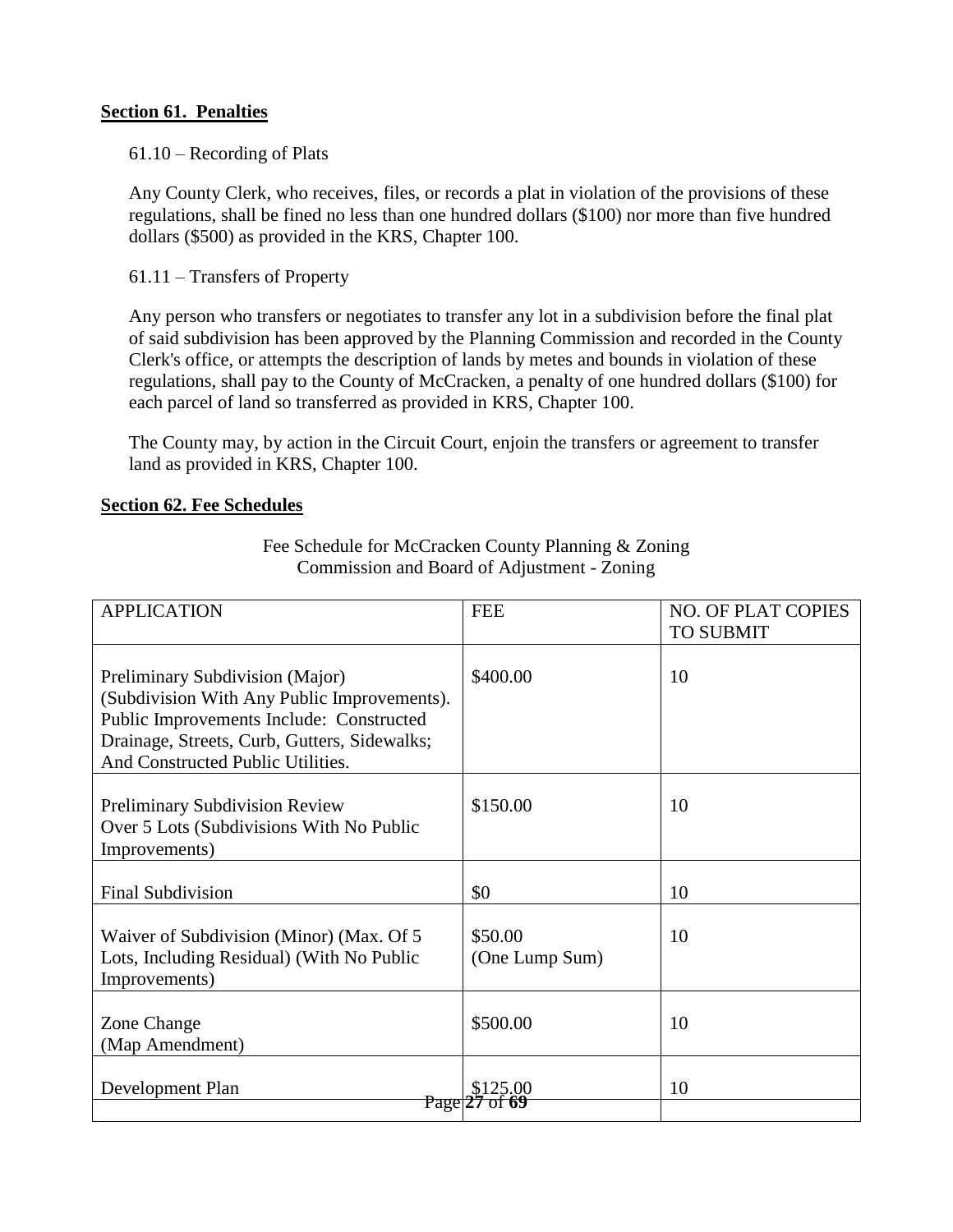| Full Site Plan With Storm water and/or     | \$100.00   | 3 Site Plan/3 Storm |
|--------------------------------------------|------------|---------------------|
| Erosion Control (Does Not Include          |            | water               |
| Preliminary & Final Subdivision Plat Fees) |            |                     |
|                                            |            |                     |
| Cellular Tower (also Requires Subdivision  | \$2,500.00 | 10                  |
| Plats)                                     |            |                     |
|                                            |            |                     |
| <b>Conditional Use</b>                     | \$150.00   | 10                  |
|                                            |            |                     |
| Variance                                   | \$100.00   | 10                  |
|                                            |            |                     |
| Non-Conforming use Change                  | \$100.00   | 10                  |
|                                            |            |                     |
| <b>Home Based Business</b>                 | \$50.00    | 4                   |
|                                            |            |                     |
| Planned United Development (PUD)           | \$500.00   | 10                  |
|                                            |            |                     |
| <b>Multiple Principal Structures</b>       | \$100.00   | 10                  |
|                                            |            |                     |
| <b>Similar Permitted Use</b>               | \$75.00    | 10                  |
|                                            |            |                     |
| Special Called Meeting For P&Z Commission  | \$500.00   | N/A                 |
| And/Or Board Of Adjustment (Does not       |            |                     |
| Include Any Fees For Various Applications  |            |                     |
| Above)                                     |            |                     |
| Zone Verification or Compliance Letter     | \$25.00    |                     |

NOTE: All Public Notice Advertisement Fees, County Court Clerk Recording Fees And Similar Charges And Expenses are NOT Included In The Fees Listed Above.

All Fees Listed Above Must Be Paid In Full Prior To Any Actions To Be Taken By The Respective Commission Or Board.

Publication Fee: Comprehensive Plan \$50

Additional Fee For Documents Submitted After Deadline: \$200.00

#### <span id="page-28-0"></span>**Section 63. Zoning Variances**

The Planning Commission may hear and finally decide applications for zoning variances when a proposed development requires a subdivision and one (1) or more variances.

public hearing set for the subdivision. Page 28 of 69 Applications, at the time of filing a subdivision application, may elect to have any variance for the same development to be heard and finally decided by the Planning Commission at the same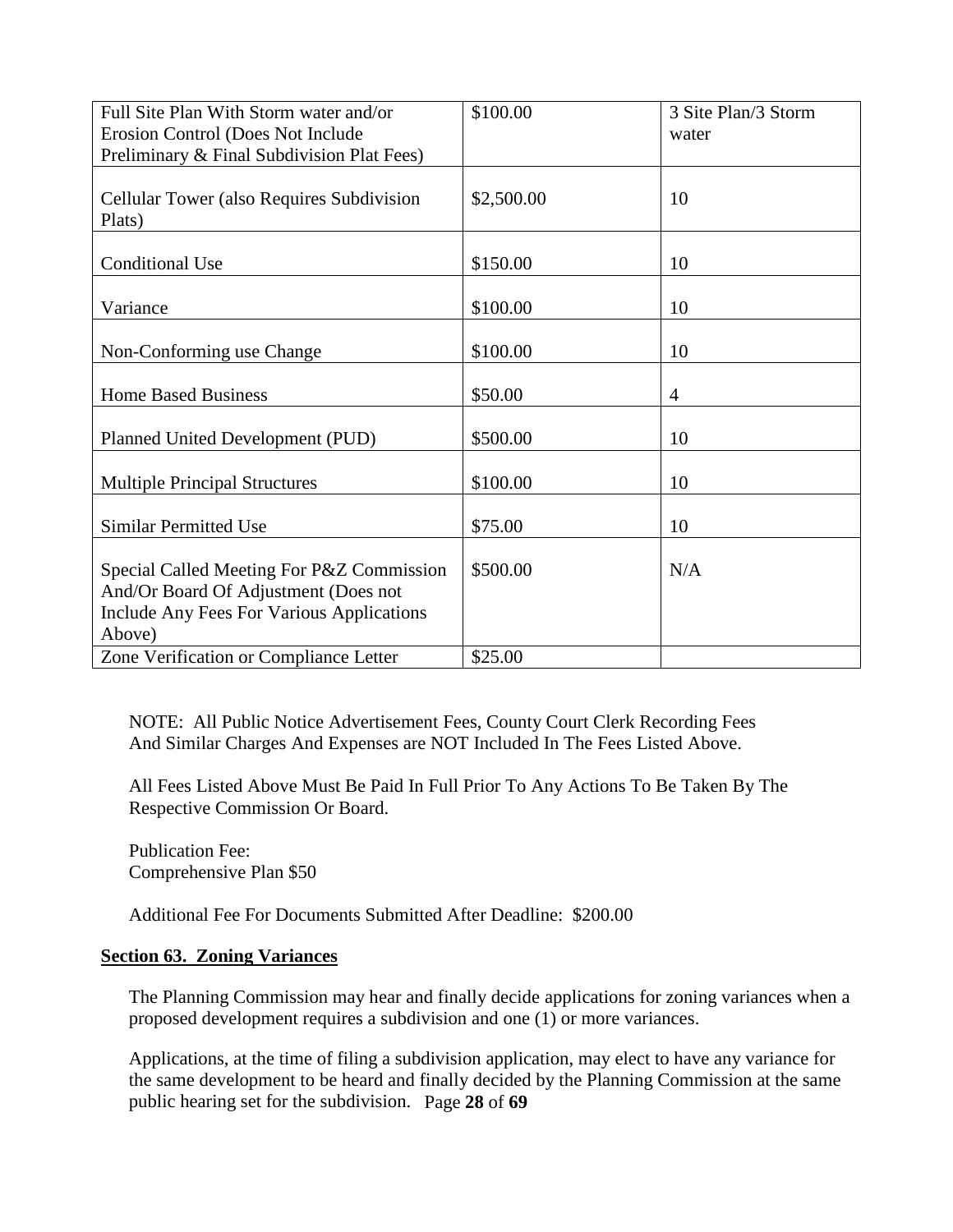In hearing applications, the Planning Commission shall assume all powers and duties otherwise exercised by the board of adjustment pursuant to KRS 100.231, 100.233, 100.237, 100.247, and 100.251.

# <span id="page-29-0"></span>**ARTICLE VII. ADOPTION, AMENDMENT AND EFFECTIVE DATE**

# <span id="page-29-1"></span>**Section 70. Adoption**

<span id="page-29-2"></span>70.10 – Adoption Process

Before the adoption of these Subdivision Regulations or any amendment thereto, a public hearing shall be held by the Planning Commission. A public notice of the time and place of the public hearing shall be published in a newspaper of general circulation in the city and county in accordance with the KRS, Chapter 100.

<span id="page-29-3"></span>70.11 – Effective Date

These Subdivision Regulation shall take effect and be in force immediately upon their adoption by the McCracken County Fiscal Court

Adopted November 27, 2017 McCracken County Fiscal Court

Judge Executive \_\_\_\_\_\_\_\_\_\_\_\_\_\_\_\_\_\_\_\_\_\_\_\_\_\_\_\_\_\_\_\_\_\_\_\_\_\_\_\_\_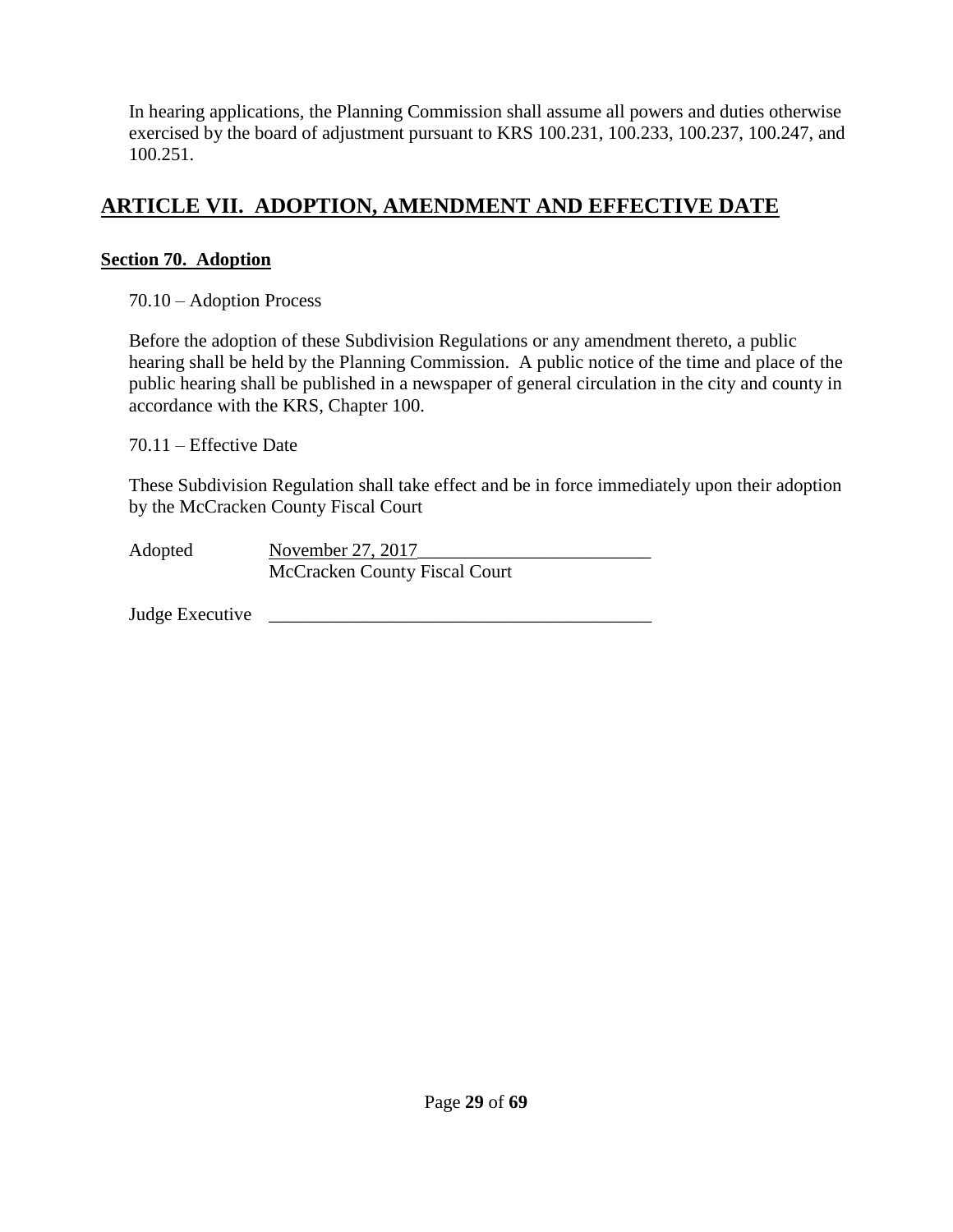# <span id="page-30-0"></span>**APPENDIX A**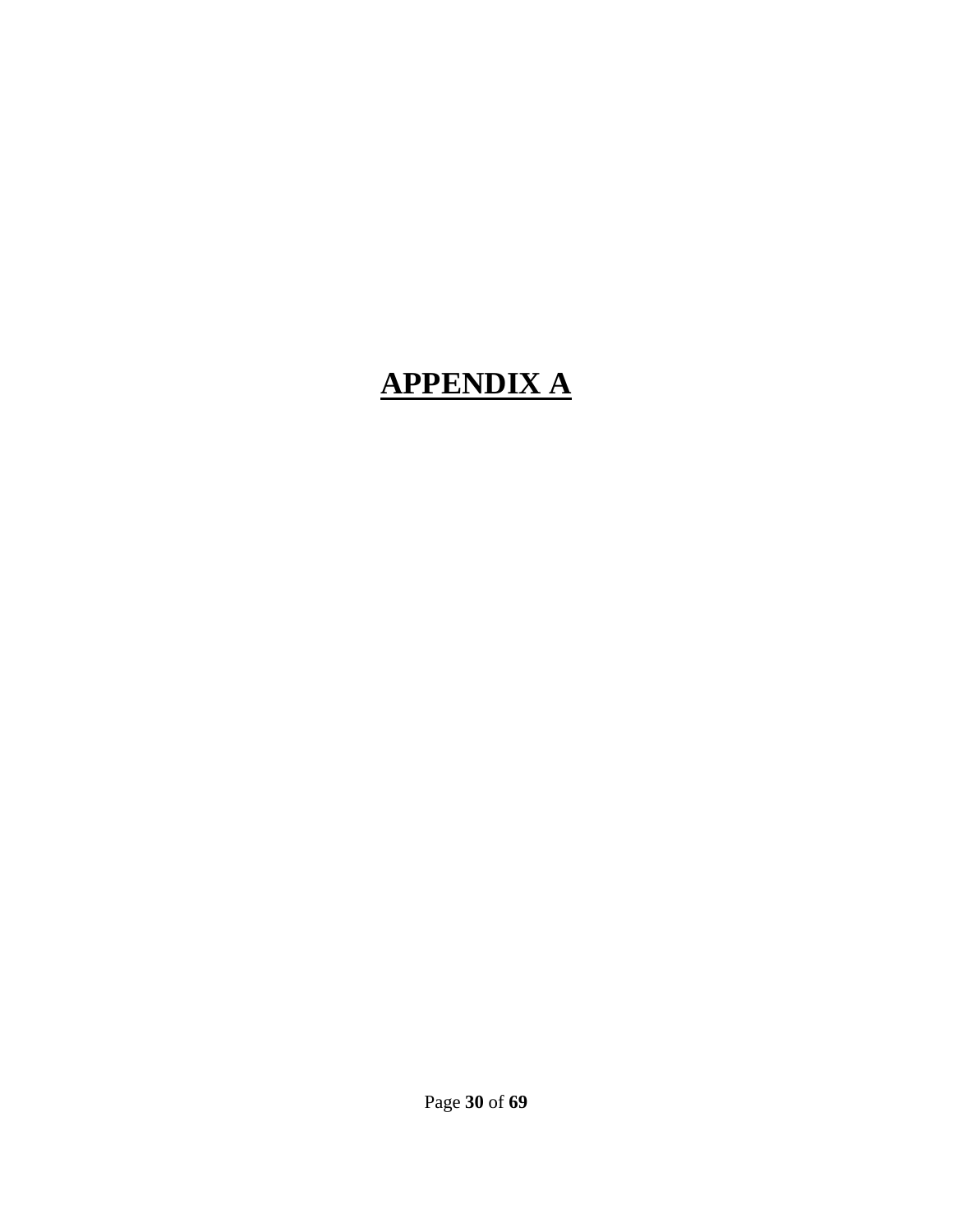# **SUBDIVISION PUBLIC IMPROVEMENTS COMPLETION AGREEMENT**

THIS AGREEMENT is made this \_\_\_\_\_ day of \_\_\_\_\_\_\_\_\_\_\_\_\_\_\_, 20\_\_\_, by and between the McCracken County Fiscal Court ("County"), with a principal mailing address of 300 South 7th Street, Paducah, Kentucky 42003; and (name and mailing address of developer) ("Developer") and (name and mailing address of Owner) ("Owner").

# **RECITALS**

- A. The Owner is the owner of real property located in McCracken County legally described as set forth in Exhibit A attached hereto and incorporated by reference herein ("Property").
- B. The Owner and the Developer have applied for approval of a final plat of subdivision of the Property to be known as \_\_\_\_\_\_\_\_\_\_\_\_\_\_\_\_\_\_\_\_\_\_\_\_\_\_\_\_\_\_\_\_\_\_\_\_\_\_\_\_\_ ("Subdivision").
- C. The Developer has submitted to the County for its approval the engineering plans and specifications for the public improvements consisting of storm water retention basins and the grading, drainage, curbing and paving for the publicly used street system, ("Public Improvements") for the Subdivision prepared by \_\_\_\_\_\_\_\_\_\_\_\_\_\_\_\_\_\_\_\_\_\_\_\_\_\_\_\_\_\_\_\_ dated

denote last revised the set of the set of the set of the set of the set of the set of the set of the set of the set of the set of the set of the set of the set of the set of the set of the set of the set of the set of the County has accepted the Plans.

D. The County is willing to accept the Plan only upon the condition that the Owner and the Developer agree to cause the Public Improvements for the Subdivision to be installed and completed in a good and workmanlike manner with materials of good quality in strict accordance with the Plans, County specifications and the County Subdivision Regulations, fully paid for and maintained by the Developer as determined by the County Engineer.

NOW THEREFORE, in consideration of the mutual promises hereinafter set forth and for other good and valuable consideration, the receipt and sufficiency of which is expressly acknowledged, it is agreed by and among the parties as follows:

1. The County agrees to accept the final Plan provided that the Developer satisfy all conditions precedent to such acceptance as set forth in the McCracken County Subdivision Regulations and the county road specifications.

2. The Owner and Developer jointly and severally promise and agree as follows:

A. To construct the Public Improvements, or cause them to be constructed, in a good and workmanlike manner with materials of good quality acceptable to the County Engineer and in strict accordance with the Plans and the McCracken County Subdivision Regulations and to complete phases  $(A)$ ,  $(B)$ ,  $(C)$ ,  $(D)$  of construction set forth in paragraph three (3) below on or before the completion dates therein specified and completion of all Public Improvements, and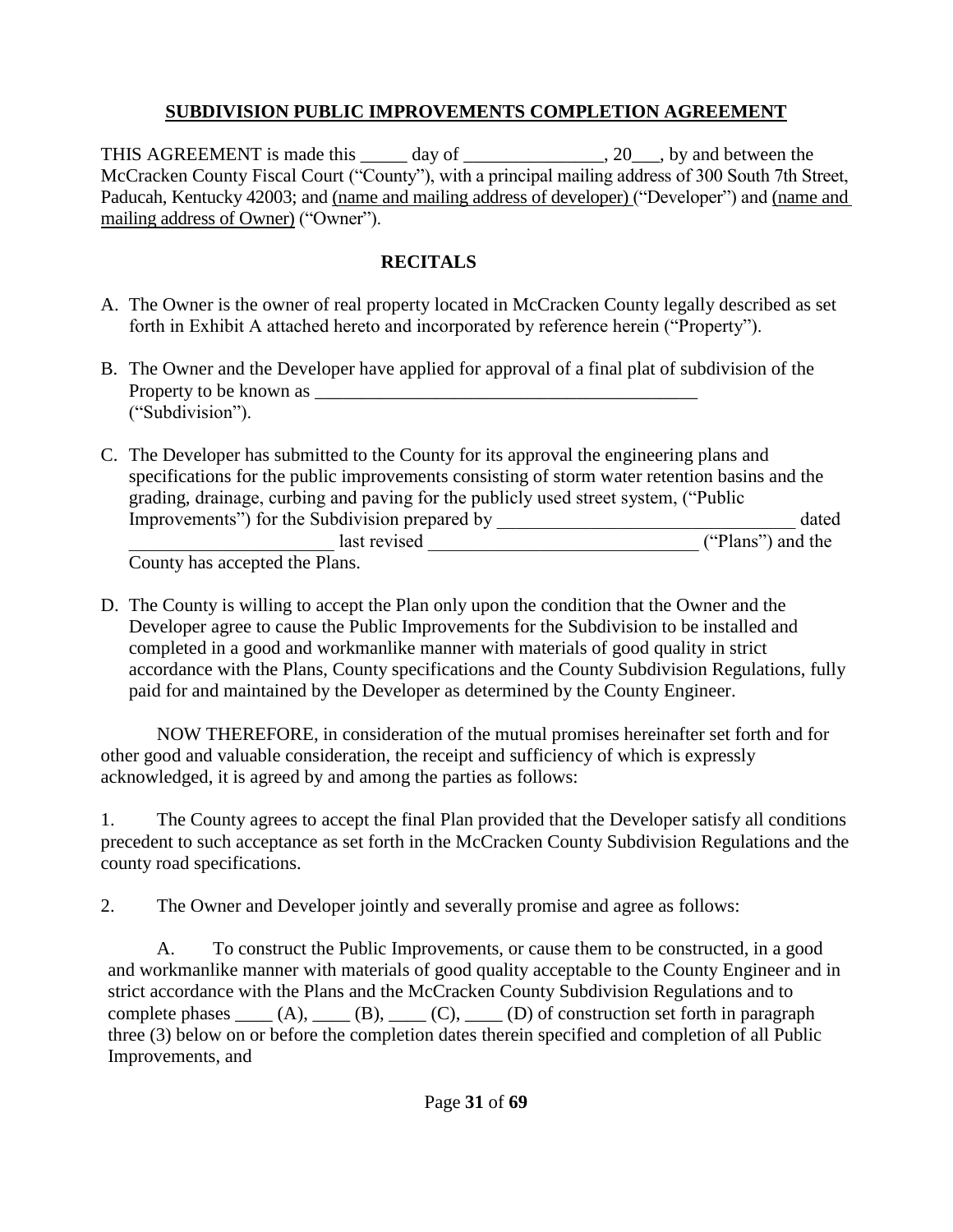B. To pay to the contractors and material suppliers who furnish labor or materials, or both for the construction of the Public Improvements the full amounts due them for such labor and materials, and

C. To maintain the Public Improvements for the full duration of the project up to the final completion date as set forth in paragraph three (3) below. The Developer's maintenance obligations shall include, but are not limited to:

I. Maintaining the Public Improvements;

II. Repairing any damage to the Public Improvements caused by the Developer, its agents, servants, employees or its successors and assigns, or by any contractor hired by the Developer, its agents, servants, employees, successors or assigns, or any subcontractor hired by such contractor; and

III. Repairing or replacing any defective workmanship or materials in the Public Improvements, and

3. Completion Dates: The Public Improvements shall be completed in accordance with the following schedule as time is of the essence:

A. Curb and gutter roadways or non-curb and gutter roadways site grading, including grading and drainage of streets, detention and retention ponds shall be completed on or before \_\_\_\_\_\_\_\_\_\_\_\_\_\_\_\_\_\_\_\_\_\_\_\_\_\_\_\_\_\_.

B. Curb and street base, including "first lift" of pavement, shall be completed on or before  $\Box$ 

C. Curb and gutter roadways final street surface ("second lift"), including necessary repairs to street base, ("first lift"), catch basins, manholes and other structures located between curb lines shall be completed on or before

D. Non-curb and gutter roadways, complete grading of ditch sections, proper installation and maintenance of pipe drainage structures, street aggregate base, ("first lift") of pavement base and final street surface ("second lift") including necessary repairs to the aggregate base and ("first lift") of pavement shall be completed on or before

4. The Owner and Developer further agree to cause to be maintained at all times proper security to guarantee the completion of, payment for and maintenance of the Public Improvements as required by the McCracken County Subdivision Regulations in the form of either (1) an irrevocable standby letter of credit; (2) a self-funded bond guarantee; or (3) a performance/warranty surety bond. In the event said letter of credit nears its expiration date and is not renewed, the County may collect on the same.

rights thereafter to enforce such obligation, but the same shall continue in full force and effect. If 5. The failure of the County to insist upon the strict and prompt performance of the obligations herein contained shall not constitute or be construed as a waiver or relinquishment of the County's the performance of any obligation to be performed under this Agreement by the Owner/Developer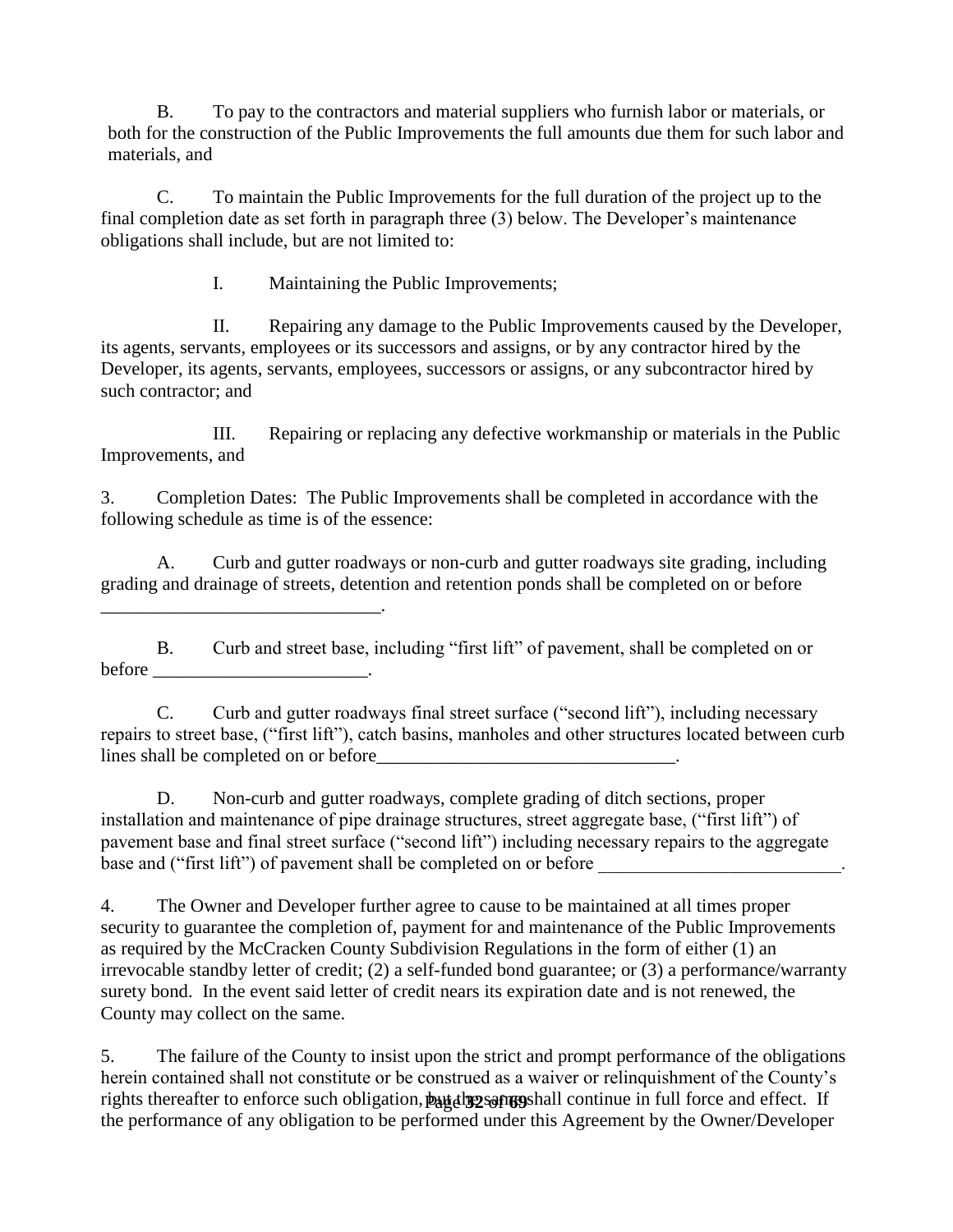is delayed as a result of circumstances which are beyond the reasonable control of the Owner/Developer (which circumstances may include acts of God, war, acts of civil disobedience, strikes or similar acts), the time for such performance shall be extended by the amount of time of such delay.

6. This Agreement shall be binding upon and inure to the benefit of the Parties, their successors and assigns.

7. Venue, Attorney's Fees: The parties agree that the proper venue for the enforcement of this Agreement shall be the McCracken County Circuit Court. The Developer and Owner, jointly and severally agree to reimburse the County for any reasonable attorney's fees and court costs incurred by the County in enforcing or attempting to enforce the obligations of the Developer and the Owner, regardless of whether a lawsuit is actually filed, within 30 days after the receipt of copies of paid invoices for such attorney's fees and court costs.

IN WITNESS HEREOF AND BY AFFIXING THE SIGNATURES OF THEIR AUTHORIZED AGENTS BELOW, THE PARIES HEREBY ACKNOWLEDGE AND CERTIFY THAT THE TERMS AND CONDITIONS SET FORTH HEREIN WERE AGREED UPON BY THE PARTIES IN THE COURSE OF GOOD FAITH NEGOTIATIONS CONDUCTED AT ARMS LENGTH. SAID SIGNATURES FURTHER ACKNOWLEDGE AND CERTIFY THAT THE PARTIES HAVE BEEN GIVEN ADEQUATE TIME TO READ, REVIEW AND SEEK CLARIFICATION FROM LEGAL COUNSEL PERTAINING TO ALL RIGHTS AND DUTIES SET FORTH HEREIN AND NOW FULLY UNDERSTAND ALL SUCH RIGHTS AND DUTIES AND INTEND TO BE BOUND BY THE SAME.

# **MCCRACKEN COUNTY FISCAL COURT**

McCracken County Judge Executive

# **NOTARY SEAL**

# **STATE OF KENTUCKY COUNTY OF MCCRACKEN**

I certify the following was duly sworn before me on the day of  $\overline{\phantom{a}}$ , 20  $\overline{\phantom{a}}$ .

Notary Public

My commission expires: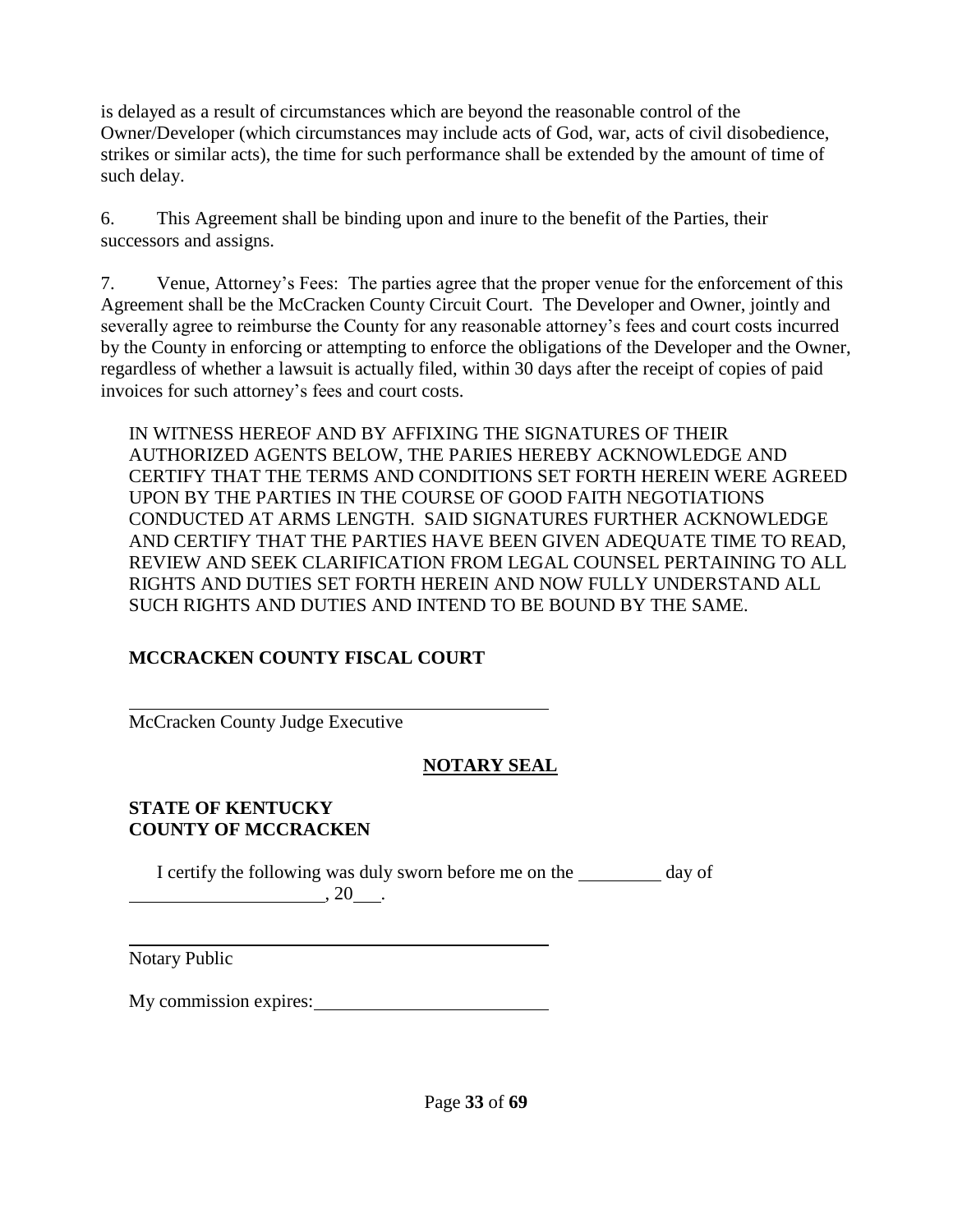#### **DEVELOPER**

By:

Title: The contract of the contract of the contract of the contract of the contract of the contract of the contract of the contract of the contract of the contract of the contract of the contract of the contract of the con

# **NOTARY SEAL**

## **STATE OF KENTUCKY COUNTY OF MCCRACKEN**

I certify the following was duly sworn before me on the day of  $\overline{\phantom{a}}$ , 20

<u> 1980 - Johann Barbara, martxa alemaniar a</u>

Notary Public

My commission expires: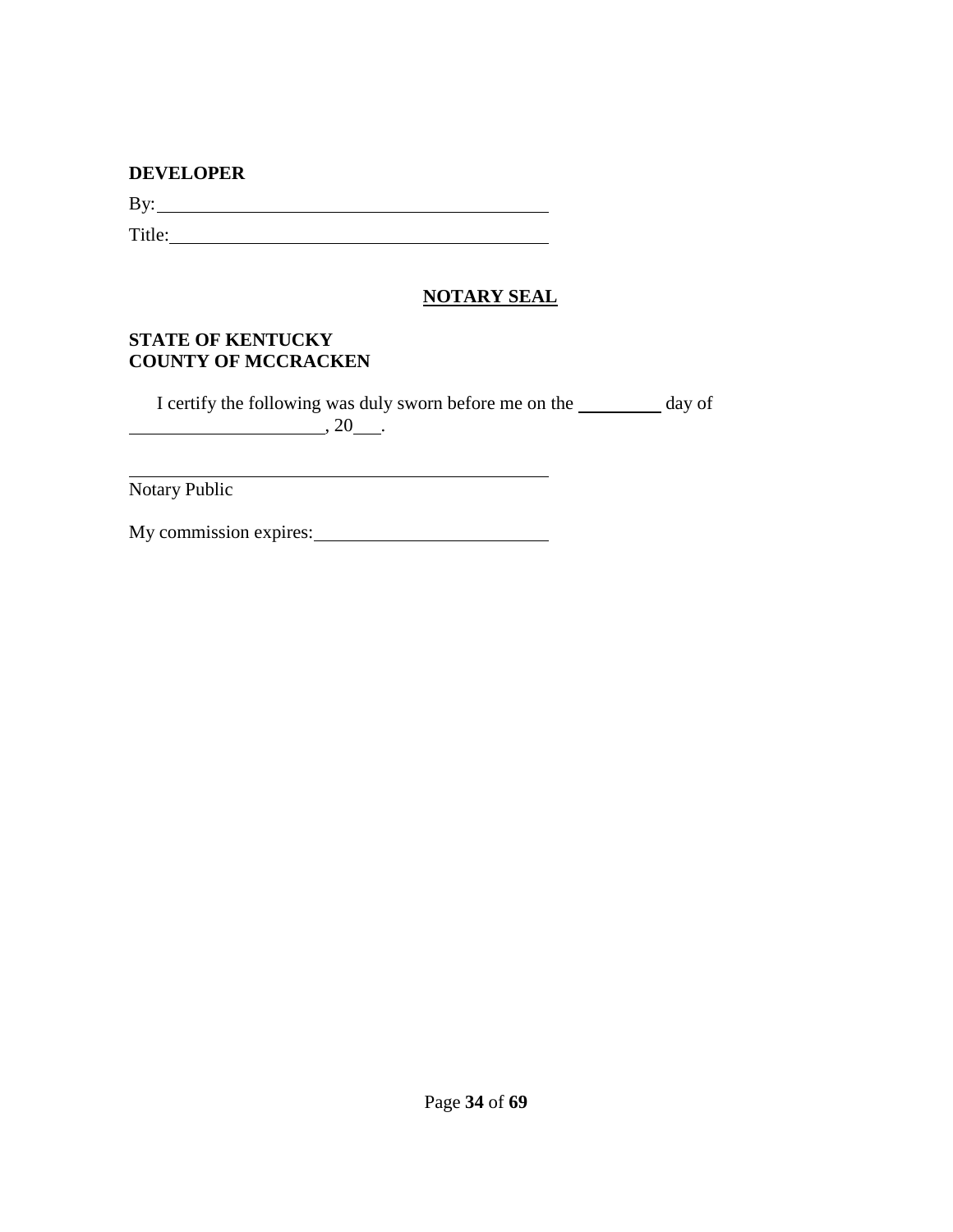# <span id="page-35-0"></span>**APPENDIX B**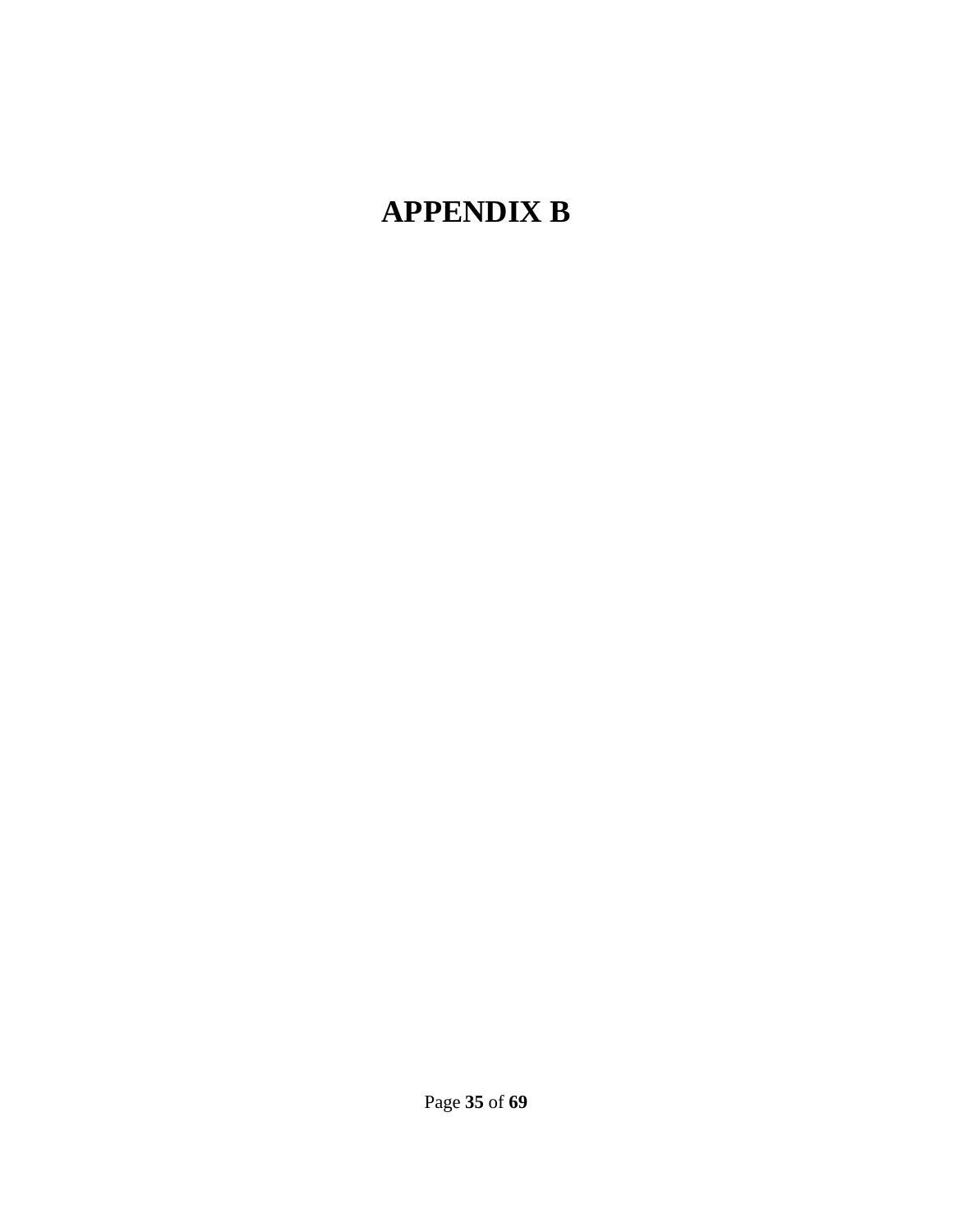#### **SUBDIVISION LETTER OF CREDIT AGREEMENT**

THIS AGREEMENT is made this \_\_\_\_\_\_ day of \_\_\_\_\_\_\_\_\_\_\_\_\_\_\_, 20--, by and between the McCracken County Fiscal Court ("County"), with a principal mailing address of 300 South 7th Street, Paducah, Kentucky 42003; and (name and mailing address of developer).

#### **RECITALS**

A. Developer desires final plan approval for Phase \_\_\_\_\_\_\_\_\_\_\_\_\_\_\_\_\_\_\_\_\_\_\_\_\_\_\_\_\_\_ of Subdivision Plan, pursuant to a plan dated \_\_\_\_\_\_\_\_\_\_\_\_\_\_\_, \_\_\_\_, 20--.

B. Developer is desirous of installing the public improvements pursuant to the Final Plan, consisting of storm water retention basins and the grading, drainage, curbing and paving for the street(s) known as **a** street(s) known as **a** street(s) known as **a** street(s) known as **a** street(s) known as **a** street(s) known as **a** street(s) known as **a** street(s) known as **a** street(s) known as **a** street(s) known engineering fees, for that purpose. "See the McCracken County public improvements completion agreement attached hereto and incorporated by reference as if set forth fully herein." Developer has obtained an estimate prepared by a professional engineer, which estimate is in the amount of \$ (and which estimate is equal to the cost of completion, under prevailing wage laws). Developer will provide to the County an Irrevocable Letter of Credit from \_\_\_\_\_\_\_\_\_\_\_\_\_\_\_\_\_\_\_\_\_\_\_\_ Bank in the amount of \_\_\_\_\_\_\_\_\_\_\_\_\_\_\_\_\_\_\_\_\_\_\_\_\_\_\_\_\_\_\_\_\_\_\_\_(\$\_\_\_\_\_\_\_\_\_\_) dollars.

C. Developer must complete the improvements for Phase within fifty (50) weeks from the date hereof. The subdivision regulations of the County require that financial security be posted for public improvements prior to final plan approval.

D. It is the purpose of this Agreement to provide the financial security needed by the Developer to guarantee the installation of the aforementioned public improvements.

**NOW, THEREFORE**, for and in exchange of mutual consideration and benefits, the previous receipt thereof being hereby acknowledged and intending to be legally bound by the provisions hereof, the parties agree as follows:

1. Developer agrees to provide an Irrevocable Letter of Credit for the benefit of and made payable to the County for the purpose of guaranteeing payment for completion of public improvements by Developer, consisting of storm water retention basins and the grading, drainage, curbing and paving for the street(s) known as  $\Box$ required by the McCracken County Planning and Zoning Ordinance Subdivision Requirements and as set forth on specifications and plans submitted by Developer to the County.

2. The Irrevocable Letter of Credit shall be in the amount of \$\_\_\_\_\_\_\_\_\_\_\_\_\_\_\_, and shall initially be in force and issued for a period of one (1) year (52 weeks) from date hereof. Developer agrees that all public improvements shall be completed within fifty (50) weeks from the date hereof.

Bank periodically on presentation to Bank  $q$ <sub>agget</sub>  $q$  and prepared by the County Engineer and 3. (A) The County and Developer agree that Developer may draw upon his loan funds with approved by the McCracken Fiscal Court to the effect that said draw represents payment for work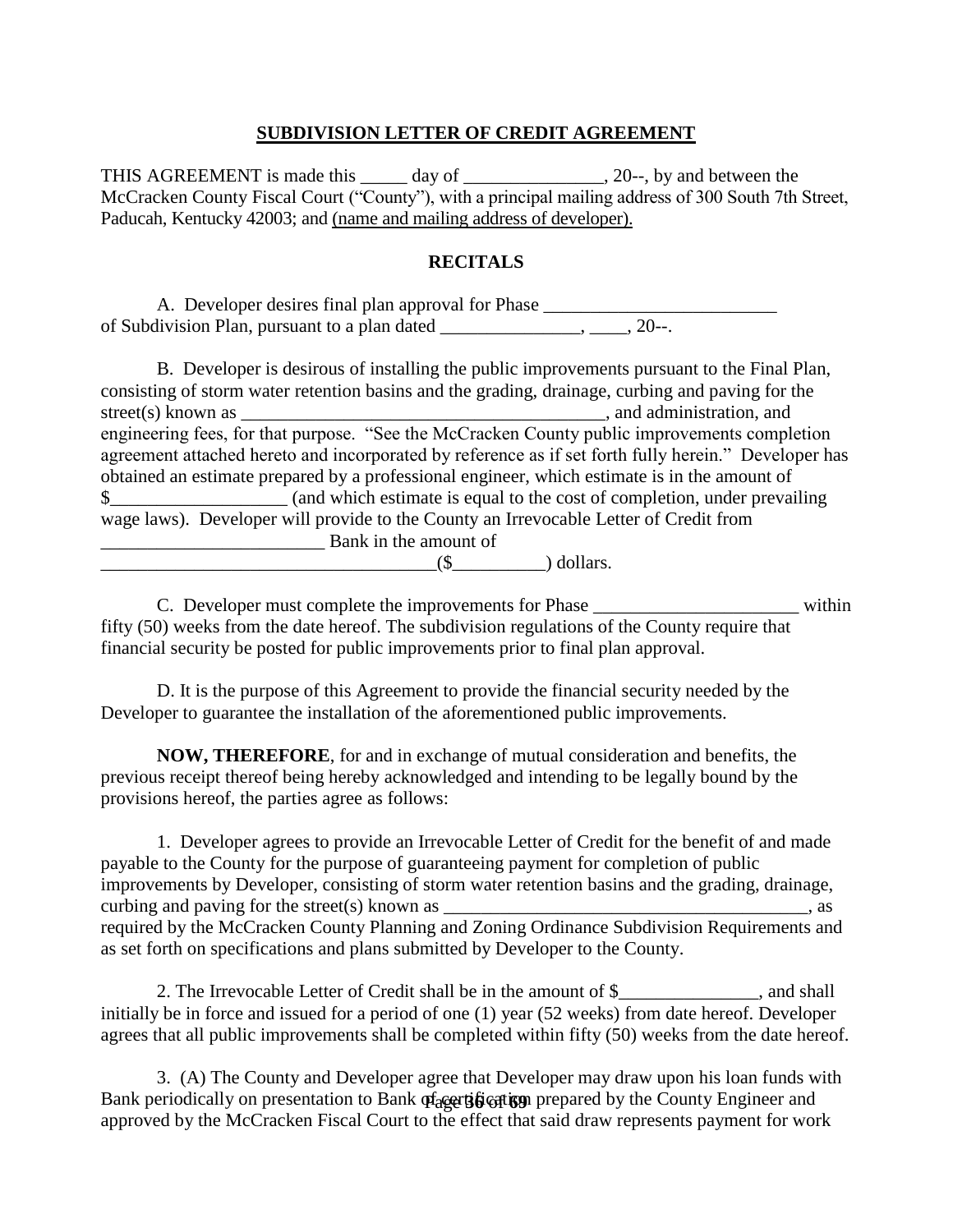actually performed or materials actually installed toward completion of the improvements which are the subject of the Agreement.

 (B) The County and Developer agree that the amount available for the County to draw upon pursuant to Bank's Letter of Credit shall be \$\_\_\_\_\_\_\_\_\_\_\_\_\_\_\_\_\_\_\_ (as stated in Paragraph 2, above) less the actual amount paid by Bank to Developer pursuant to Paragraph 3(A), above, which amount shall be the cost of construction only. The additional ten (10%) percent required shall at all times be retained.

4. Developer will complete the improvements to Subdivision in accordance with plans and specifications filed with the County.

5. If all the improvements referred to in Paragraph 1 of this Agreement are not completed within fifty (50) weeks from the date hereof, the Developer may seek extension of that period upon the concurrence of the County; provided, however, that as a condition to the grant of such extension, Developer must provide an Irrevocable Letter of Credit for the benefit of and made to the County, in a form acceptable to the County, and in an amount and for a time to be determined by the County. In the event of such extension, Developer agrees to complete all public improvements prior to the expiration of the newly revised Irrevocable Letter of Credit.

6. Upon notification from the County to the issuing Bank of Developer's default in construction of the public improvements pursuant to specifications and plans within fifty (50) weeks, Bank's responsibility under its Irrevocable Letter of Credit Agreement with Developer shall be triggered. The Bank shall pay the County the original amount of the Irrevocable Letter of Credit less amounts paid pursuant to Paragraph 3(B) above, as determined by and approved by the County; said amount to be used by the County toward the completion of said improvements. The required improvements are to be completed by the County at the County's option, with payment by issuing Bank to the County upon the County's filing with the issuing Bank an affidavit stating Developer's default.

7. Upon default by Developer in construction of the public improvements pursuant to specifications and plans, the County shall be authorized to withhold (a) permits for the further construction of improvements and (b) building permits.

8. The County agrees that this Agreement and the Irrevocable Letter of Credit are the financial security required for the public improvements for the improvements for the Final Plan of Phase of the \_\_\_\_\_\_\_\_\_\_\_\_\_\_\_\_\_\_\_\_\_\_\_\_\_\_\_\_\_\_\_\_\_\_\_\_\_ Subdivision Development Plan.

REVIEW AND SEEK CLARIFICATION<sub>S</sub>EROM 69 IN WITNESS HEREOF AND BY AFFIXING THE SIGNATURES OF THEIR AUTHORIZED AGENTS BELOW, THE PARIES HEREBY ACKNOWLEDGE AND CERTIFY THAT THE TERMS AND CONDITIONS SET FORTH HEREIN WERE AGREED UPON BY THE PARTIES IN THE COURSE OF GOOD FAITH NEGOTIATIONS CONDUCTED AT ARMS LENGTH. SAID SIGNATURES FURTHER ACKNOWLEDGE AND CERTIFY THAT THE PARTIES HAVE BEEN GIVEN ADEQUATE TIME TO READ,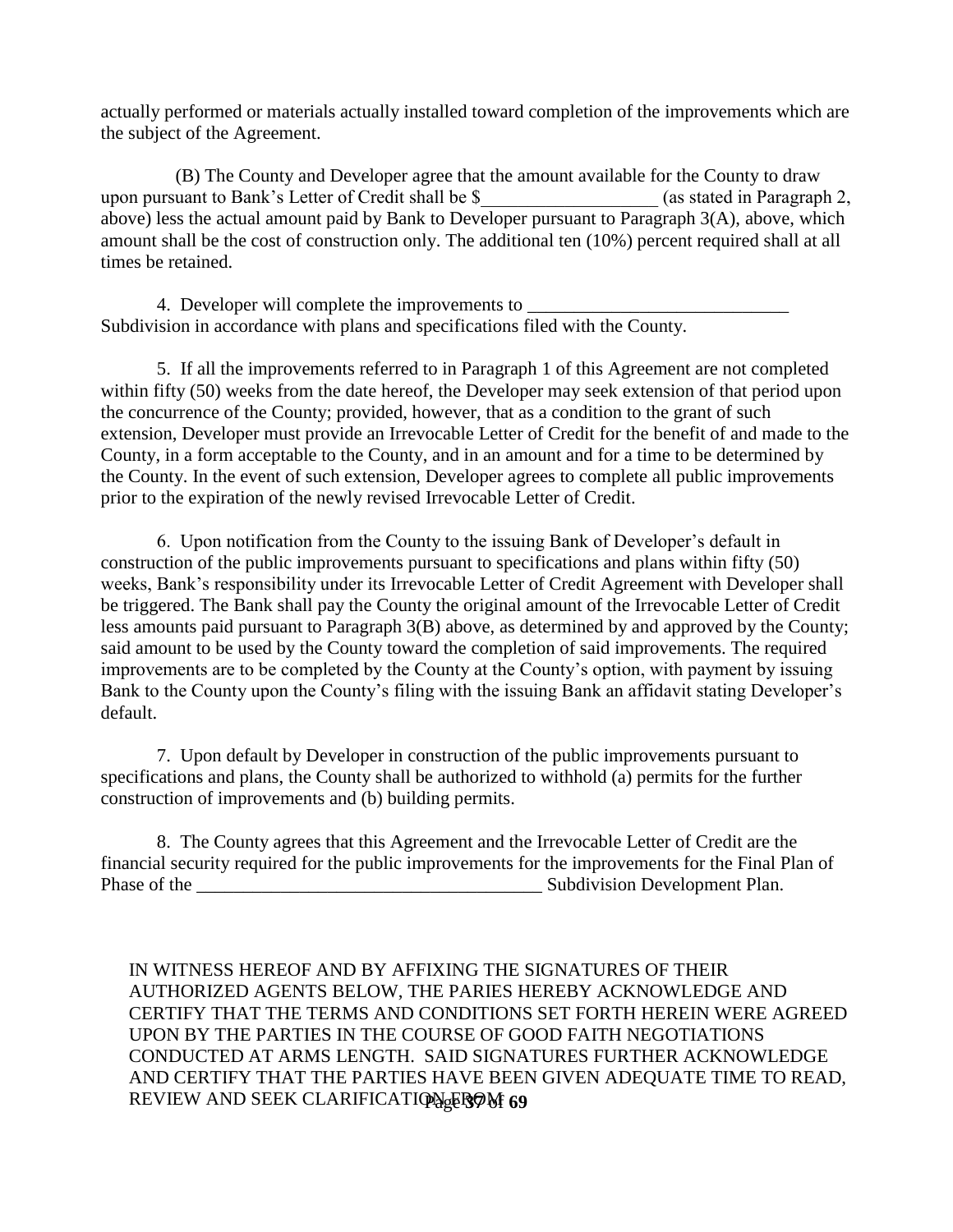# LEGAL COUNSEL PERTAINING TO ALL RIGHTS AND DUTIES SET FORTH HEREIN AND NOW FULLY UNDERSTAND ALL SUCH RIGHTS AND DUTIES AND INTEND TO BE BOUND BY THE SAME.

McCracken County Judge Executive

# **NOTARY SEAL**

## **STATE OF KENTUCKY COUNTY OF MCCRACKEN**

I certify the following was duly sworn before me on the \_\_\_\_\_\_\_\_\_ day of  $, 20$ .

Notary Public

My commission expires:

# **DEVELOPER**

By: <u>second</u> and the second second second second second second second second second second second second second second second second second second second second second second second second second second second second secon

Title: The contract of the contract of the contract of the contract of the contract of the contract of the contract of the contract of the contract of the contract of the contract of the contract of the contract of the con

# **NOTARY SEAL**

## **STATE OF KENTUCKY COUNTY OF MCCRACKEN**

I certify the following was duly sworn before me on the day of  $\overline{\phantom{a}}$ , 20  $\overline{\phantom{a}}$ .

Notary Public

My commission expires: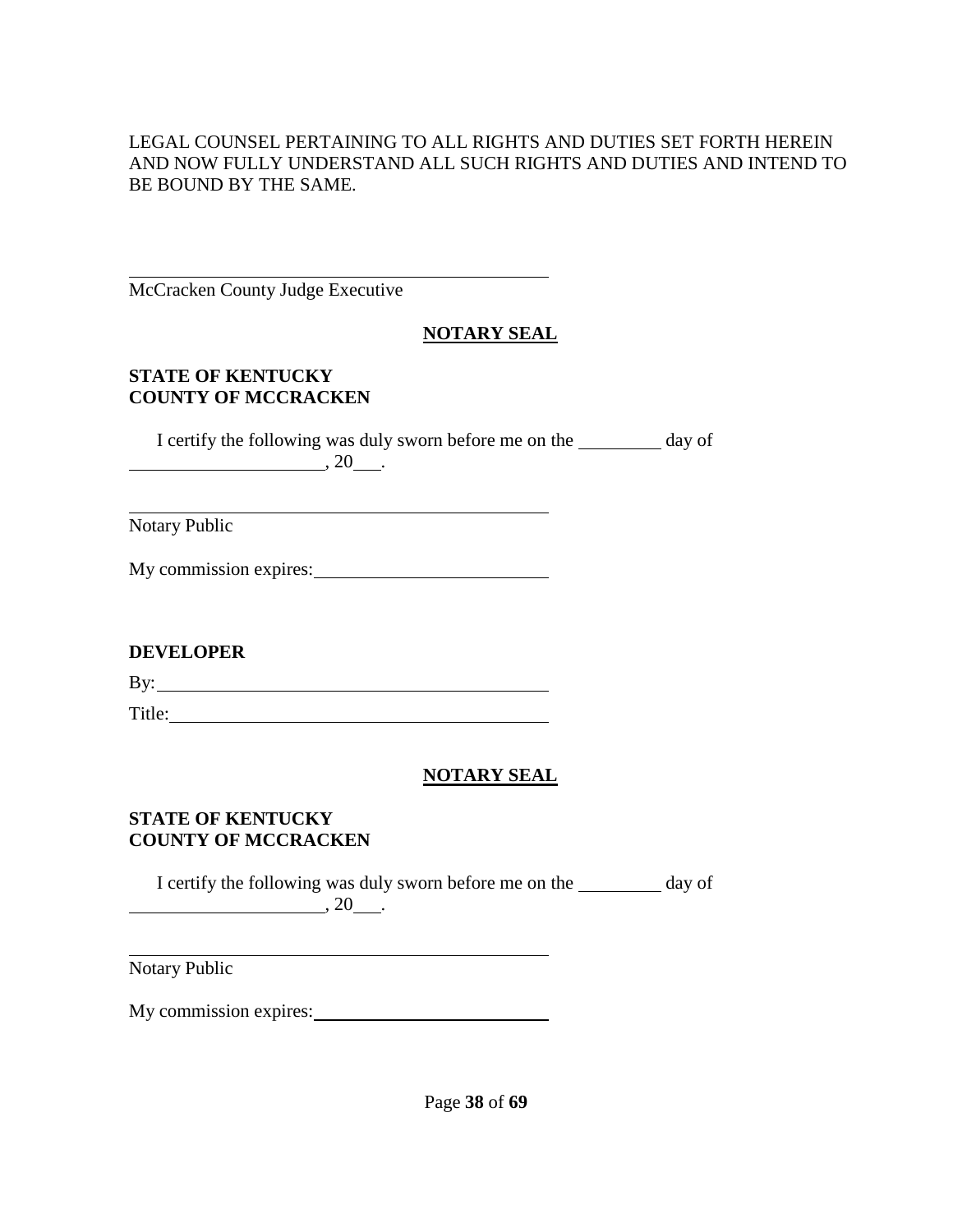# <span id="page-39-0"></span>**APPENDIX C**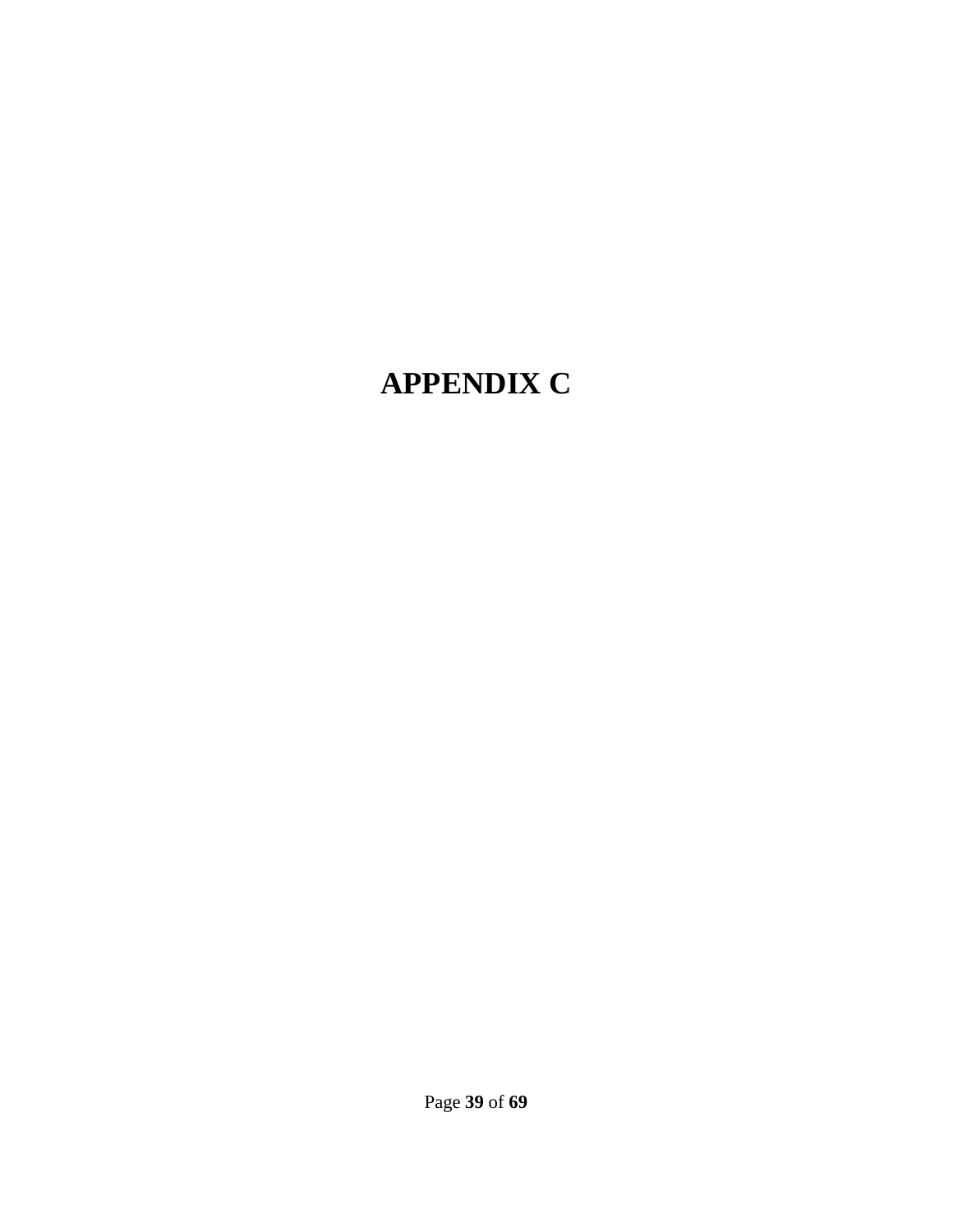# **IRREVOCABLE STAND-BY LETTER OF CREDIT**

#### **ISSUER'S LETTER OF CREDIT NUMBER:**

#### **ISSUUER/BANKING INSTITUTION:**

| <b>NAME:</b><br><b>ADDRESS:</b><br><b>CITY/STATE/ZIP:</b><br><b>TELEPHONE:</b>                                                                                                                                                          | the control of the control of the control of the control of the control of the control of<br><u> 1989 - Johann John Stone, markin film yn y brenin y brenin y brenin y brenin y brenin y brenin y brenin y br</u> |
|-----------------------------------------------------------------------------------------------------------------------------------------------------------------------------------------------------------------------------------------|-------------------------------------------------------------------------------------------------------------------------------------------------------------------------------------------------------------------|
| <b>ISSUE DATE:</b>                                                                                                                                                                                                                      |                                                                                                                                                                                                                   |
| EXPIRATION DATE/TIME: ________________________________                                                                                                                                                                                  |                                                                                                                                                                                                                   |
| <b>BENEFICIARY:</b>                                                                                                                                                                                                                     |                                                                                                                                                                                                                   |
| McCracken County Fiscal Court<br>c/o McCracken County Engineer<br>300 South $7th$ Street<br>Paducah, KY 42001<br>270-444-4707<br><b>APPLICANT/DEVELOPER:</b>                                                                            |                                                                                                                                                                                                                   |
|                                                                                                                                                                                                                                         |                                                                                                                                                                                                                   |
| NAME:<br>ADDRESS: North Contract of the Contract of the Contract of the Contract of the Contract of the Contract of the Contract of the Contract of the Contract of the Contract of the Contract of the Contract of the Contract of the |                                                                                                                                                                                                                   |
|                                                                                                                                                                                                                                         |                                                                                                                                                                                                                   |
|                                                                                                                                                                                                                                         |                                                                                                                                                                                                                   |
|                                                                                                                                                                                                                                         |                                                                                                                                                                                                                   |

**AMOUNT:** \$

We hereby issue in your favor our Irrevocable Stand-by Letter of Credit No.  $\qquad \qquad$  for the account of (Developer name) for the amount of (amount) available at sight upon presentation of the following document:

A written demand signed by the McCracken County Judge Executive, signing as such, and stating the amount drawn and further stating either:

County Fiscal Court (hereinafter "County") pertaining to <u>(subdivision name)</u> and<br>(developed name) is in defendant of Page 40 of 69 name of the efemacid Associated The amount of (amount) is hereby drawn under (issuing bank's name) Letter of Credit Number (enter letter of credit number) in accordance with the terms of a Subdivision Letter of Credit Agreement and a Subdivision Public Improvements Completion Agreement by and between (developer's name) and the McCracken (developer's name) is in default of one or more terms of the aforesaid Agreement(s).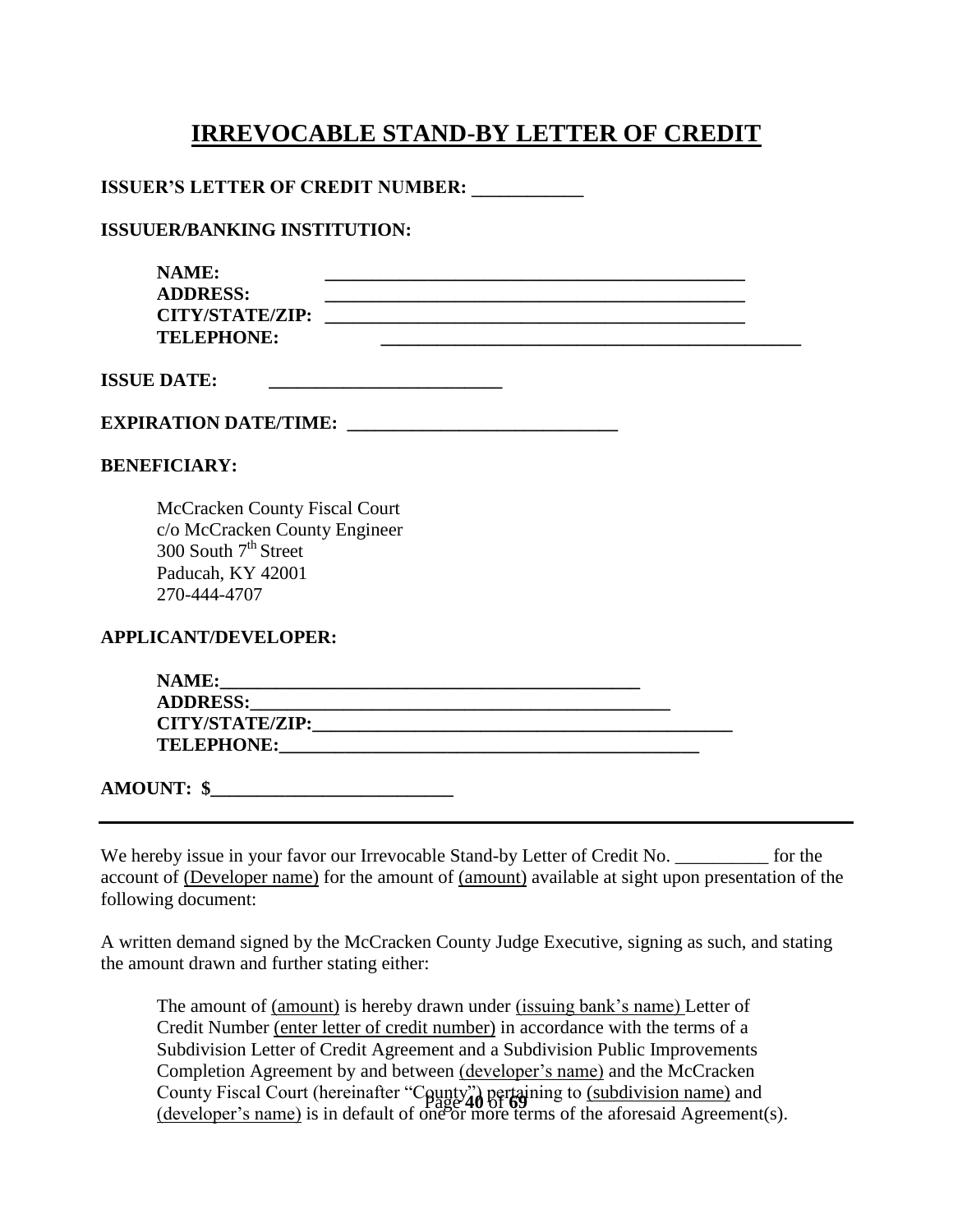## **OR**

Letter of Credit No. \_\_\_\_\_\_\_\_\_\_\_\_\_\_\_\_\_\_\_\_ will expire within 60 days or less and that the Developer has failed to deliver to the County evidence of a renewal of Letter or Credit No. \_\_\_\_\_\_\_\_\_\_\_\_\_\_\_\_\_\_\_\_\_\_\_.

The principal amount of the Letter of Credit may be reduced, prior to the then current expiration date, upon presentation of a written statement from the County, signed by the Judge Executive or County Engineer, certifying the dollar amount of such reduction. Any request for a reduction shall be accompanied by a revised Engineer's Opinion of probable costs outlining the estimated costs of the remaining improvements covered by this Letter of Credit No.

This Letter of Credit will expire on (expiration date), however, it is a condition of this Letter of Credit that it shall be automatically extended without amendment for one (1) year from the expiration date hereof or any future expiration date unless at least sixty (60) days prior to the then current expiration date, we notify the County at the address shown above by certified mail or hand delivered courier that we elect not to extend this Letter of Credit for any such additional period.

We hereby agree with Beneficiary that if, on or before the Expiration Date, any such draft and any such certificate are presented to us at our offices as specified under this Letter of Credit, at or prior to 10:00 a.m. on a business day, and provided that such documents presented to us conform with the terms and conditions hereof, payment shall be effected in immediately available funds by wire transfer in accordance with the instructions set forth on such certificate by the close of the next following business day. A business day shall mean any day other than a Saturday, Sunday or a day on which banking institutions are authorized or required by law to close.

If a demand for payment by you hereunder does not, in any instance, conform to the terms and conditions of this Letter of Credit, we will give prompt notice that the demand for payment was not effected in accordance with the terms and conditions of this Letter of Credit, we will state the reasons therefore and will upon your instructions hold any documents at your disposal or return the same to you. Upon being notified that the demand for payment was not effected in conformity with the terms and conditions of this letter of credit, you may attempt to correct any such nonconforming demand for payment to the extent that you are able to do so on or before the Expiration Date.

If, within three business days after any draft drawn under this Letter of Credit is presented to us in conformance with the terms of this Letter of Credit, we fail to honor it, we agree to pay all attorney's fees, court costs and other expenses incurred by the County in enforcing the terms hereof.

**We hereby certify and acknowledge that documents presented under and in conformity with the terms of this Letter of Credit will be duly honored on presentation if presented at our offices at (full mailing address of issuing bank) on or before the Expiration Date. Partial drawings are permitted under this Letter of Credit.** 

the Uniform Customs and Practice for Documentary Credits (1998 Revision or most current To the extent not inconsistent with the express terms hereof, this Letter of Credit is issued subject to version) International Chamber of Commerce Publication ISP98 or UCP 600 (2003 Revision or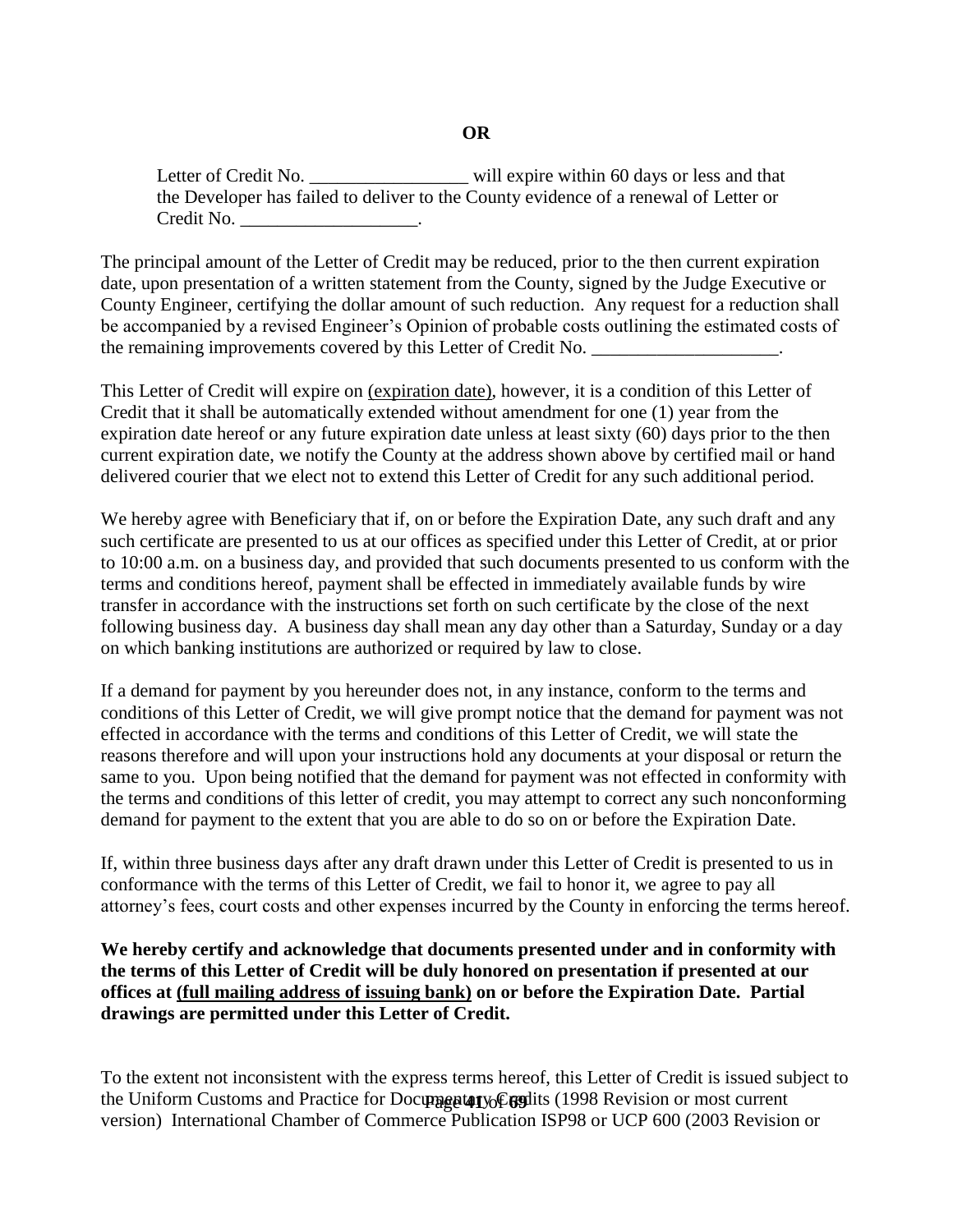most current version), except that, as to matters not governed by the UCP, this Letter of Credit shall be governed by and construed in accordance with the laws of the Commonwealth of Kentucky without giving effect to principles of conflicts of laws.

Please address all correspondence regarding this Letter of Credit to the attention of (specify name of contact or department name along with full address and phone number), mentioning our reference number as it appears above.

# **ISSUER (BANKING INSTITUTION)**

**By:** 

**Title:** 

# **NOTARY SEAL**

# **STATE OF KENTUCKY COUNTY OF MCCRACKEN**

I certify the following was duly sworn before me on the \_\_\_\_\_\_\_\_\_ day of  $\overbrace{\phantom{aaaaa}}^{20}$ , 20

Notary Public

My commission expires: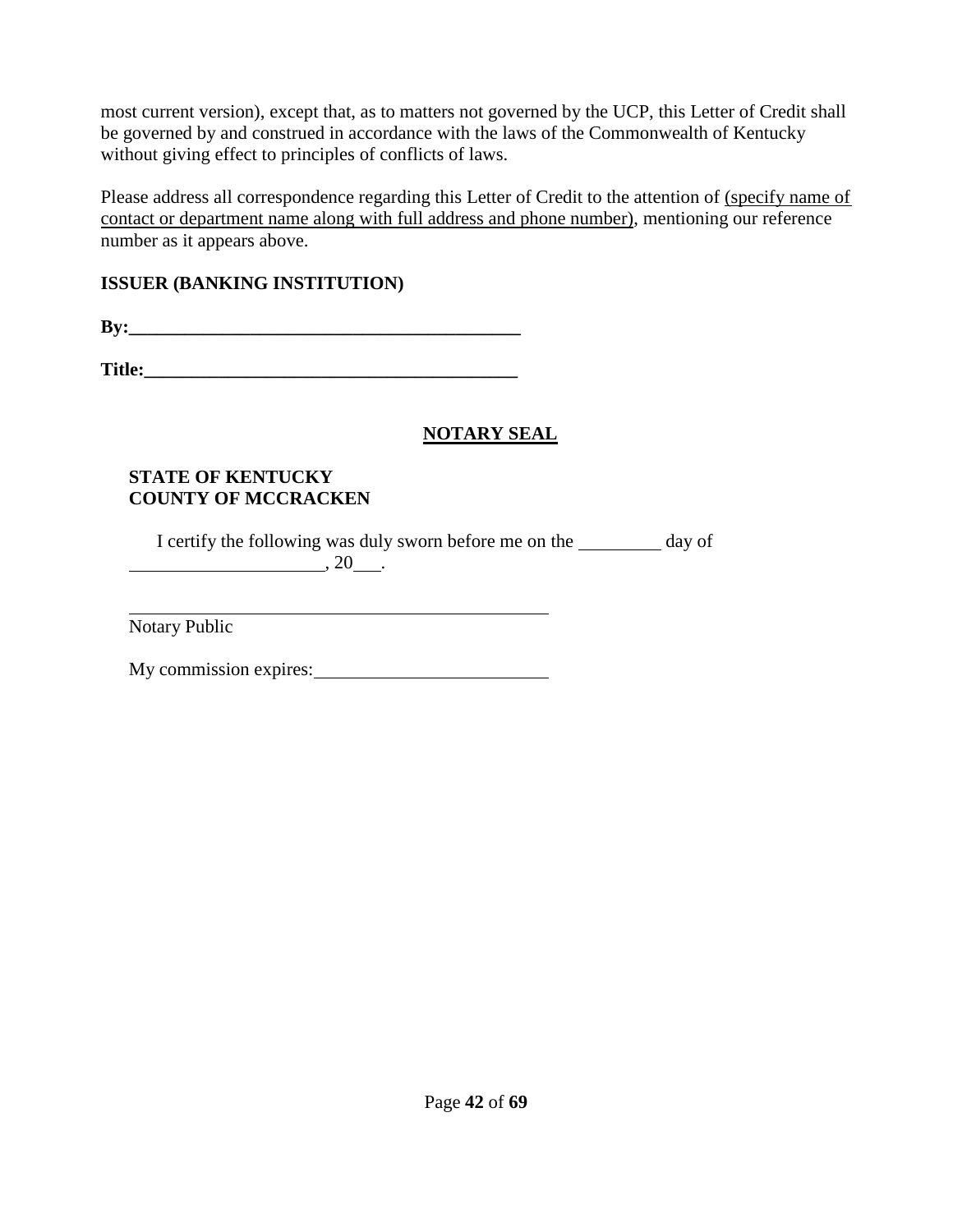# <span id="page-43-0"></span>**APPENDIX D**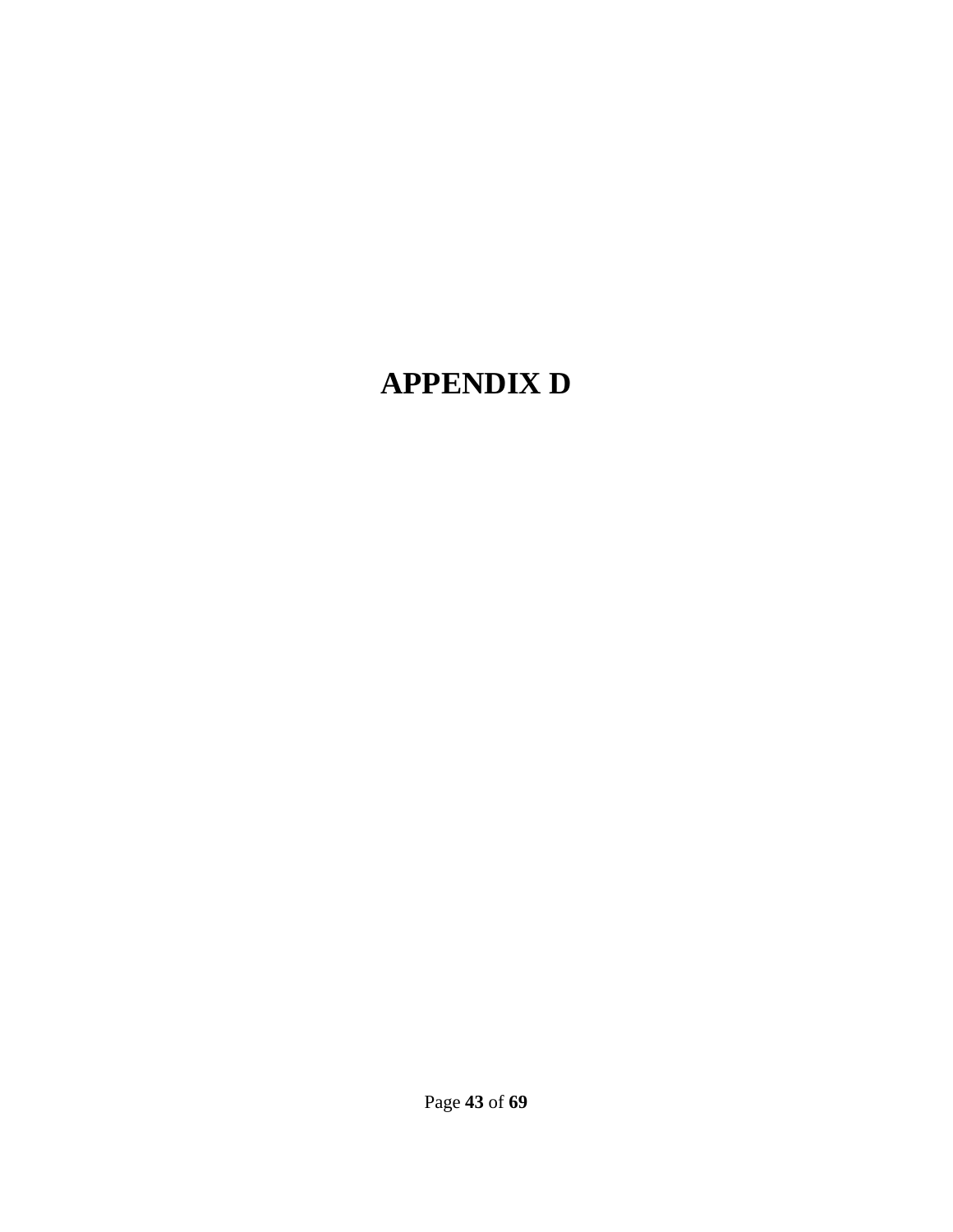#### **APPLICATON FOR SELF-FUNDED BOND GUARANTEE**

*Note: Attach additional pages as needed and reference for item number to which additions apply. Information which the Guarantor determines is a trade secret shall be held confidential by McCracken County.*

## 1. **Identification of Guarantor:**

#### A. For *Corporations only*:

| Name                                                                                                                                                                                                                           |  |
|--------------------------------------------------------------------------------------------------------------------------------------------------------------------------------------------------------------------------------|--|
| Address and the contract of the contract of the contract of the contract of the contract of the contract of the contract of the contract of the contract of the contract of the contract of the contract of the contract of th |  |
|                                                                                                                                                                                                                                |  |
| Principal Place of Business <b>Exercísies Principal Place of Business</b>                                                                                                                                                      |  |
|                                                                                                                                                                                                                                |  |
|                                                                                                                                                                                                                                |  |
| Certificate of Authority to do business in Kentucky_____________________________                                                                                                                                               |  |
| If Corporation is a wholly owned subsidiary or if more than 10% of stock is owned by one<br><u> 1989 - Johann Stoff, amerikansk politiker (* 1908)</u>                                                                         |  |
| B. For all other forms of business enterprises                                                                                                                                                                                 |  |
| Name                                                                                                                                                                                                                           |  |
| Address and the contract of the contract of the contract of the contract of the contract of the contract of the contract of the contract of the contract of the contract of the contract of the contract of the contract of th |  |
| Phone No.                                                                                                                                                                                                                      |  |
|                                                                                                                                                                                                                                |  |
|                                                                                                                                                                                                                                |  |
|                                                                                                                                                                                                                                |  |
| Relationship of person signing this application ________________________________                                                                                                                                               |  |
|                                                                                                                                                                                                                                |  |

2. A brief description and chronological history of the operations of the applicant conducted within the las five (5) years that demonstrates a continuous operation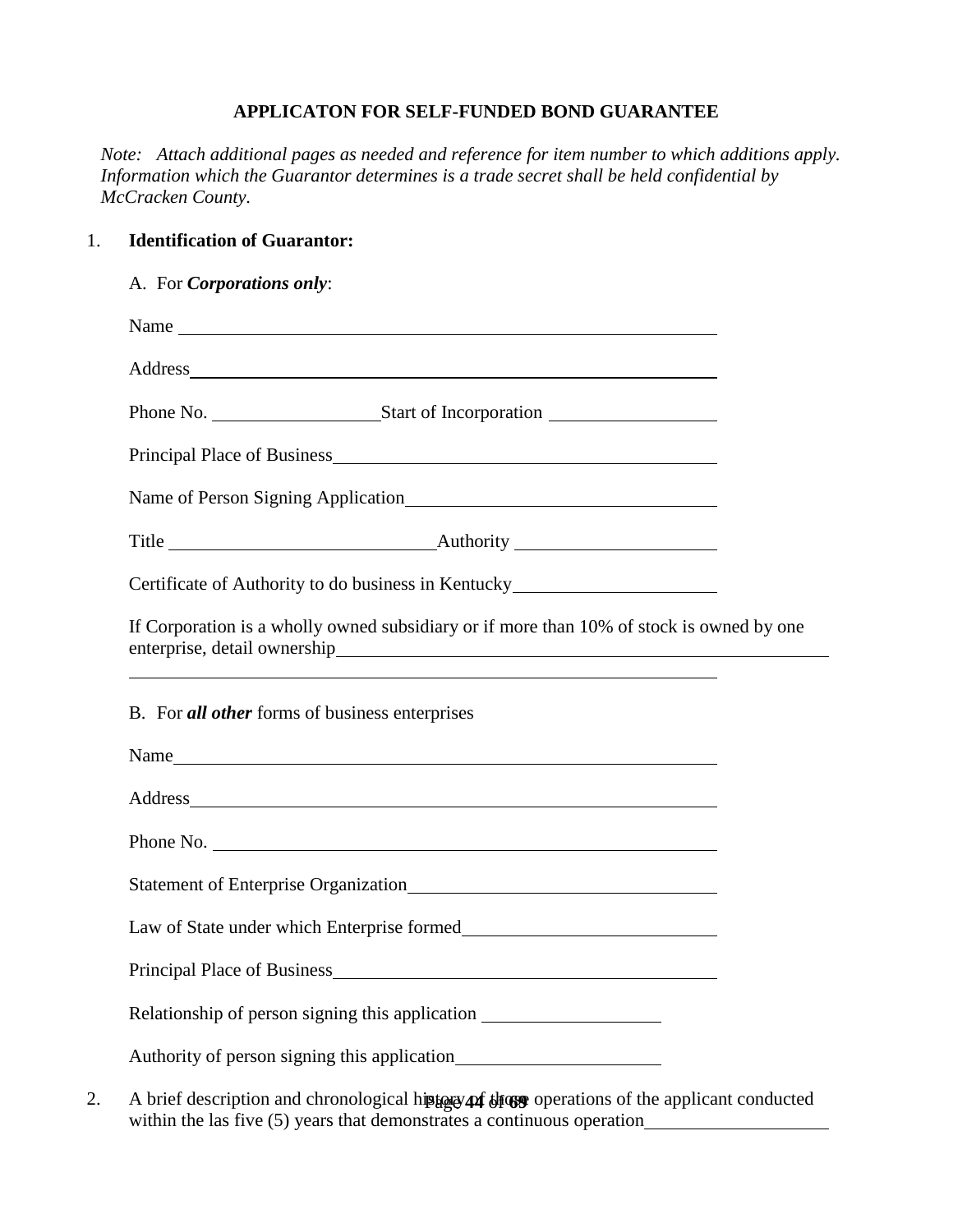| 3. | Submit audited financial statements, in detail, to include: |  |  |  |
|----|-------------------------------------------------------------|--|--|--|
|    |                                                             |  |  |  |

- A. Guarantor's Balance Sheet for the most recently completed fiscal year;
- B. Guarantor's Income Statement for the most recently completed fiscal year;
- C. A report for the most recently competed fiscal year containing a Certified Public Accountant's audit opinion of the balance sheet and income statement with no adverse opinion; and
- D. Unaudited financial statements for completed quarters in the current fiscal year.
- 4. Submit financial information in sufficient detail to show that the Guarantor has a ratio of total liabilities to net worth of 2.5 times or less, and a ratio of current assets to current liabilities of 1.2 times or greater;
- 5. List the dollar value of this proposed self-bond plus all of your other outstanding and proposed self-bonds.\$
- 6. Tangible net worth in the United States\$
- 7. \*Registered office for service on the applicant of notices, processes, or demands:

Name and the state of the state of the state of the state of the state of the state of the state of the state of the state of the state of the state of the state of the state of the state of the state of the state of the s

Address

Phone No.

8. \*Registered Agent for service on the applicant of notices, processes, or demands:

Name and the contract of the contract of the contract of the contract of the contract of the contract of the contract of the contract of the contract of the contract of the contract of the contract of the contract of the c

Address and the state of the state of the state of the state of the state of the state of the state of the state of the state of the state of the state of the state of the state of the state of the state of the state of th

Phone No.

#### *UPON SUBMISSION OF ALL FINANCIAL AND OTHER INFORMATION REQUIRED ABOVE, MCCRACKEN COUNTY WILL EVALUATE THE SAME AND IF IT IS DETERMINED THAT THE GUARANTOR MEETS NECESSARY CRITERIA FOR SELF BONDING, MCRACKEN COUNTY AND THE GUARANTOR WILL NEGOTIATE TO*  **REACH AN ACCEPTABLE BOND AMOUNT IN CONSIDERATION OF THE TOTALITY OF** *THE FACTS AND CIRCUMSTANCES SURROUNDING THE GUARANTOR AND THE PROJECT.*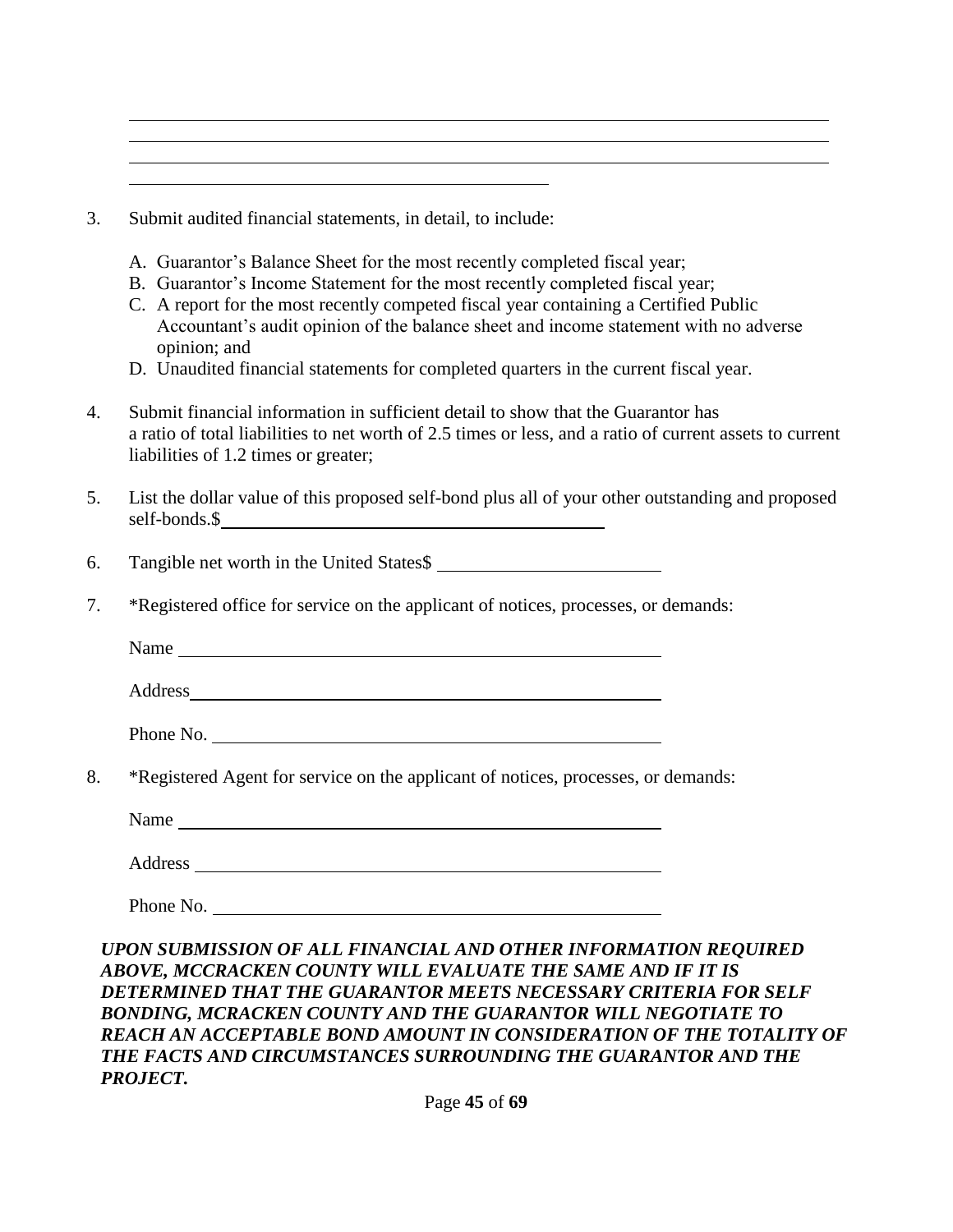# <span id="page-46-0"></span>**APPENDIX E**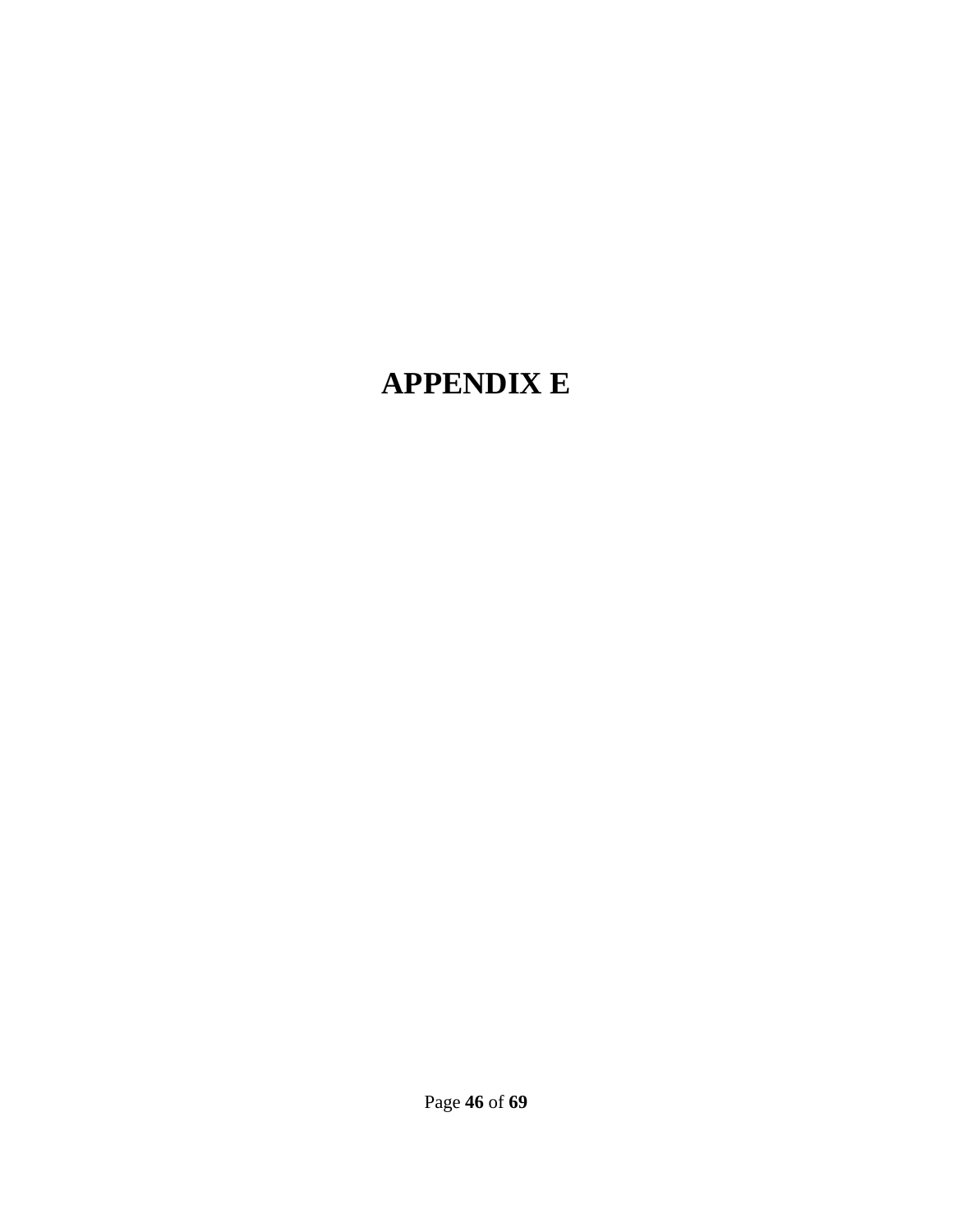#### **SELF-FUNDED BOND GUARANTEE** WITNESSETH

#### **Self-Bond No**.

WHEREAS, \_\_\_\_\_\_\_\_\_\_\_\_\_\_\_\_\_\_\_\_\_\_\_\_\_(hereinafter referred to as Guarantor) owns or controls (hereinafter referred to as Operator)

**WHEREAS,** Guarantor satisfies the financial requirements and criteria set by the McCracken County Subdivision Regulations pertaining to self-funded Bond guarantees;

**WHEREAS,** Operator has requested and desires to place with the McCracken County Fiscal Court its self-bond to secure public improvement as set forth in the Subdivision Public Improvements Agreement.

**WHEREAS**, Guarantor desires to guarantee the funds pledged under Operator's self-bond;

**WHEREAS,** Guarantor has the full authority under the laws of the Commonwealth of Kentucky, under which it is incorporated, its articles of incorporation and by-laws to enter into this guarantee;

**WHEREAS**, Guarantor has full approval from its Board of Directors to enter into this guarantee;

**WHEREAS,** it is in the best interests of Guarantor, in the legitimate furtherance of its purposes and business, to enter into this guarantee;

- I) **NOW**, for value received, and in consideration of the approval and execution of Self-Bond No. , Guarantor, a corporation created and existing under the laws of the Commonwealth of Kentucky, their successors and assigns, jointly and severally, do hereby covenant, guarantee, promise and agree to make prompt payment upon demand of the full amount, or portions thereof, of the self-bond of Operator, on the terms and conditions described herein, said payment of monies to be used for the completion of public improvements in strict compliance with the terms of the Subdivision Public Improvements agreement. This guarantee covers any and all demands, liabilities, charges, and expenses of whatsoever kind or nature, which McCracken County may at any time sustain or incur by reason of or in consequence of having accepted the self-bond or Operator, including all litigation costs and all administrative costs reasonably incurred by McCracken County in any successful effort to enforce obligations and requirements of the Operator with respect to the operation or activity that is bonded.
- II) This *Corporate Guarantee* is a continuing guarantee and is to be in full force and effect until all of the terms of Operator's self-bond and Subdivision Public Improvements Agreement has been satisfactorily performed or otherwise discharged to the satisfaction of McCracken County.
- III) Guarantor hereby fully consents to the following, any of which shall not affect nor change or discharge the obligations of this guarantee:
	- decreases in the dollar amount of the bound, or the lands to which it applies. A) Any renewals, revisions, modifications to the terms of the self-bond, including increases or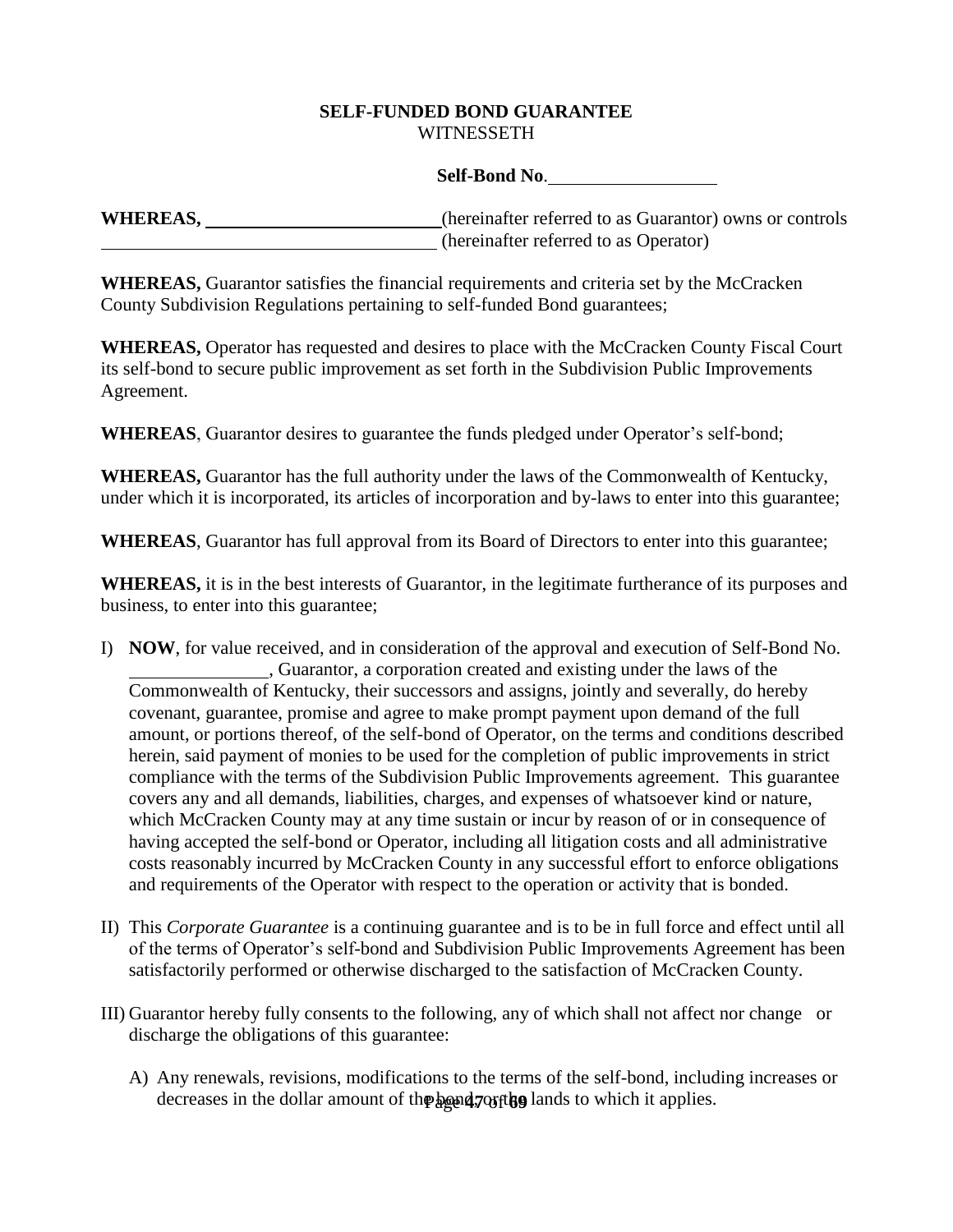- B) Any extension of time for performance of the whole or any part of the conditions of the selfbond.
- C) Any changes, revisions, modifications or renewals to the terms of the permits, including the mining and reclamation plans contained therein.

IV)Guarantor expressly waived the following:

- A) Notice of the acceptance of this *Corporate Guarantee* by McCracken County.
- B) Notice of renewals, revisions, modifications to the self-bond.
- C) Notice of changes, revision, modifications or renewals of the terms of the permits of the Operator.
- D) Notice of any extensions of time for performance of the whole or any part the condition of the self-bond.
- E) Notice of bond forfeiture proceedings, notice of any demand for payment of self-bond; or any dishonor thereof.
- F) All other notices to which Guarantor might otherwise be entitled in connection with this *Corporate Guarantee* or the obligation hereby guaranteed.
- G) The institution of any civil actions or the exhaustion of legal remedies against the Operator as a condition to enforce of this *Corporate Guarantee*.
- V) This *Corporate Guarantee* is subject to the following conditions, to-wit:
	- A) Any demand for funds shall be accompanied by a signed statement that McCracken County has forfeited, in whole or in part, the self-bond.
	- B) This *Corporate Guarantee* shall be limited in amount as follows:
		- 1) Public Improvement costs: the indebtedness reflected by the cost of completion of the Public Improvements in compliance with the Subdivision Public Improvements Agreement.
		- 2) Litigation and administrative costs: the actual amount of such costs reasonably incurred in any successful effort to enforce requirements and obligations of the Operator and/or the obligations of the Guarantor under this agreement. Litigation and administrative costs shall not be limited by the indebtedness reflected by the approved self-bond.
	- no to exceed the bond amount, within ten (80 business days after receipt of McCracken C) If the Operator fails to complete the Public Improvements in compliance with the Subdivision Public Improvements Agreement, the Guarantor shall be required to pay to McCracken County the amount in full necessary to complete the approved reclamation plan, County demand for payment. Guarantor hereby agrees that demands for payment may be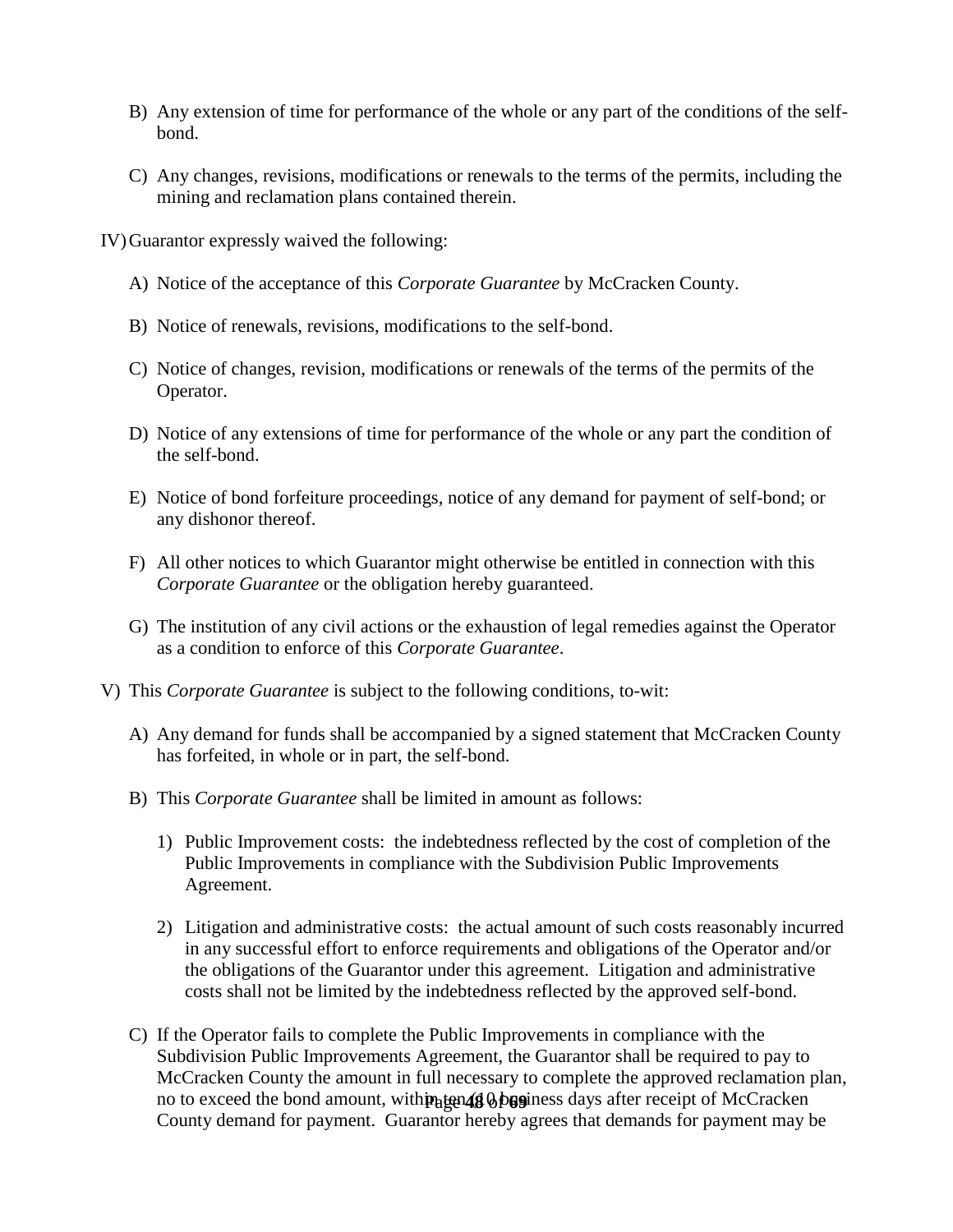based and are payable on projections of costs or their actual accrual and that liability for payment shall not be contingent on the costs having been presently sustained.

- D) This *Corporate Guarantee* may be canceled only upon notice of said cancellation being sent to the Operator and McCracken County at least ninety (90) days in advance of the proposed cancellation date and then only upon acceptance of the cancellation by McCracken County The cancellation shall be accepted by McCracken County if the Operator obtains a suitable replacement bond before the proposed cancellation date or if the lands for which the selfbond, or portion thereof, was accepted have not and will not be disturbed under the terms of the permit, or the self-bond has been released in accordance with the provisions of Chapter 22, Article 3 and the rules and regulations promulgated thereunder.
- VI)This *Corporate Guarantee* shall be and continue effective notwithstanding any present or future legal disability of the Operator.
- VII) There are no conditions or limitations to this *Corporate Guarantee* except those contained herein at the date hereof, and thereafter no alteration, change or modification hereof shall be binding or effective unless executed in writing, signed by the guarantor, and approved by McCracken County.
- VIII) Guarantor agrees to pay all costs and expenses incurred by McCracken County which are expended in any successful action instituted to enforce the terms of this guarantee.
- IX) This guarantee shall be good and effective notwithstanding any change or changes in the business name of the operator.
- X) No changes, revisions, modifications or renewals to the self-bond of the Operator or the terms of permits shall act as a release of the Guarantor from this *Corporate Guarantee*.
- XI)All notices required to, or which may be given shall be effective when received by the addressees at the addresses specified below. Personal delivery shall have the same effect as notice given by mail. Notices given by mail shall be sent certified.

#### **GUARANTO**R

| Name | Address |
|------|---------|
|      |         |
|      |         |
|      |         |

| <b>FOR</b> |  |
|------------|--|
|            |  |
|            |  |

| Name          | Address |
|---------------|---------|
|               |         |
|               |         |
|               |         |
| Page 49 of 69 |         |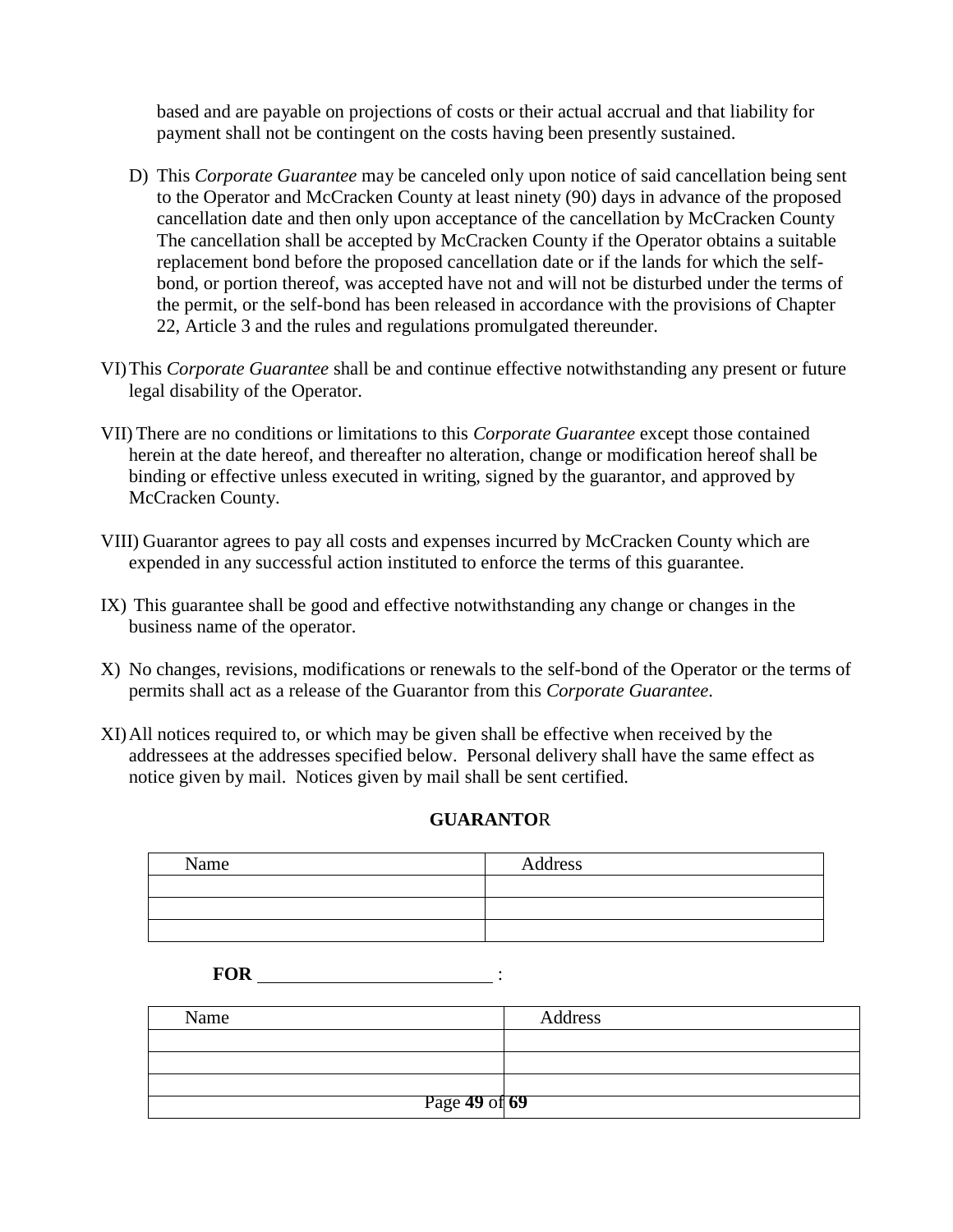- XII) In case of the insolvency, bankruptcy or dissolution of the Operator, all funds represented by the self-bond shall immediately become due and payable and this *Corporate Guarantee* may thereupon be enforced.
- XIII) This *Corporate Guarantee* is one of payment and not of collection.
- XIV) The failure of any person or persons to sign this *Corporate Guarantee* shall not release or affect the liability of Guarantor.
- XV) This Corporate Guarantee is a binding contract and shall be construed under and subject to the laws of the Commonwealth of Kentucky with jurisdiction and venue rested solely in the McCracken County Circuit Court.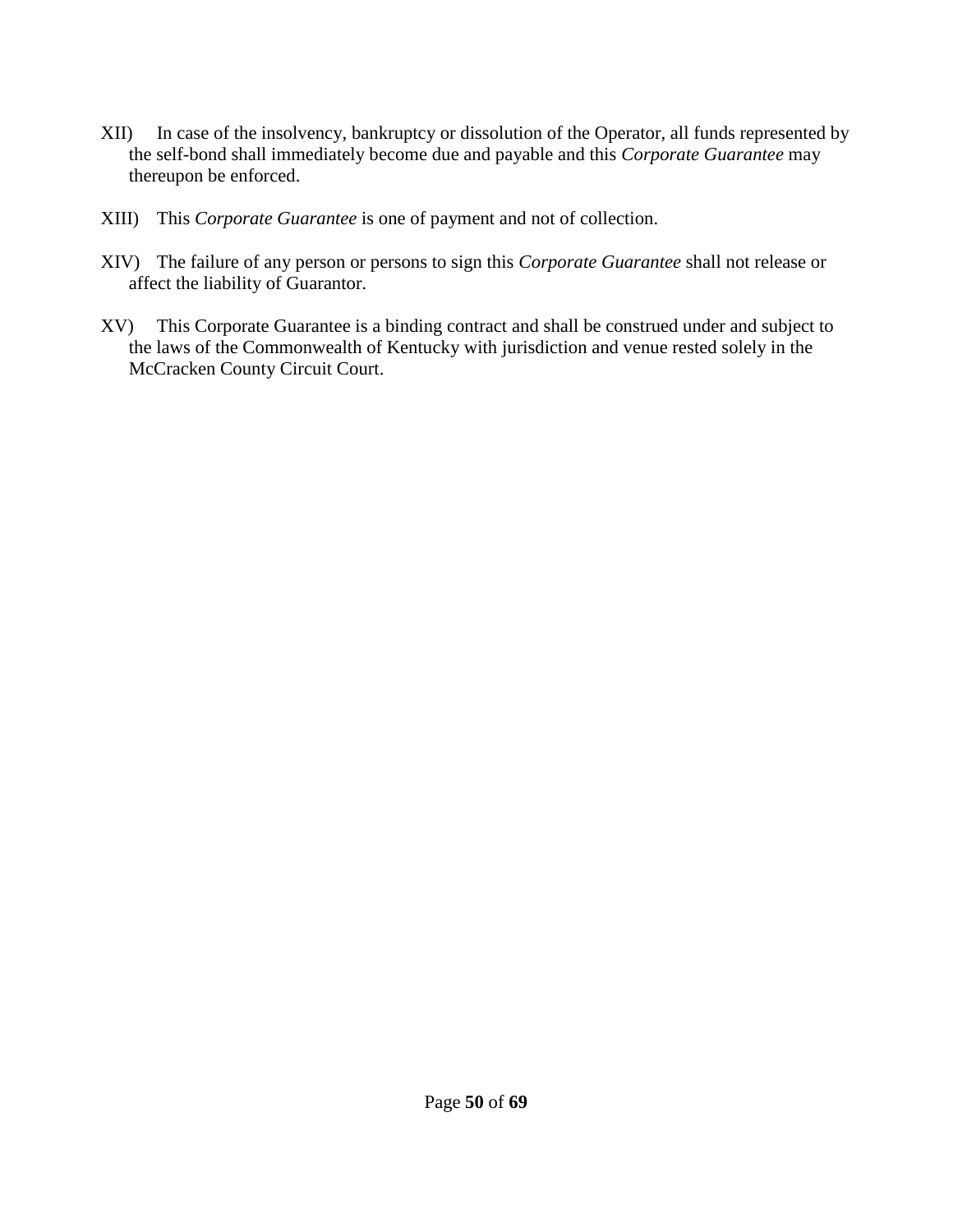# <span id="page-51-0"></span>**APPENDIX F**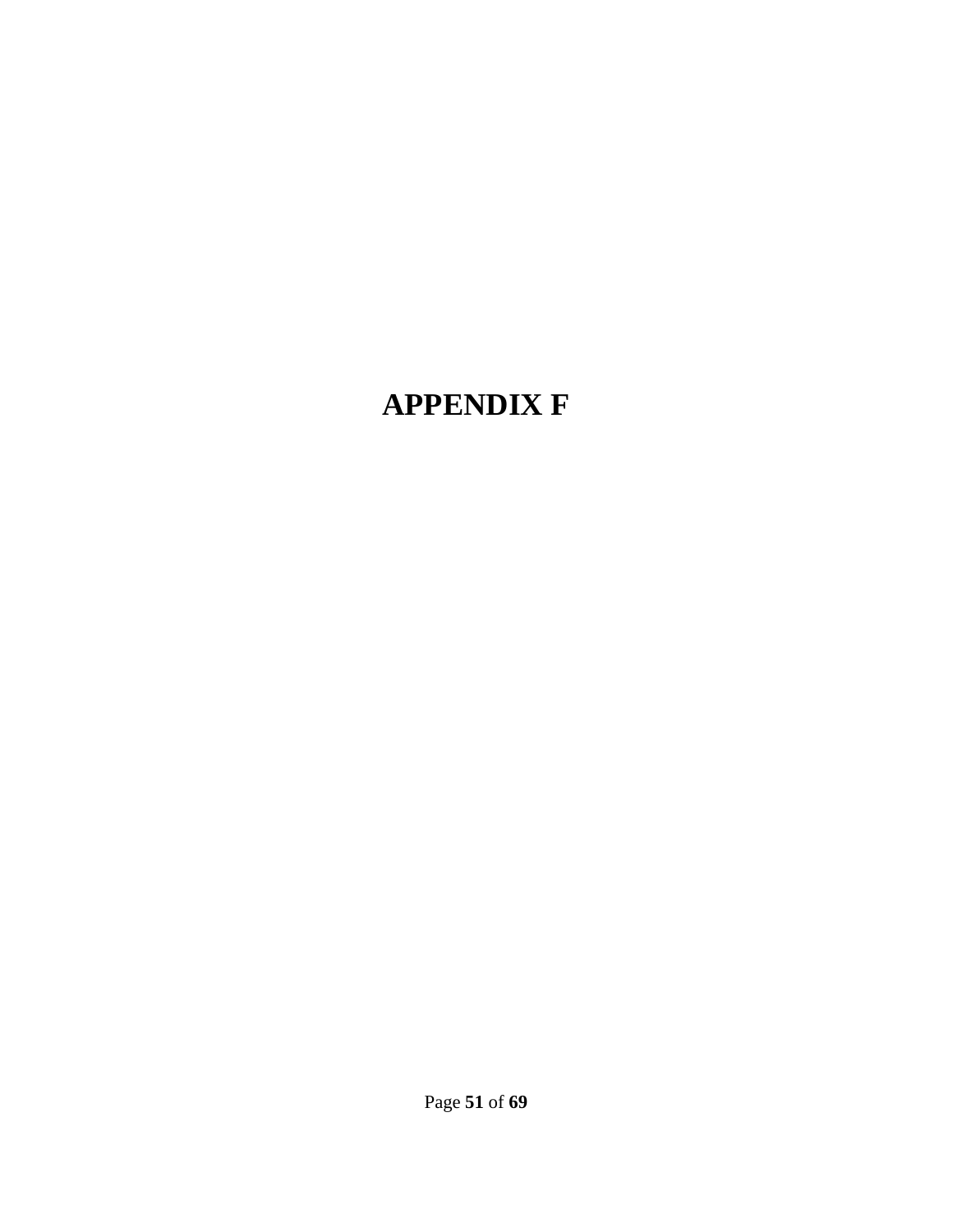## **MCCRACKEN COUNTY, KENTUCKY STATEMENT OF POLICY CONCERNING CURBSIDE MAILBOX REQUIREMENTS**

WHEREAS, all policy related decisions of McCracken County, Kentucky (hereinafter "County") are guided by its duty to safeguard and provide for the health, safety and welfare of the citizens;

WHEREAS, because concrete, brick, stone and other custom made mail receptacles are unable to bend, give or fall out of the way in the event of a motor vehicle collision, such receptacles present a reasonably foreseeable risk of harm to motorists;

WHEREAS, in light of this foreseeable risk, the United States Postal Service's Postal Operations Manual ("POM") and the Federal Highway Administration have set forth pertinent safety standards that the County is duty bound to follow and enforce;

NOW THEREFORE, it is presently the intent of the County to accept, adopt and enforce the following mail receptacle safety requirements within the jurisdictional boundaries of the County as stated herein:

# <span id="page-52-0"></span>**Section 1: Curbside Mailbox Safety Requirements:**

The County requires that any and all curbside mail receptacles installed or replaced after the effective date of this policy comply with the following safety design requirements:

A wooden support no larger than 4 x 4 inches or a 2 inch diameter standard steel or aluminum pipe; and

Such post shall be buried no more than 24 inches deep to ensure that the post is able to give way in the event of a collision; and

There shall be no potentially dangerous materials used in erecting a receptacle, such as concrete, brick, stone or any other hard/inflexible substances.

## **Section 2: Exception to Aforesaid Mailbox Safety Requirement**:

In keeping with the safety requirements of the POM and the Federal Highway Administration, an exception or variance from the curbside mailbox safety requirements stated in Section 1 above shall be granted upon an applicant's having obtained written pre-approval from the Postmaster for a varying design and having tendered proof of the same to the McCracken County Judge Executive's Office.

## S**ection 3: Reimbursement for Damage to Curbside Mailbox Receptacles:**

It is the County's policy to fully compensate and **faithfully** se citizens for damage to their property that is caused by authorized agents of the County performing in the course and scope of their duties.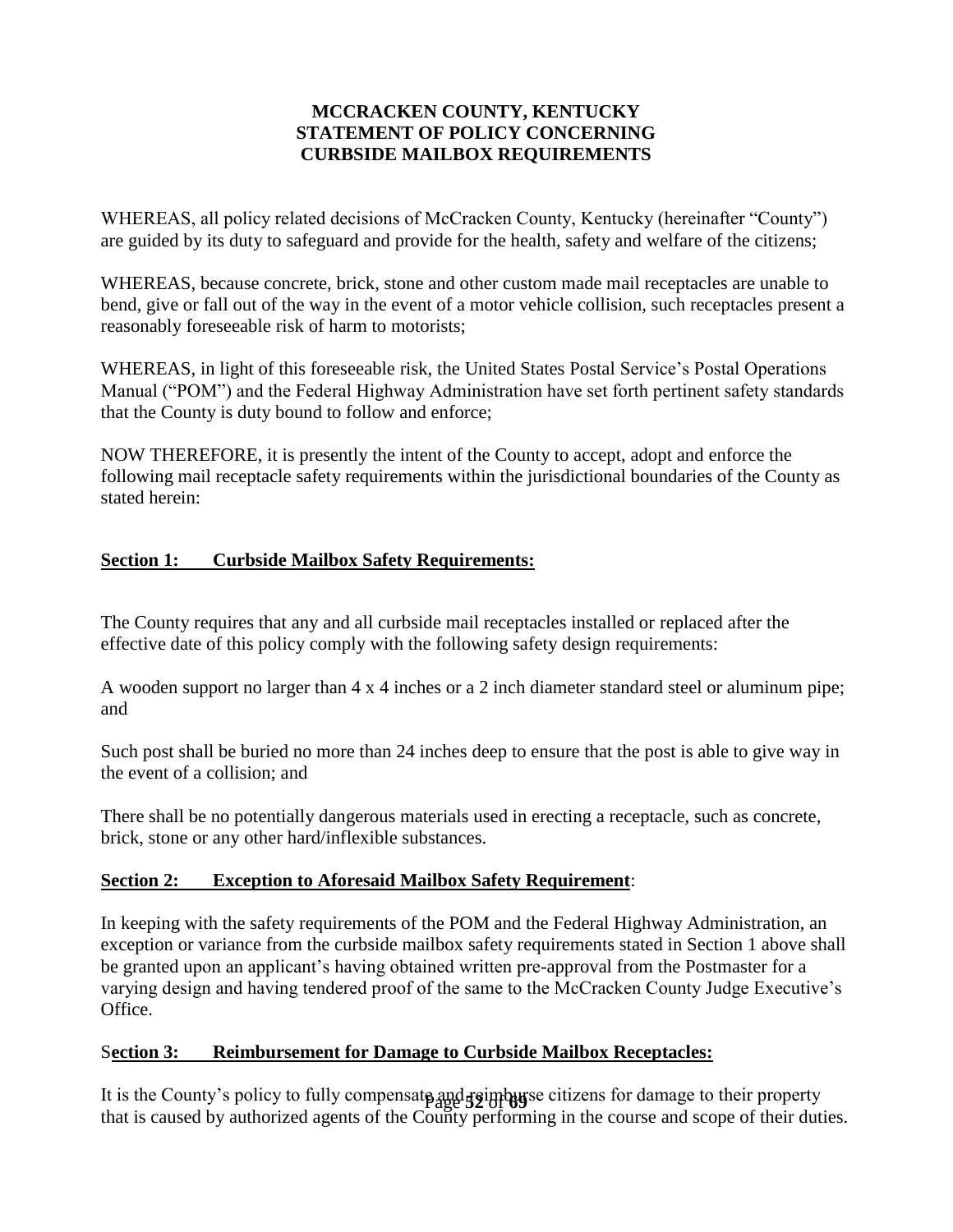In the event of damage to a curbside mailbox receptacle, regardless of its original design and construction materials, the County's duty to compensate and reimburse the aggrieved party shall be limited to an amount equivalent to the cost of replacing a curbside mail receptacle that fully complies with the requirements set forth in Section 1 above.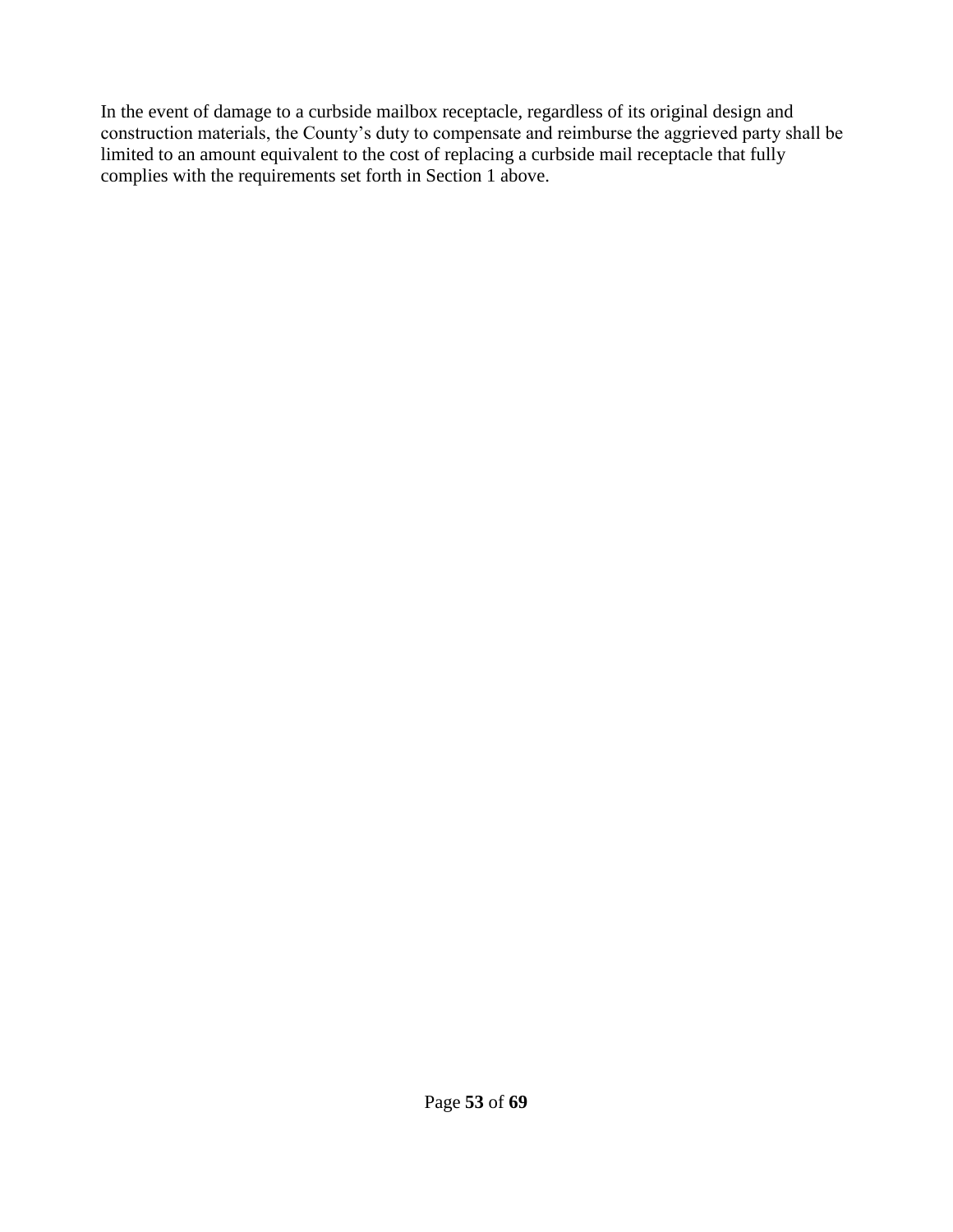# <span id="page-54-0"></span>**APPENDIX G**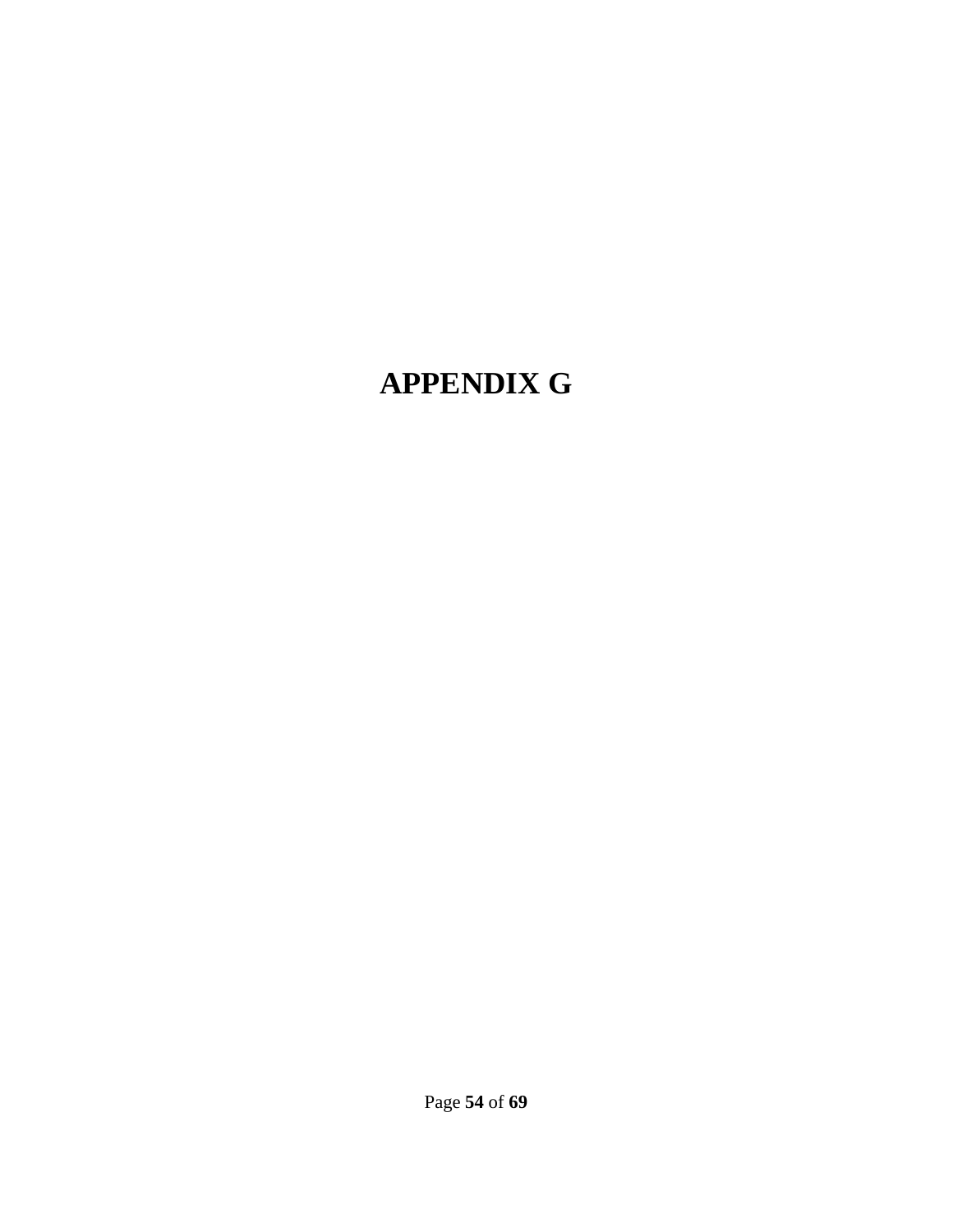## **MCCRACKEN COUNTY, KENTUCKY STATEMENT OF POLICY CONCERNING CULVERT INSTALLATION AND REPLACEMENT**

WHEREAS, all policy related decisions of McCracken County, Kentucky (hereinafter "County") are guided by its duty to safeguard and provide for the health, safety and welfare of the citizens;

WHEREAS, the County has a direct interest in the mutual infrastructural benefits to the County as well as the citizens of sound water control measures and desires to share duties with the citizens in the efforts of controlling water via proper installation of approved culverts;

NOW THEREFORE, it is presently the intent of the County to accept, adopt and enforce the following policy concerning culvert installation and replacement within the jurisdictional boundaries of the County as stated herein:

## **Section 1: New Construction Culvert Installation.**

- a. The property owner shall contact the McCracken County Road Department to obtain and complete a culvert installation/replacement application wherein all information pertinent to the culvert installation/replacement request shall be communicated.
- b. The property owner shall obtain an entrance permit from the McCracken County Building and Electrical Department at no cost.
- c. The property owner is responsible for marking the proposed location of the driveway/culvert so that the McCracken County Engineer can review the sight distance and proper sizing of the culvert may proceed.
- d. Sizing will be conducted by the McCracken County Engineer utilizing acceptable engineering practices and taking into consideration the constraints of right of way, the extent of downstream grading required, finished floor elevation of proposed residential structures and existing structures and the overall lay of the land for the best end result.
- e. The property owner is responsible for furnishing the culvert pipe based upon the specifications made by the McCracken County Engineer.
- f. The McCracken County Road Department is responsible for the installation of the culvert as specified by the McCracken County Engineer. The McCracken County Road Department shall be responsible for the routine cleaning of the culvert channel. Any other maintenance shall be the responsibility of the property owner.

# **Section 2: Replacement of Culverts Installed Prior to Adoption of this Policy.**

the culvert installation/replacement requests shall be communicated. a. The property owner shall contact the McCracken County Road Department to obtain and complete a culvert installation/replacement application wherein all information pertinent to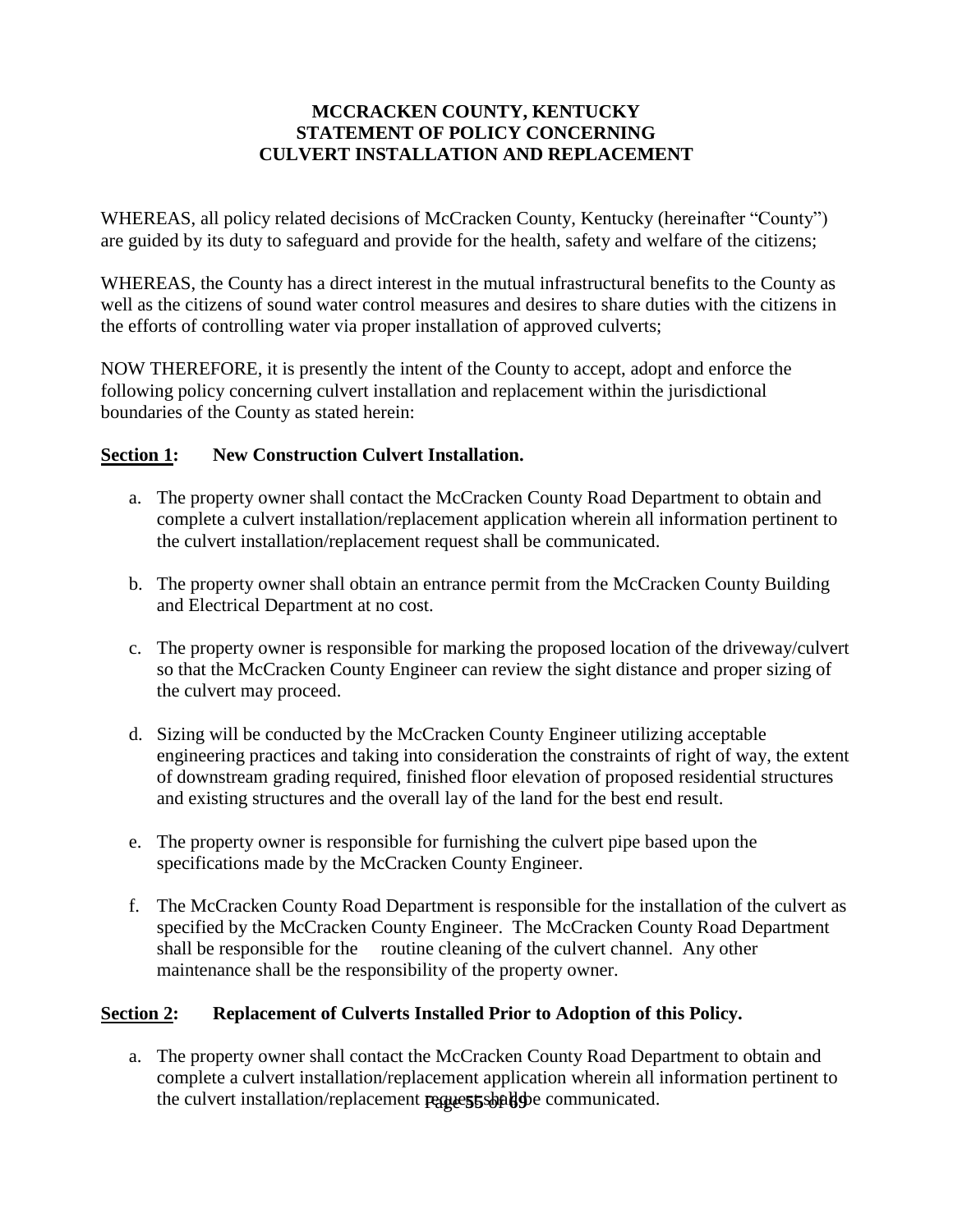- b. The property owner shall obtain an entrance permit from the McCracken County Building and Electrical Department at no cost.
- c. Evaluation of the necessity of replacement and the individual culvert sizing will be conducted by the McCracken County Engineer utilizing acceptable engineering practices and taking into consideration the constraints of right of way, the extent of downstream grading required, finished floor elevation of proposed residential structures and existing structures and the overall lay of the land for the best end result.
- d. The property owner is responsible for furnishing the culvert pipe based upon the specifications made by the McCracken County Engineer.
- e. If the McCracken County Engineer determines that the culvert requires replacement, the McCracken County Road Department is responsible for the removal of the existing culvert and the installation of the new culvert as specified by the McCracken County Engineer. The McCracken County Road Department's installation responsibility expressly excludes the replacement of the final surface (i.e. asphalt, concrete, etc.). Final surface replacement is the responsibility of the property owner.
- f. The McCracken County Road Department shall be responsible for the routine cleaning of the culvert channel. Any other maintenance shall be the responsibility of the property owner.
- g. In the event the McCracken County Engineer determines that a specific culvert does not need to be replaced, the McCracken County Road Department shall have responsibility to do so. However, the property owner may move forward with replacement or resetting of the culvert himself or via licensed contractor at the sole expense of the property owner and pursuant to the specifications required by the McCracken County Engineer.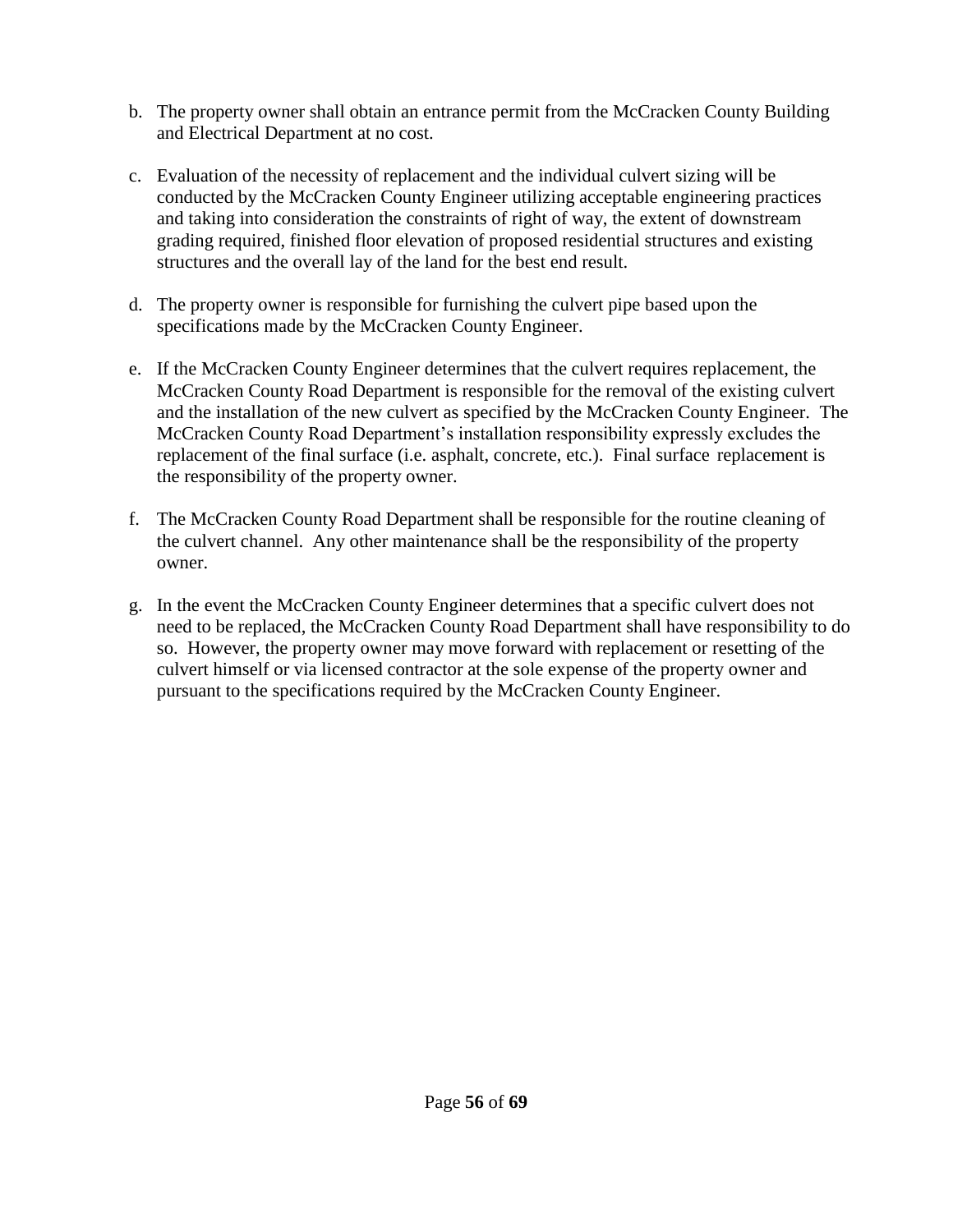# <span id="page-57-0"></span>**MISCELLANEOUS APPENDIX**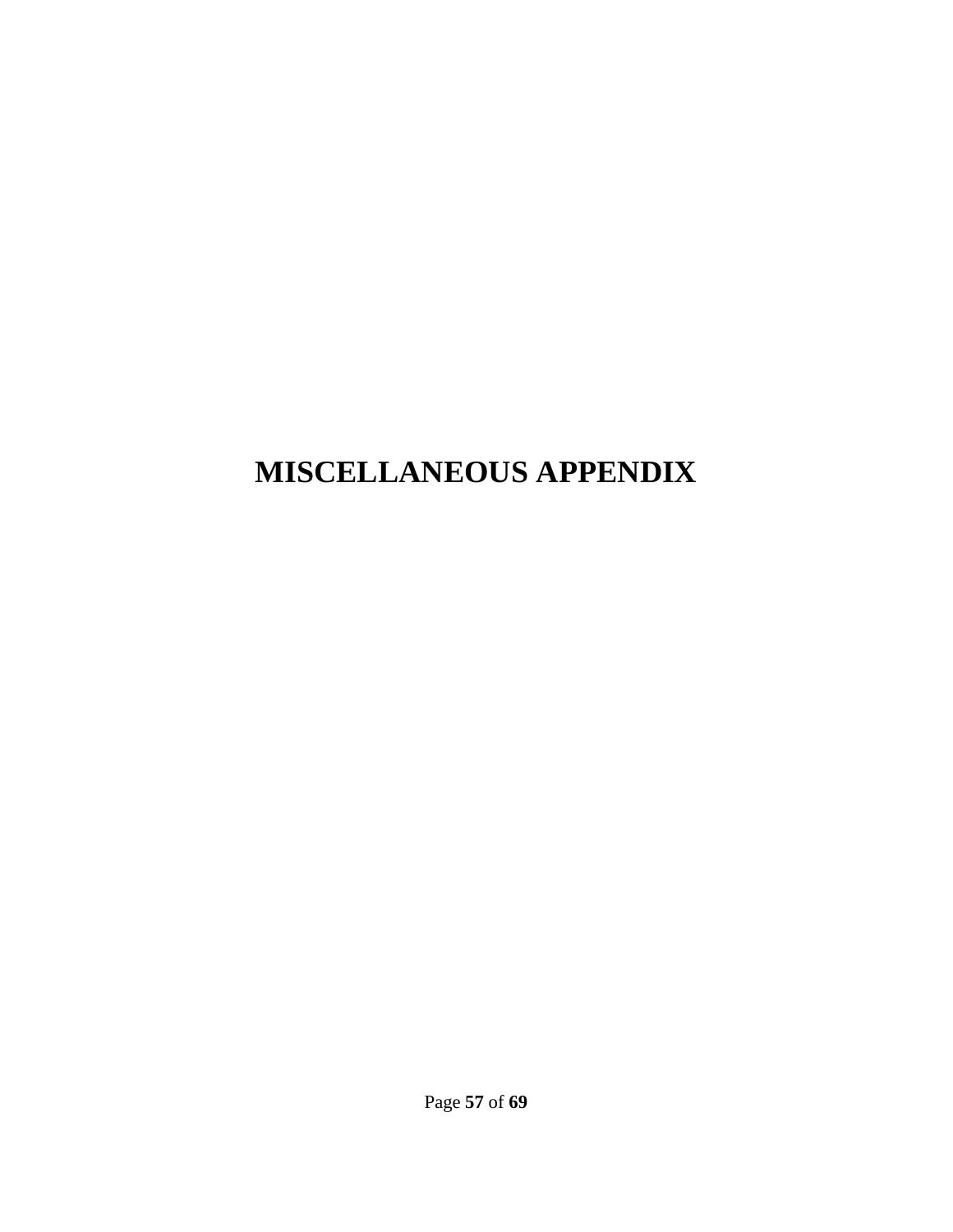# **Form 1 (On Plat)**

# **CERTIFICATE OF OWNERSHIP AND DEDICATION**

# **WATER AND SEWAGE SYSTEM**

# <span id="page-58-0"></span>**CERTIFICATION OF ACKNOWLEDGEMENT NOT APPROVED BY HEALTH DEPARTMENT PLEASE READ BELOW CERTIFICATE**

## **(The above statement is required to be in bold type, underlined and at least ¼" tall)**

I/We hereby certify that I/we am/are the owner/s of the property shown and described hereon and that I hereby adopt this plan of subdivision with my free consent, establish the minimum building restriction lines, and dedicate all streets, alleys, walks, parks and other open spaces to public or private use as noted. I/we understand that the approval of this plat shall not be deemed to constitute an acceptance by the McCracken Fiscal Court that the lots in this subdivision are suitable for a private sewage disposal system. The owner or developer of any lot, or lots, must meet the minimum requirements and obtain the necessary approvals for the use of a private sewage disposal system from the Department of Housing, Buildings and Construction, Division of Plumbing, Commonwealth of Kentucky, or any successor governmental agencies.

I hereby certify that I have read and understand the foregoing notice.

Owner Date: Date: Owner Date: Date:

Owner Date: Date: Owner Date: Date: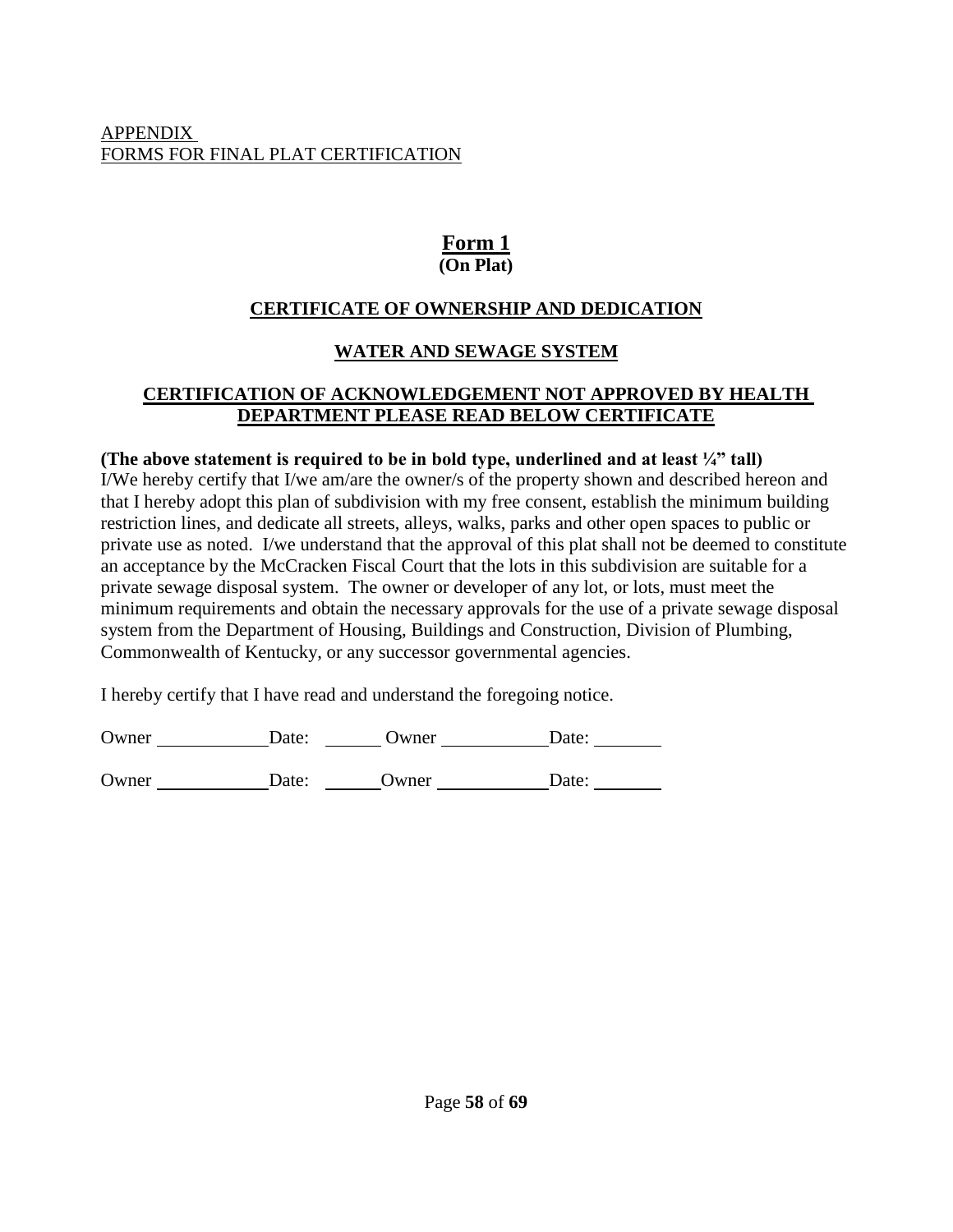# State of Kentucky

SS

# County of McCracken

I, 1. A notary public in and for the State & County aforesaid, do hereby certify that the foregoing plat of survey was this day presented to me by  $\Box$ , known to me, together with the Certificate of Ownership and Dedication shown hereon, which was, executed in my presence and acknowledged to be their free act and deed.

Witness my hand and seal this day of ,

My Commission expires on the  $\_\_\_\_\_\_\_\_\_\_\_\_\_\_\_\_\_\_\_\_\_\_\_$ 

Notary Public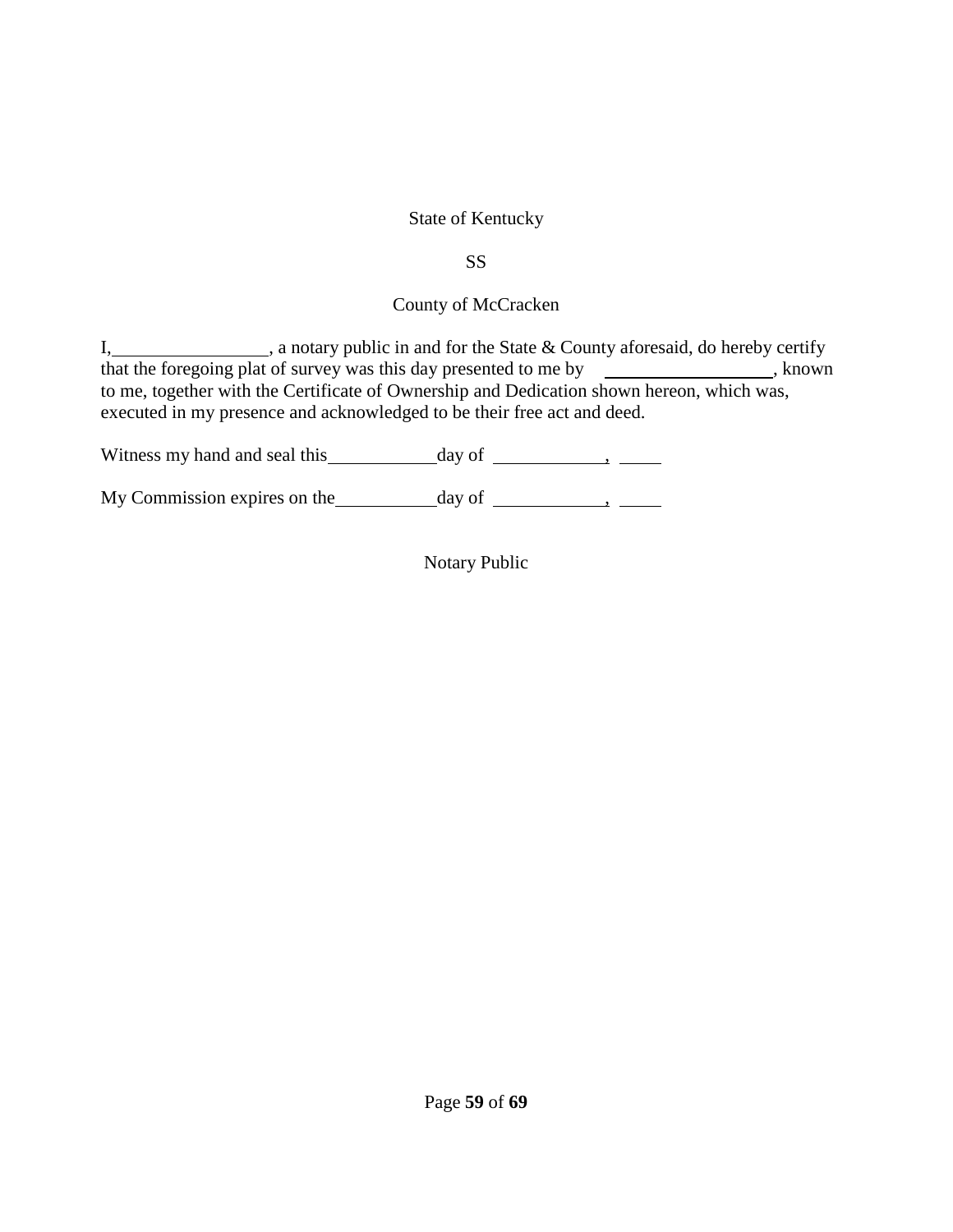# **Form 2**

# (on plat)

# **CERTIFICATE OF ACCURACY**

<span id="page-60-0"></span>I hereby certify that the plan shown and described hereon is to the best of my knowledge and belief to be true and correct survey to the accuracy required by the McCracken County, Kentucky, Planning Commission and that the monuments have been placed as shown hereon, all in accordance with the minimum standards of practice as promulgated by the Kentucky Revised Statute and the Kentucky Administrative Regulations.

Date:

Professional Land Surveyor: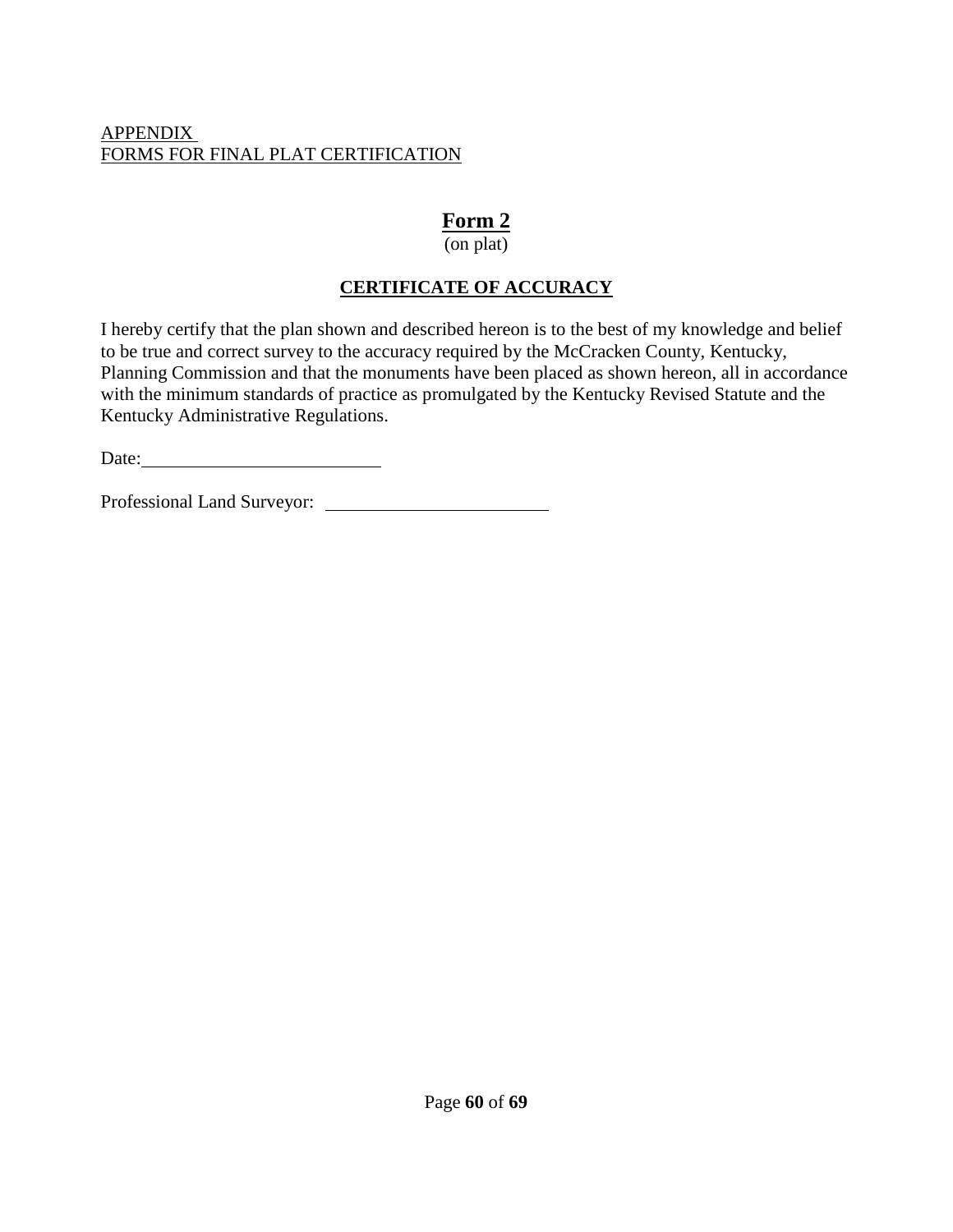# **Form 3**

# (on plat)

# **CERTIFICATE OF FINAL APPROVAL FOR RECORDING**

<span id="page-61-0"></span>I hereby certify that the subdivision plat shown here on was given final approval by the McCracken County Fiscal Court.

Date

Judge Executive or designee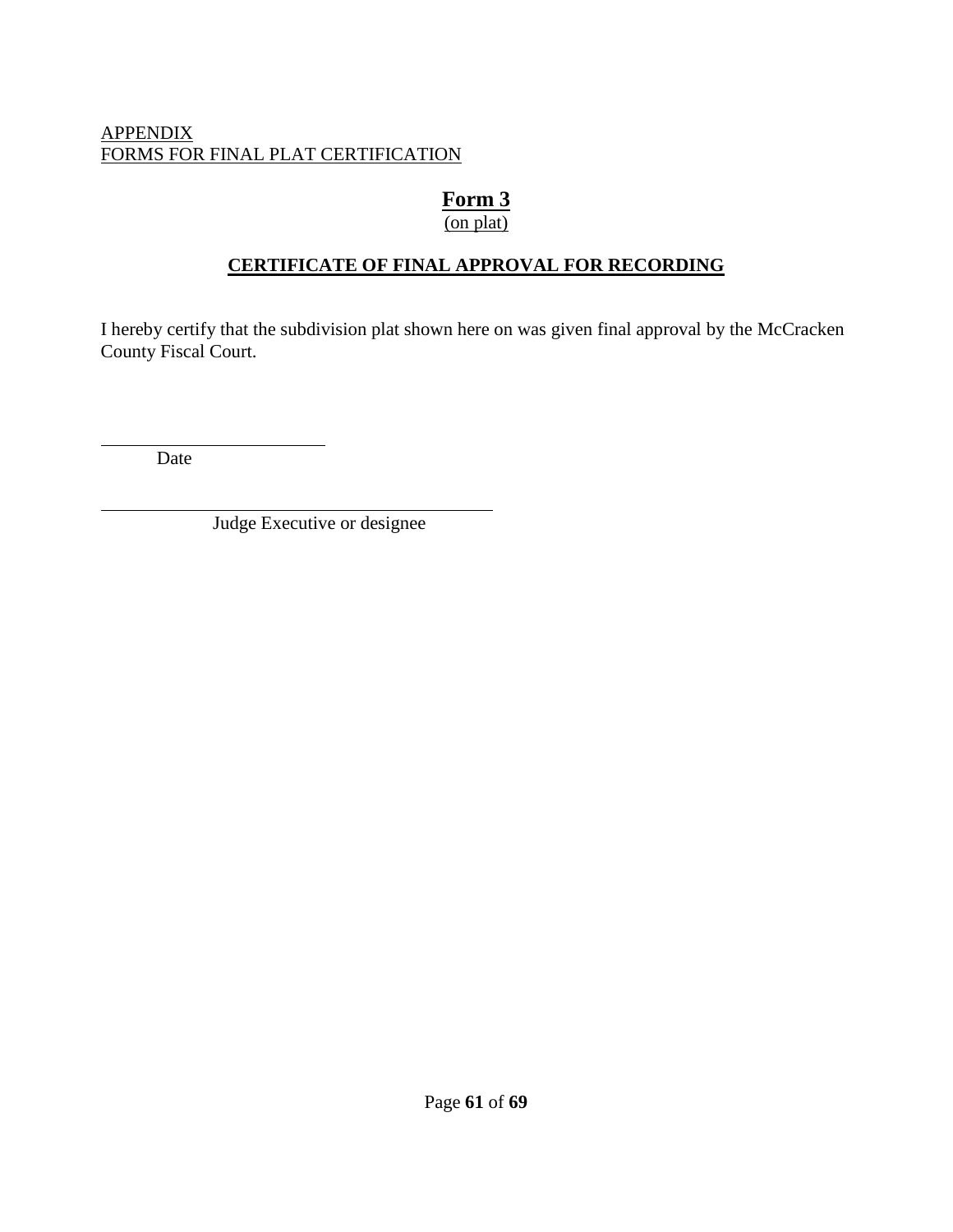# **Form 4**

(on plat)

# **CERTIFICATE OF FINAL APPROVAL FOR RECORDING**

<span id="page-62-0"></span>I hereby certify that the subdivision plat shown herein has been found to comply with the Subdivision Regulations for McCracken County, Kentucky, with the exception of such variances if any, as are noted in the minutes of the Planning Commission and that the subdivision plat was given final approval by the McCracken County Planning Commission.

Planning Commission meeting held

McCracken County Planning Commission Chair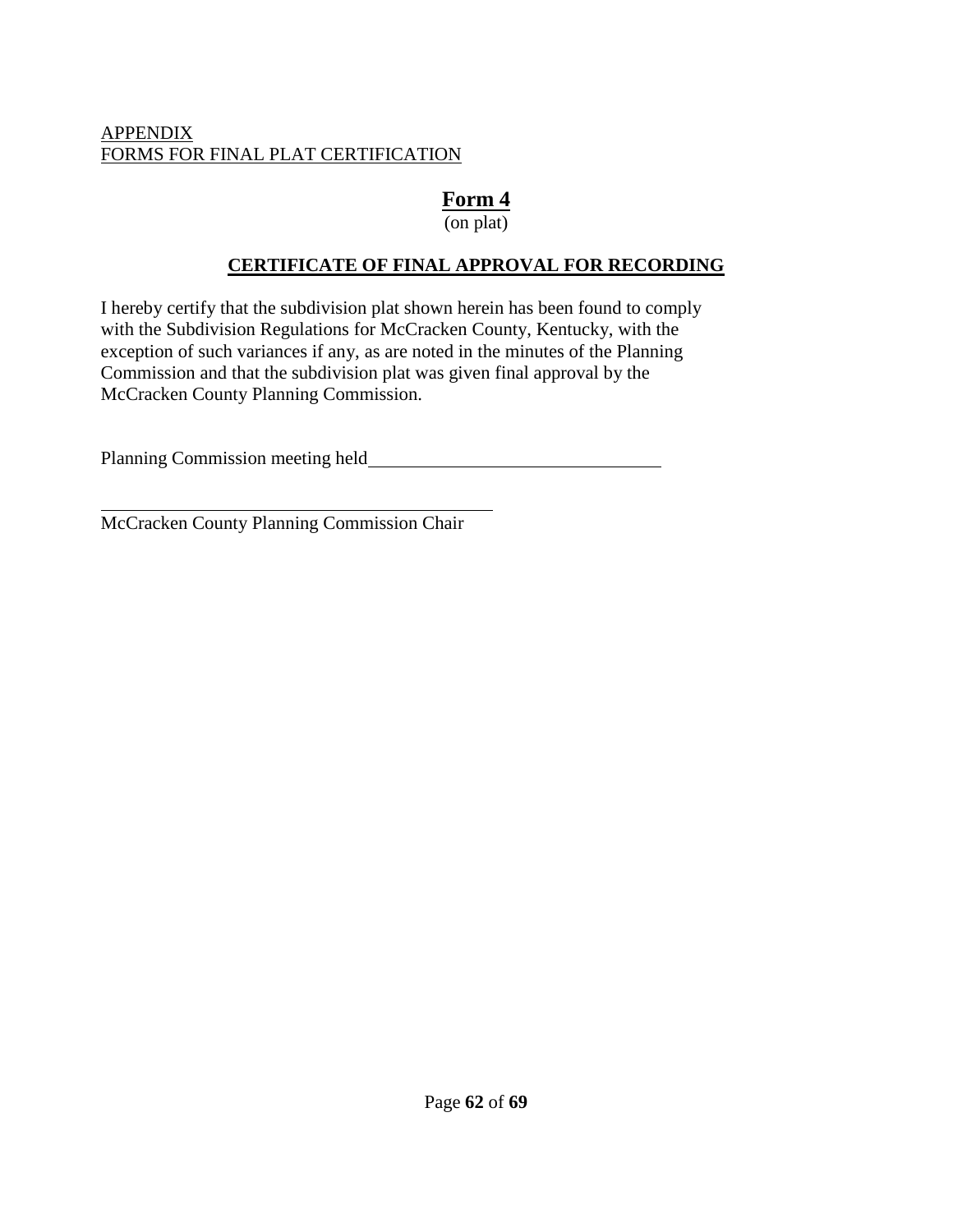# **Form 5**

(on plat)

# **CERTIFICATE OF FINAL APPROVAL FOR RECORDING**

<span id="page-63-0"></span>I hereby certify that the Corporate Surety, Cash or Equivalent has been posted and approved by McCracken County Fiscal Court; in the amount sufficient to assure such completion of all required improvements.

Date: 3.20

Judge Executive or Designee McCracken County, Kentucky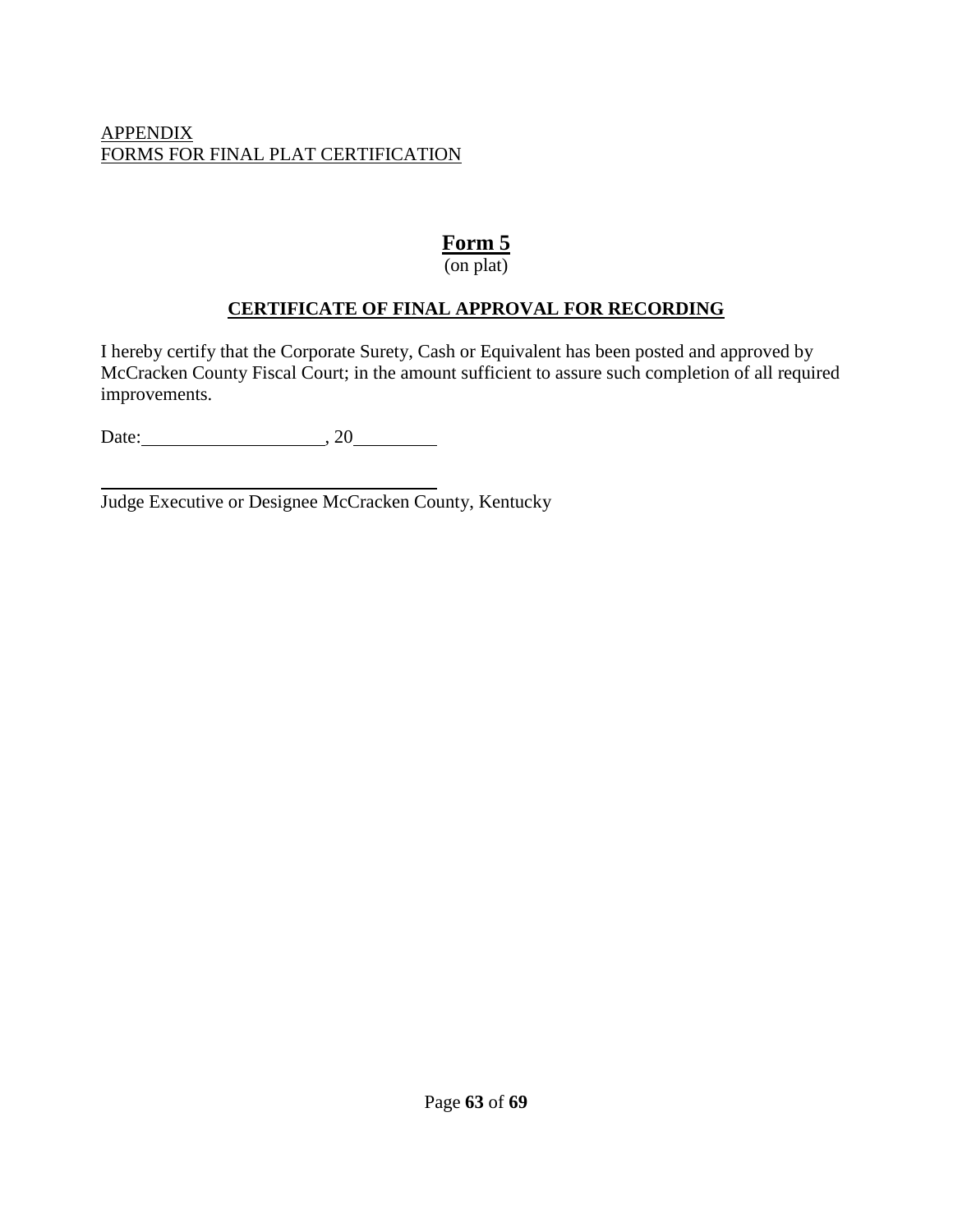# **Form 6**

(on plat)

# **CERTIFICATE OF RECORDING**

"State of Kentucky, County of McCracken"

<span id="page-64-0"></span>

| л. |  | , Clerk for the county and state aforesaid do hereby certify |
|----|--|--------------------------------------------------------------|
|    |  |                                                              |

that this plat was this day lodged in my office for record and that I have recorded same

with this and the foregoing certificate in my office.

Given under my hand and seal this the  $\frac{1}{20}$  day of  $\frac{20}{100}$ ,

By D.C. Clerk

Recorded in plat section page page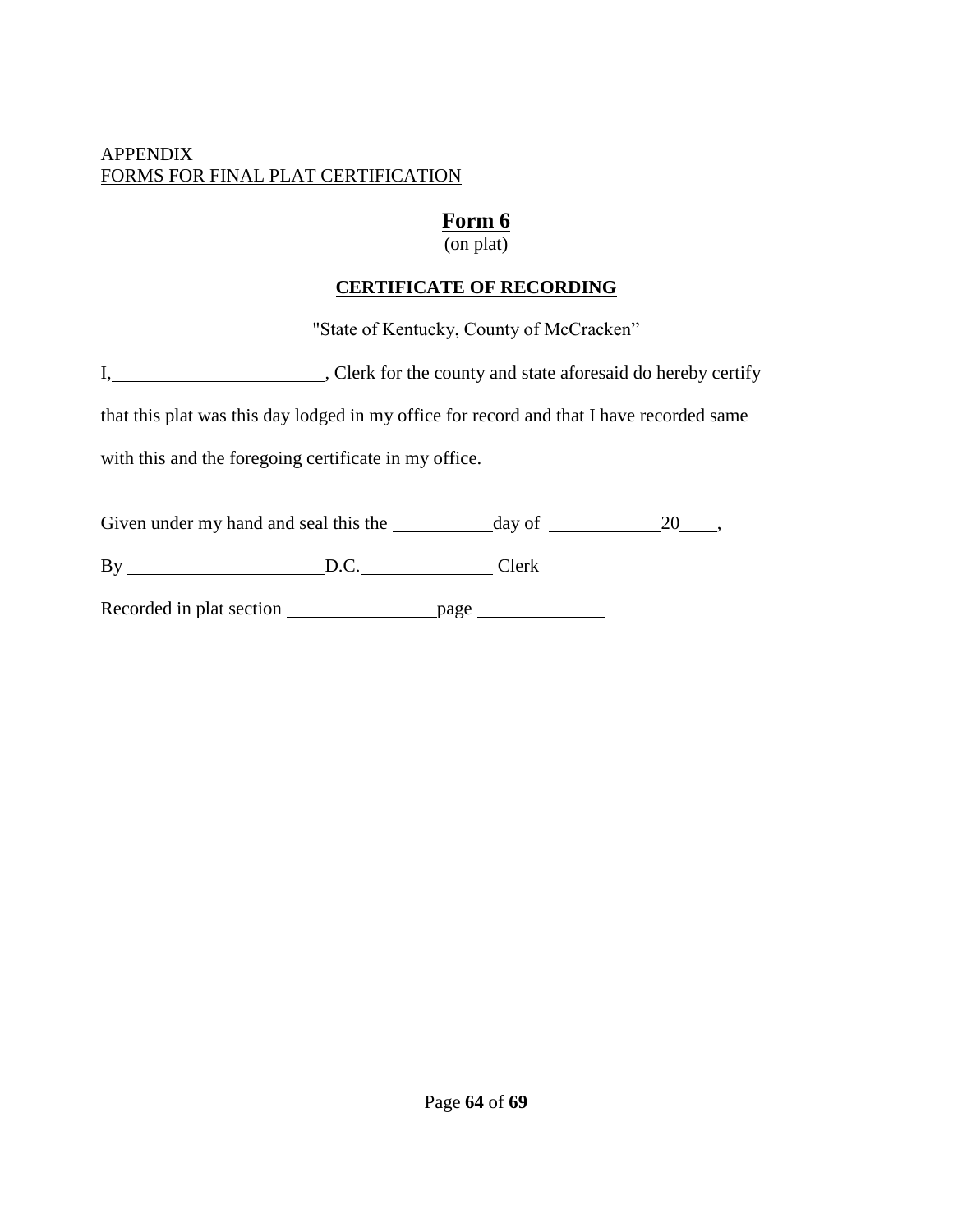# **Form 7**

(on plat)

<span id="page-65-0"></span>I hereby certify that the subdivision plat shown hereon substantially complies with McCracken County regulations and policies as required.

Date Judge Executive or Designee